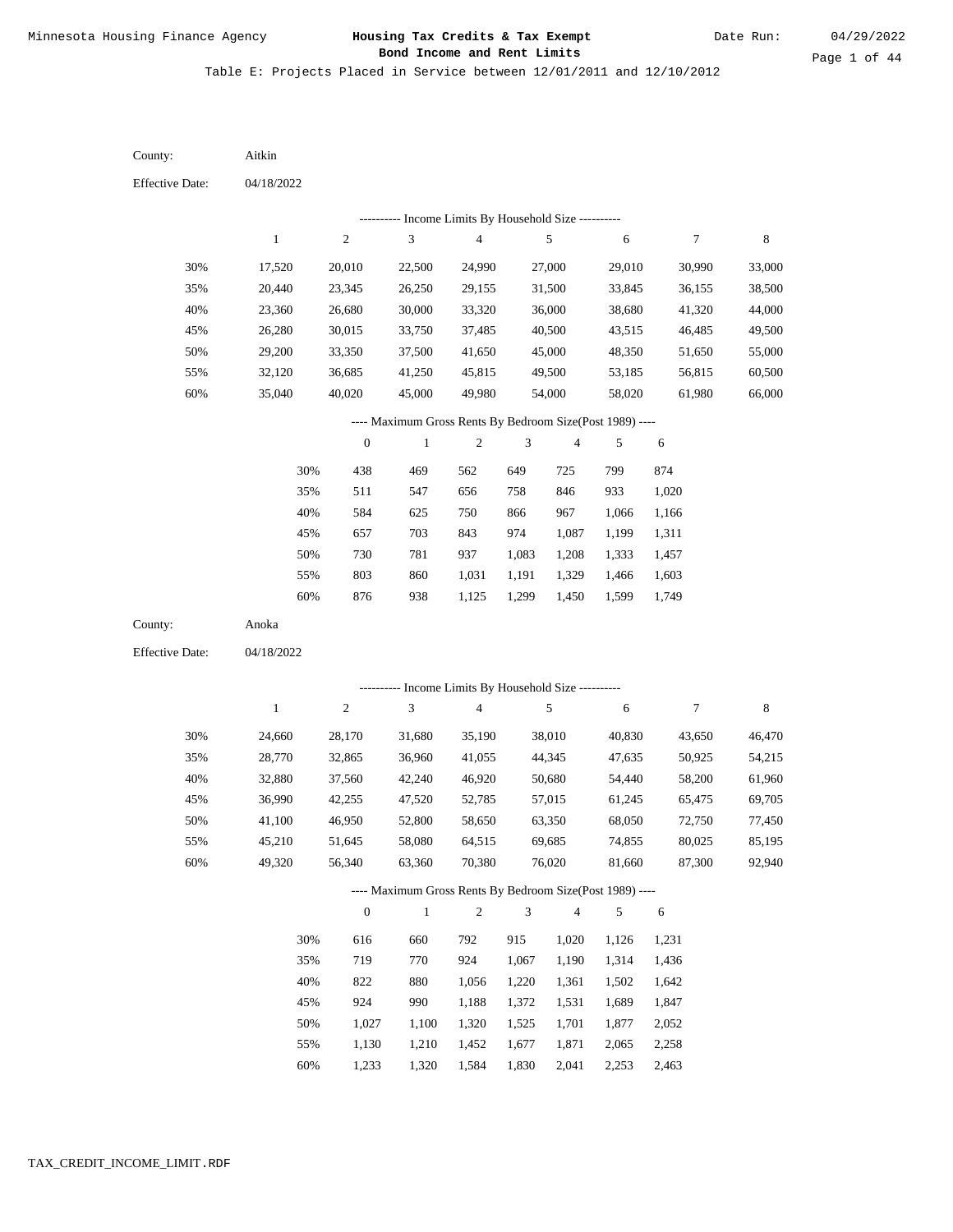Date Run:

Page 2 of 44

Table E: Projects Placed in Service between 12/01/2011 and 12/10/2012

04/18/2022 04/18/2022 Becker Beltrami 30% 35% 40% 45% 50% 55% 60% 30% 35% 40% 45% 50% 55% 60% 17,520 20,440 23,360 26,280 29,200 32,120 35,040 17,520 20,440 23,360 26,280 29,200 32,120 35,040 20,010 23,345 26,680 30,015 33,350 36,685 40,020 20,010 23,345 26,680 30,015 33,350 36,685 40,020 22,500 26,250 30,000 33,750 37,500 41,250 45,000 22,500 26,250 30,000 33,750 37,500 41,250 45,000 24,990 29,155 33,320 37,485 41,650 45,815 49,980 24,990 29,155 33,320 37,485 41,650 45,815 49,980 27,000 31,500 36,000 40,500 45,000 49,500 54,000 27,000 31,500 36,000 40,500 45,000 49,500 54,000 29,010 33,845 38,680 43,515 48,350 53,185 58,020 29,010 33,845 38,680 43,515 48,350 53,185 58,020 30,990 36,155 41,320 46,485 51,650 56,815 61,980 30,990 36,155 41,320 46,485 51,650 56,815 61,980 33,000 38,500 44,000 49,500 55,000 60,500 66,000 33,000 38,500 44,000 49,500 55,000 60,500 66,000 438 511 584 657 730 803 876 438 511 584 657 730 803 469 547 625 703 781 860 938 469 547 625 703 781 860 562 656 750 843 937 1,031 1,125 562 656 750 843 937 1,031 649 758 866 974 1,083 1,191 1,299 649 758 866 974 1,083 1,191 725 846 967 1,087 1,208 1,329 1,450 725 846 967 1,087 1,208 1,329 799 933 1,066 1,199 1,333 1,466 1,599 799 933 1,066 1,199 1,333 1,466 874 1,020 1,166 1,311 1,457 1,603 1,749 874 1,020 1,166 1,311 1,457 1,603 County: County: Effective Date: Effective Date: 1 1 2 2 3 3 4 4 5 5 6 6 7 7 8 8 0 0 1 1 2 2 3 3 4 4 5 5 6 6 ---------- Income Limits By Household Size ---------- ---------- Income Limits By Household Size ---------- ---- Maximum Gross Rents By Bedroom Size(Post 1989) ---- ---- Maximum Gross Rents By Bedroom Size(Post 1989) ---- 30% 35% 40% 45% 50% 55% 60% 30% 35% 40% 45% 50% 55%

876

60%

938

1,125

1,299

1,450

1,599

1,749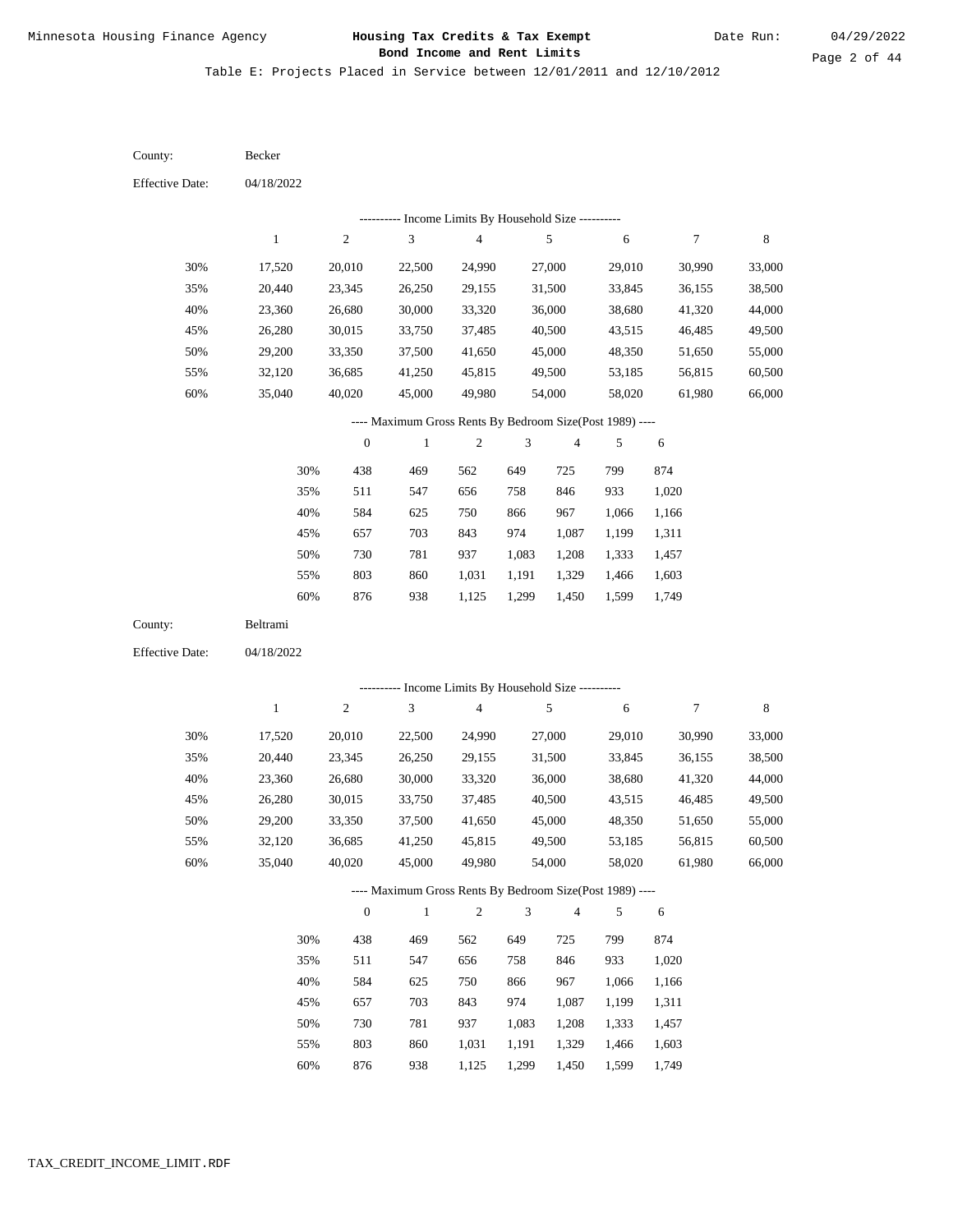Date Run:

Page 3 of 44

Table E: Projects Placed in Service between 12/01/2011 and 12/10/2012

| County:                | Benton           |                  |                                                          |                                            |                |                |        |        |             |
|------------------------|------------------|------------------|----------------------------------------------------------|--------------------------------------------|----------------|----------------|--------|--------|-------------|
| <b>Effective Date:</b> | 04/18/2022       |                  |                                                          |                                            |                |                |        |        |             |
|                        |                  |                  |                                                          | Income Limits By Household Size ---------- |                |                |        |        |             |
|                        | $\mathbf{1}$     | $\sqrt{2}$       | $\ensuremath{\mathfrak{Z}}$                              | $\overline{\mathbf{4}}$                    |                | 5              | 6      | 7      | $\,$ 8 $\,$ |
| 30%                    | 18,570           | 21,210           | 23,850                                                   | 26,490                                     |                | 28,620         | 30,750 | 32,850 | 34,980      |
| 35%                    | 21,665           | 24,745           | 27,825                                                   | 30,905                                     |                | 33,390         | 35,875 | 38,325 | 40,810      |
| 40%                    | 24,760           | 28,280           | 31,800                                                   | 35,320                                     |                | 38,160         | 41,000 | 43,800 | 46,640      |
| 45%                    | 27,855           | 31,815           | 35,775                                                   | 39,735                                     |                | 42,930         | 46,125 | 49,275 | 52,470      |
| 50%                    | 30,950           | 35,350           | 39,750                                                   | 44,150                                     |                | 47,700         | 51,250 | 54,750 | 58,300      |
| 55%                    | 34,045           | 38,885           | 43,725                                                   | 48,565                                     |                | 52,470         | 56,375 | 60,225 | 64,130      |
| $60\%$                 | 37,140           | 42,420           | 47,700                                                   | 52,980                                     |                | 57,240         | 61,500 | 65,700 | 69,960      |
|                        |                  |                  | ---- Maximum Gross Rents By Bedroom Size(Post 1989) ---- |                                            |                |                |        |        |             |
|                        |                  | $\boldsymbol{0}$ | $\,1$                                                    | 2                                          | 3              | $\overline{4}$ | 5      | 6      |             |
|                        | 30%              | 464              | 497                                                      | 596                                        | 688            | 768            | 847    | 927    |             |
|                        | 35%              | 541              | 580                                                      | 695                                        | 803            | 896            | 989    | 1,081  |             |
|                        | 40%              | 619              | 663                                                      | 795                                        | 918            | 1,025          | 1,130  | 1,236  |             |
|                        | 45%              | 696              | 745                                                      | 894                                        | 1,033          | 1,153          | 1,271  | 1,390  |             |
|                        | 50%              | 773              | 828                                                      | 993                                        | 1,148          | 1,281          | 1,413  | 1,545  |             |
|                        | 55%              | 851              | 911                                                      | 1,093                                      | 1,262          | 1,409          | 1,554  | 1,699  |             |
|                        | 60%              | 928              | 994                                                      | 1,192                                      | 1,377          | 1,537          | 1,695  | 1,854  |             |
|                        |                  |                  |                                                          |                                            |                |                |        |        |             |
| County:                | <b>Big Stone</b> |                  |                                                          |                                            |                |                |        |        |             |
| <b>Effective Date:</b> | 04/18/2022       |                  |                                                          |                                            |                |                |        |        |             |
|                        |                  |                  |                                                          |                                            |                |                |        |        |             |
|                        |                  |                  | ---------- Income Limits By Household Size ----------    |                                            |                |                |        |        |             |
|                        | $\mathbf{1}$     | $\sqrt{2}$       | $\ensuremath{\mathfrak{Z}}$                              | $\overline{\mathbf{4}}$                    |                | 5              | 6      | 7      | $\,$ 8 $\,$ |
| 30%                    | 17,520           | 20,010           | 22,500                                                   | 24,990                                     |                | 27,000         | 29,010 | 30,990 | 33,000      |
| 35%                    | 20,440           | 23,345           | 26,250                                                   | 29,155                                     |                | 31,500         | 33,845 | 36,155 | 38,500      |
| 40%                    | 23,360           | 26,680           | 30,000                                                   | 33,320                                     |                | 36,000         | 38,680 | 41,320 | 44,000      |
| 45%                    | 26,280           | 30,015           | 33,750                                                   | 37,485                                     |                | 40,500         | 43,515 | 46,485 | 49,500      |
| 50%                    | 29,200           | 33,350           | 37,500                                                   | 41,650                                     |                | 45,000         | 48,350 | 51,650 | 55,000      |
| 55%                    | 32,120           | 36,685           | 41,250                                                   | 45,815                                     |                | 49,500         | 53,185 | 56,815 | 60,500      |
| 60%                    | 35,040           | 40,020           | 45,000                                                   | 49,980                                     |                | 54,000         | 58,020 | 61,980 | 66,000      |
|                        |                  |                  | ---- Maximum Gross Rents By Bedroom Size(Post 1989) ---- |                                            |                |                |        |        |             |
|                        |                  | $\boldsymbol{0}$ | $\mathbf{1}$                                             | $\sqrt{2}$                                 | $\mathfrak{Z}$ | $\overline{4}$ | 5      | 6      |             |
|                        | 30%              | 438              | 469                                                      | 562                                        | 649            | 725            | 799    | 874    |             |
|                        | 35%              | 511              | 547                                                      | 656                                        | 758            | 846            | 933    | 1,020  |             |
|                        | 40%              | 584              | 625                                                      | 750                                        | 866            | 967            | 1,066  | 1,166  |             |
|                        | 45%              | 657              | 703                                                      | 843                                        | 974            | 1,087          | 1,199  | 1,311  |             |
|                        | 50%              | 730              | 781                                                      | 937                                        | 1,083          | 1,208          | 1,333  | 1,457  |             |
|                        | 55%              | 803              | 860                                                      | 1,031                                      | 1,191          | 1,329          | 1,466  | 1,603  |             |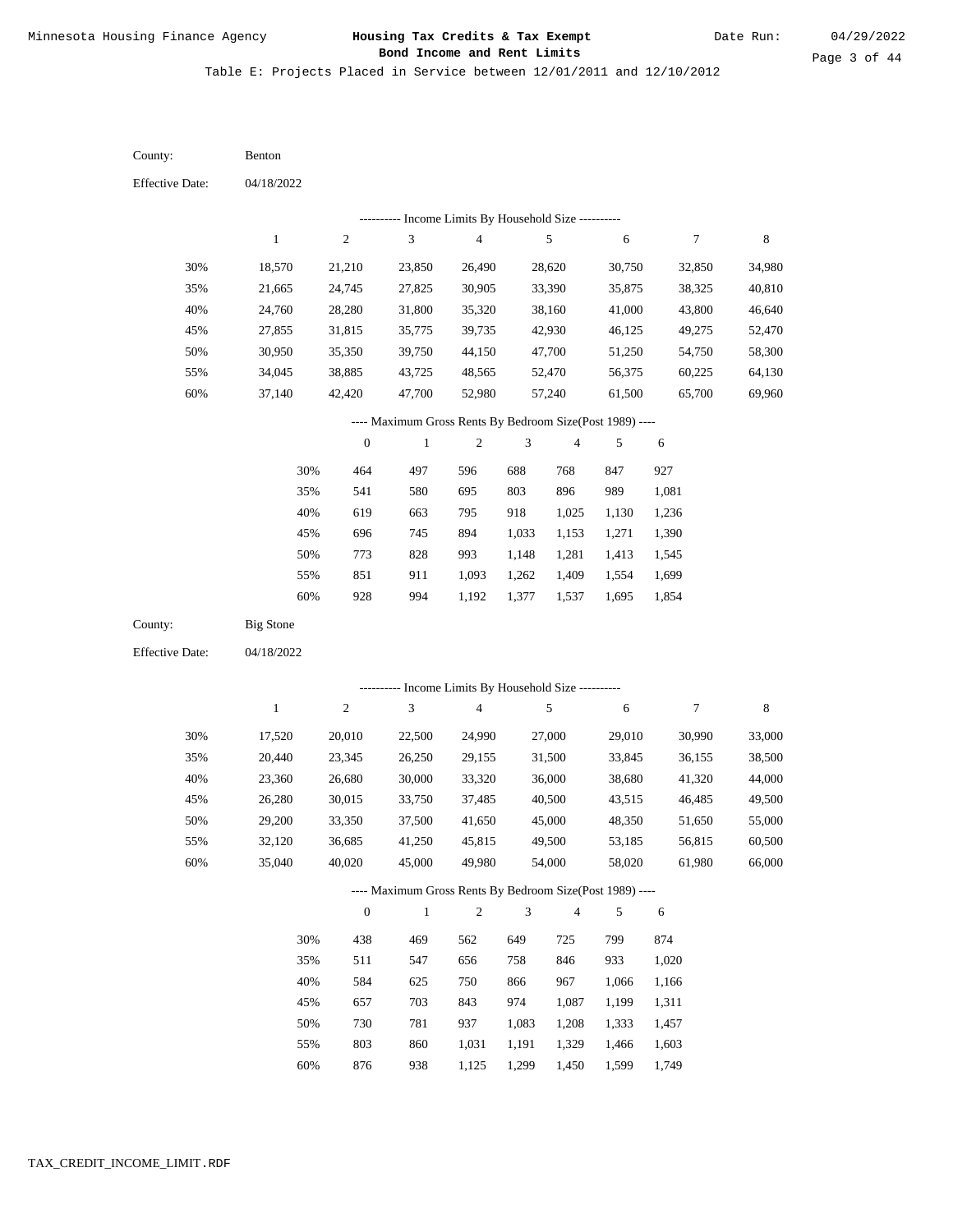Table E: Projects Placed in Service between 12/01/2011 and 12/10/2012

04/18/2022 04/18/2022 Blue Earth Brown 30% 35% 40% 45% 50% 55% 60% 30% 35% 40% 45% 50% 55% 60% 18,900 22,050 25,200 28,350 31,500 34,650 37,800 18,360 21,420 24,480 27,540 30,600 33,660 36,720 21,600 25,200 28,800 32,400 36,000 39,600 43,200 20,970 24,465 27,960 31,455 34,950 38,445 41,940 24,300 28,350 32,400 36,450 40,500 44,550 48,600 23,580 27,510 31,440 35,370 39,300 43,230 47,160 27,000 31,500 36,000 40,500 45,000 49,500 54,000 26,190 30,555 34,920 39,285 43,650 48,015 52,380 29,160 34,020 38,880 43,740 48,600 53,460 58,320 28,290 33,005 37,720 42,435 47,150 51,865 56,580 31,320 36,540 41,760 46,980 52,200 57,420 62,640 30,390 35,455 40,520 45,585 50,650 55,715 60,780 33,480 39,060 44,640 50,220 55,800 61,380 66,960 32,490 37,905 43,320 48,735 54,150 59,565 64,980 35,640 41,580 47,520 53,460 59,400 65,340 71,280 34,590 40,355 46,120 51,885 57,650 63,415 69,180 472 551 630 708 787 866 945 459 535 612 688 765 841 918 506 590 675 759 843 928 1,012 491 573 655 737 819 901 983 607 708 810 911 1,012 1,113 1,215 589 687 786 884 982 1,080 1,179 702 819 936 1,053 1,170 1,287 1,404 681 794 908 1,021 1,135 1,248 1,362 783 913 1,044 1,174 1,305 1,435 1,566 759 886 1,013 1,139 1,266 1,392 1,519 864 1,008 1,152 1,296 1,440 1,584 1,728 838 978 1,118 1,257 1,397 1,537 1,677 945 1,102 1,260 1,417 1,575 1,732 1,890 916 1,069 1,222 1,374 1,527 1,680 1,833 County: County: Effective Date: Effective Date: 1 1 2 2 3 3 4 4 5 5 6 6 7 7 8 8 0 0 1 1 2 2 3 3 4 4 5 5 6 6 ---------- Income Limits By Household Size ---------- ---------- Income Limits By Household Size ---------- ---- Maximum Gross Rents By Bedroom Size(Post 1989) ---- ---- Maximum Gross Rents By Bedroom Size(Post 1989) ---- 30% 35% 40% 45% 50% 55% 60% 30% 35% 40% 45% 50% 55% 60%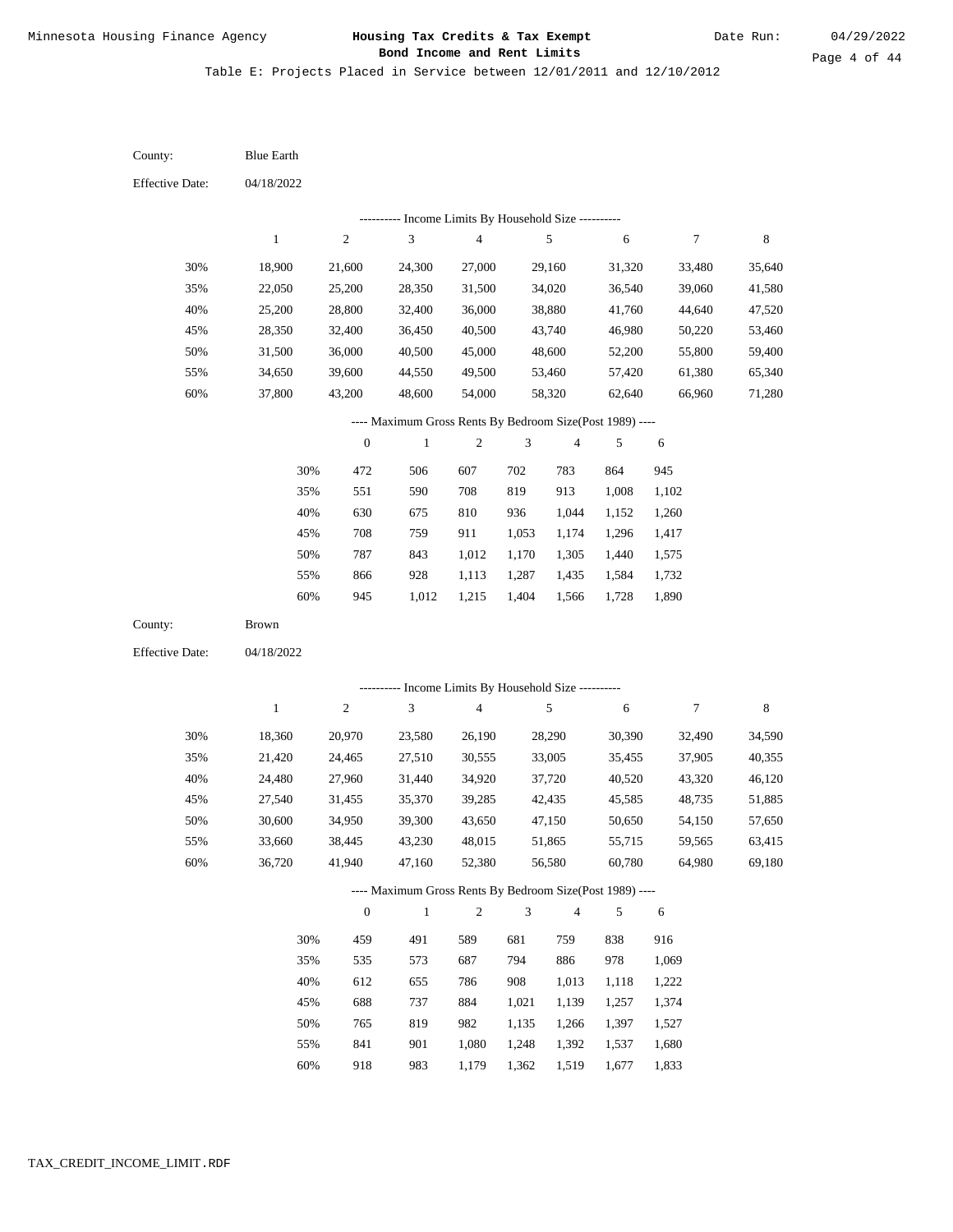Date Run:

Page 5 of 44

Table E: Projects Placed in Service between 12/01/2011 and 12/10/2012

04/18/2022 04/18/2022 Carlton Carver 30% 35% 40% 45% 50% 55% 60% 30% 35% 40% 45% 50% 55% 60% 17,940 20,930 23,920 26,910 29,900 32,890 35,880 24,660 28,770 32,880 36,990 41,100 45,210 49,320 20,490 23,905 27,320 30,735 34,150 37,565 40,980 28,170 32,865 37,560 42,255 46,950 51,645 56,340 23,040 26,880 30,720 34,560 38,400 42,240 46,080 31,680 36,960 42,240 47,520 52,800 58,080 63,360 25,590 29,855 34,120 38,385 42,650 46,915 51,180 35,190 41,055 46,920 52,785 58,650 64,515 70,380 27,660 32,270 36,880 41,490 46,100 50,710 55,320 38,010 44,345 50,680 57,015 63,350 69,685 76,020 29,700 34,650 39,600 44,550 49,500 54,450 59,400 40,830 47,635 54,440 61,245 68,050 74,855 81,660 31,740 37,030 42,320 47,610 52,900 58,190 63,480 43,650 50,925 58,200 65,475 72,750 80,025 87,300 33,780 39,410 45,040 50,670 56,300 61,930 67,560 46,470 54,215 61,960 69,705 77,450 85,195 92,940 448 523 598 672 747 822 897 616 719 822 924 1,027 1,130 480 560 640 720 800 880 960 660 770 880 990 1,100 1,210 576 672 768 864 960 1,056 1,152 792 924 1,056 1,188 1,320 1,452 665 776 887 998 1,109 1,220 1,331 915 1,067 1,220 1,372 1,525 1,677 742 866 990 1,113 1,237 1,361 1,485 1,020 1,190 1,361 1,531 1,701 1,871 819 955 1,092 1,228 1,365 1,501 1,638 1,126 1,314 1,502 1,689 1,877 2,065 895 1,044 1,194 1,343 1,492 1,642 1,791 1,231 1,436 1,642 1,847 2,052 2,258 County: County: Effective Date: Effective Date: 1 1 2 2 3 3 4 4 5 5 6 6 7 7 8 8 0 0 1 1 2 2 3 3 4 4 5 5 6 6 ---------- Income Limits By Household Size ---------- ---------- Income Limits By Household Size ---------- ---- Maximum Gross Rents By Bedroom Size(Post 1989) ---- ---- Maximum Gross Rents By Bedroom Size(Post 1989) ---- 30% 35% 40% 45% 50% 55% 60% 30% 35% 40% 45% 50% 55%

1,233

60%

1,320

1,584

1,830

2,041

2,253

2,463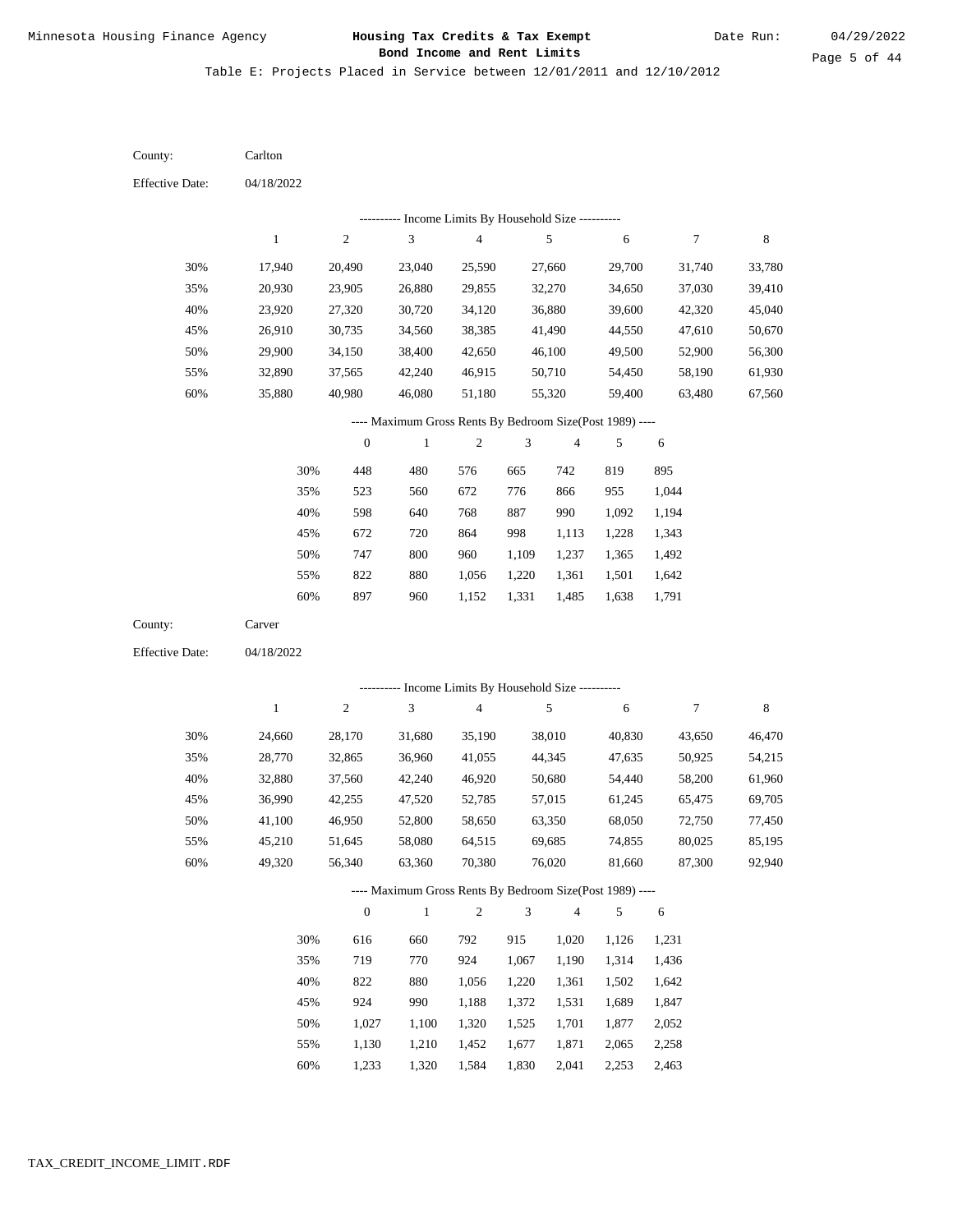Table E: Projects Placed in Service between 12/01/2011 and 12/10/2012

04/18/2022 04/18/2022 Cass Chippewa 30% 35% 40% 45% 50% 55% 60% 30% 35% 40% 45% 50% 55% 60% 17,520 20,440 23,360 26,280 29,200 32,120 35,040 17,520 20,440 23,360 26,280 29,200 32,120 35,040 20,010 23,345 26,680 30,015 33,350 36,685 40,020 20,010 23,345 26,680 30,015 33,350 36,685 40,020 22,500 26,250 30,000 33,750 37,500 41,250 45,000 22,500 26,250 30,000 33,750 37,500 41,250 45,000 24,990 29,155 33,320 37,485 41,650 45,815 49,980 24,990 29,155 33,320 37,485 41,650 45,815 49,980 27,000 31,500 36,000 40,500 45,000 49,500 54,000 27,000 31,500 36,000 40,500 45,000 49,500 54,000 29,010 33,845 38,680 43,515 48,350 53,185 58,020 29,010 33,845 38,680 43,515 48,350 53,185 58,020 30,990 36,155 41,320 46,485 51,650 56,815 61,980 30,990 36,155 41,320 46,485 51,650 56,815 61,980 33,000 38,500 44,000 49,500 55,000 60,500 66,000 33,000 38,500 44,000 49,500 55,000 60,500 66,000 438 511 584 657 730 803 876 438 511 584 657 730 803 876 469 547 625 703 781 860 938 469 547 625 703 781 860 938 562 656 750 843 937 1,031 1,125 562 656 750 843 937 1,031 1,125 649 758 866 974 1,083 1,191 1,299 649 758 866 974 1,083 1,191 1,299 725 846 967 1,087 1,208 1,329 1,450 725 846 967 1,087 1,208 1,329 1,450 799 933 1,066 1,199 1,333 1,466 1,599 799 933 1,066 1,199 1,333 1,466 1,599 874 1,020 1,166 1,311 1,457 1,603 1,749 874 1,020 1,166 1,311 1,457 1,603 1,749 County: County: Effective Date: Effective Date: 1 1 2 2 3 3 4 4 5 5 6 6 7 7 8 8 0 0 1 1 2 2 3 3 4 4 5 5 6 6 ---------- Income Limits By Household Size ---------- ---------- Income Limits By Household Size ---------- ---- Maximum Gross Rents By Bedroom Size(Post 1989) ---- ---- Maximum Gross Rents By Bedroom Size(Post 1989) ---- 30% 35% 40% 45% 50% 55% 60% 30% 35% 40% 45% 50% 55% 60%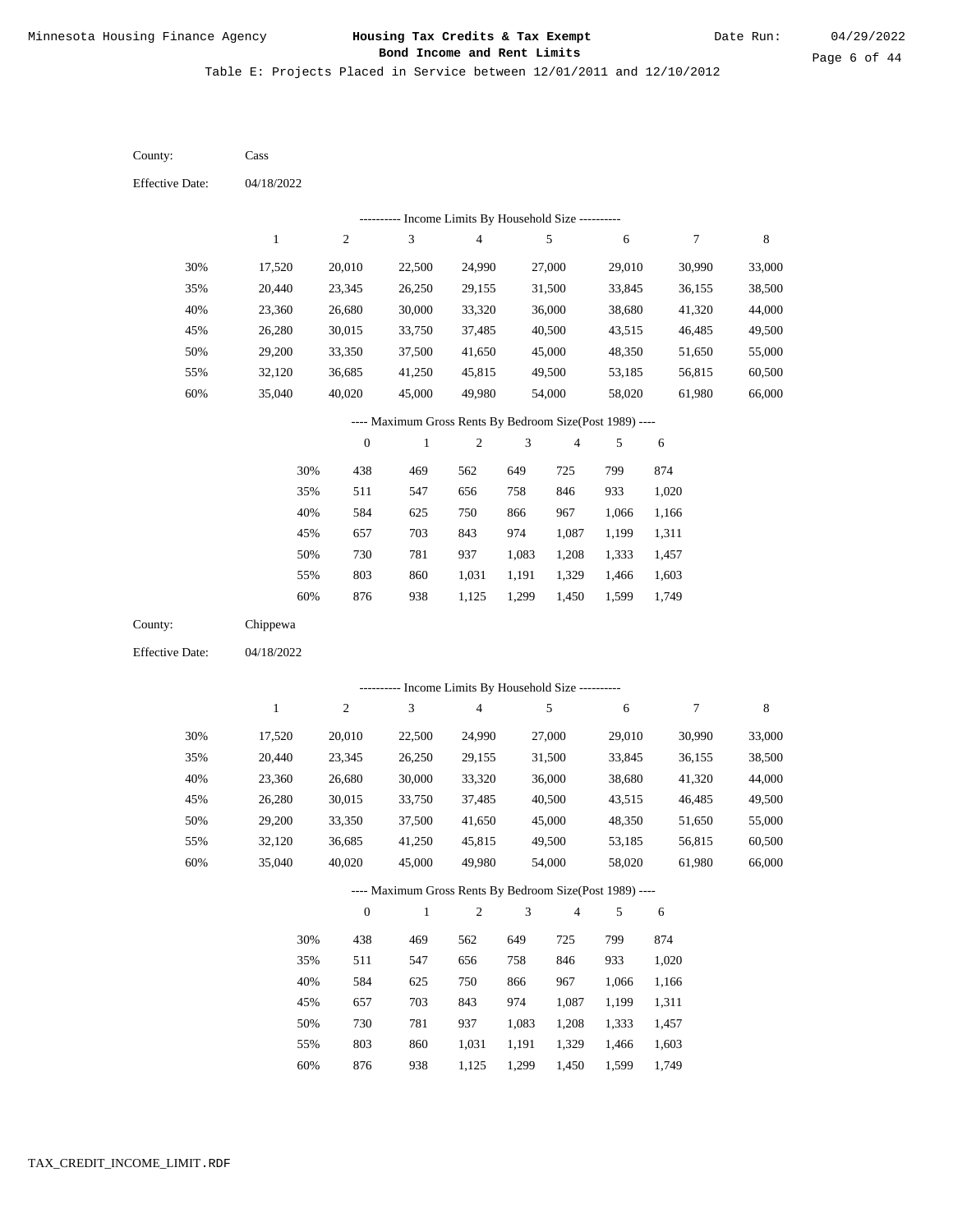Date Run:

Table E: Projects Placed in Service between 12/01/2011 and 12/10/2012

| County:                | Chisago      |                  |                                                          |                         |                             |                |            |                |        |
|------------------------|--------------|------------------|----------------------------------------------------------|-------------------------|-----------------------------|----------------|------------|----------------|--------|
| <b>Effective Date:</b> | 04/18/2022   |                  |                                                          |                         |                             |                |            |                |        |
|                        |              |                  | ---------- Income Limits By Household Size ----------    |                         |                             |                |            |                |        |
|                        | $\mathbf{1}$ | $\sqrt{2}$       | $\sqrt{3}$                                               | $\overline{\mathbf{4}}$ |                             | $\sqrt{5}$     | $\sqrt{6}$ | $\overline{7}$ | 8      |
| 30%                    | 24,660       | 28,170           | 31,680                                                   | 35,190                  |                             | 38,010         | 40,830     | 43,650         | 46,470 |
| 35%                    | 28,770       | 32,865           | 36,960                                                   | 41,055                  |                             | 44,345         | 47,635     | 50,925         | 54,215 |
| 40%                    | 32,880       | 37,560           | 42,240                                                   | 46,920                  |                             | 50,680         | 54,440     | 58,200         | 61,960 |
| 45%                    | 36,990       | 42,255           | 47,520                                                   | 52,785                  |                             | 57,015         | 61,245     | 65,475         | 69,705 |
| 50%                    | 41,100       | 46,950           | 52,800                                                   | 58,650                  |                             | 63,350         | 68,050     | 72,750         | 77,450 |
| 55%                    | 45,210       | 51,645           | 58,080                                                   | 64,515                  |                             | 69,685         | 74,855     | 80,025         | 85,195 |
| 60%                    | 49,320       | 56,340           | 63,360                                                   | 70,380                  |                             | 76,020         | 81,660     | 87,300         | 92,940 |
|                        |              |                  | ---- Maximum Gross Rents By Bedroom Size(Post 1989) ---- |                         |                             |                |            |                |        |
|                        |              | $\boldsymbol{0}$ | $\mathbf{1}$                                             | $\boldsymbol{2}$        | 3                           | $\overline{4}$ | 5          | $\sqrt{6}$     |        |
|                        | 30%          | 616              | 660                                                      | 792                     | 915                         | 1,020          | 1,126      | 1,231          |        |
|                        | 35%          | 719              | 770                                                      | 924                     | 1,067                       | 1,190          | 1,314      | 1,436          |        |
|                        | 40%          | 822              | 880                                                      | 1,056                   | 1,220                       | 1,361          | 1,502      | 1,642          |        |
|                        | 45%          | 924              | 990                                                      | 1,188                   | 1,372                       | 1,531          | 1,689      | 1,847          |        |
|                        | 50%          | 1,027            | 1,100                                                    | 1,320                   | 1,525                       | 1,701          | 1,877      | 2,052          |        |
|                        | 55%          | 1,130            | 1,210                                                    | 1,452                   | 1,677                       | 1,871          | 2,065      | 2,258          |        |
|                        | $60\%$       | 1,233            | 1,320                                                    | 1,584                   | 1,830                       | 2,041          | 2,253      | 2,463          |        |
| County:                | Clay         |                  |                                                          |                         |                             |                |            |                |        |
| <b>Effective Date:</b> | 04/18/2022   |                  |                                                          |                         |                             |                |            |                |        |
|                        |              |                  | ------- Income Limits By Household Size ----------       |                         |                             |                |            |                |        |
|                        | $\,1$        | $\sqrt{2}$       | $\mathfrak{Z}$                                           | $\overline{\mathbf{4}}$ |                             | $\sqrt{5}$     | 6          | $\tau$         | 8      |
| 30%                    | 21,120       | 24,120           | 27,150                                                   | 30,150                  |                             | 32,580         | 34,980     | 37,410         | 39,810 |
| 35%                    | 24,640       | 28,140           | 31,675                                                   | 35,175                  |                             | 38,010         | 40,810     | 43,645         | 46,445 |
| 40%                    | 28,160       | 32,160           | 36,200                                                   | 40,200                  |                             | 43,440         | 46,640     | 49,880         | 53,080 |
| 45%                    | 31,680       | 36,180           | 40,725                                                   | 45,225                  |                             | 48,870         | 52,470     | 56,115         | 59,715 |
| 50%                    | 35,200       | 40,200           | 45,250                                                   | 50,250                  |                             | 54,300         | 58,300     | 62,350         | 66,350 |
| 55%                    | 38,720       | 44,220           | 49,775                                                   | 55,275                  |                             | 59,730         | 64,130     | 68,585         | 72,985 |
| 60%                    | 42,240       | 48,240           | 54,300                                                   | 60,300                  |                             | 65,160         | 69,960     | 74,820         | 79,620 |
|                        |              |                  | ---- Maximum Gross Rents By Bedroom Size(Post 1989) ---- |                         |                             |                |            |                |        |
|                        |              | $\boldsymbol{0}$ | $\,1$                                                    | $\sqrt{2}$              | $\ensuremath{\mathfrak{Z}}$ | $\overline{4}$ | 5          | $\sqrt{6}$     |        |
|                        | 30%          | 528              | 565                                                      | 678                     | 784                         | 874            | 965        | 1,055          |        |
|                        | 35%          | 616              | 659                                                      | 791                     | 914                         | 1,020          | 1,126      | 1,231          |        |
|                        | 40%          | 704              | 754                                                      | 905                     | 1,045                       | 1,166          | 1,287      | 1,407          |        |
|                        | 45%          | 792              | 848                                                      | 1,018                   | 1,176                       | 1,311          | 1,447      | 1,582          |        |
|                        | 50%          | 880              | 942                                                      | 1,131                   | 1,306                       | 1,457          | 1,608      | 1,758          |        |
|                        | 55%          | 968              | 1,036                                                    | 1,244                   | 1,437                       | 1,603          | 1,769      | 1,934          |        |

1,056 1,131 1,357 1,568 1,749 1,930 2,110 60%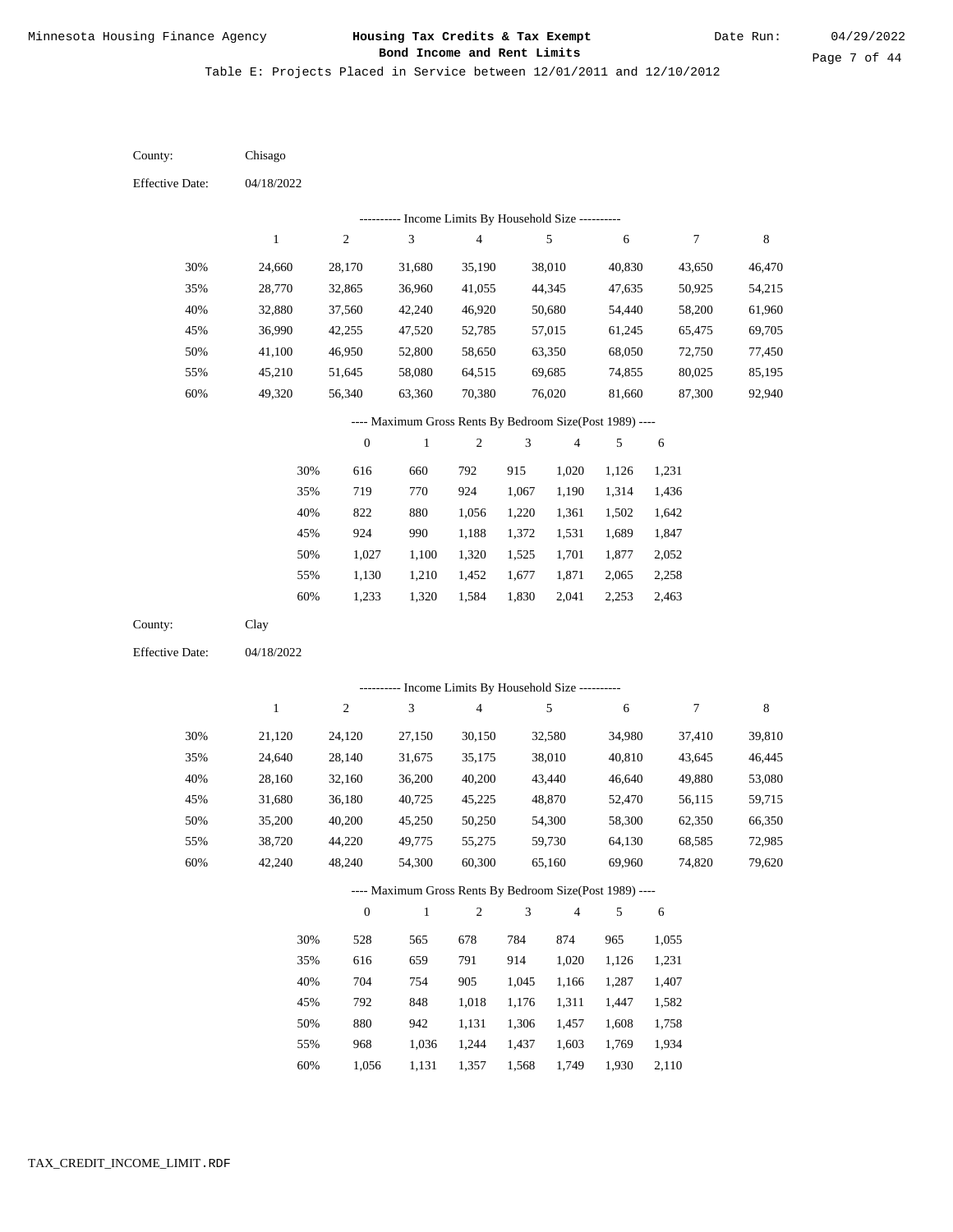Date Run:

Page 8 of 44

Table E: Projects Placed in Service between 12/01/2011 and 12/10/2012

| County:                | Clearwater   |                  |                                                          |                         |                |                |            |                  |        |
|------------------------|--------------|------------------|----------------------------------------------------------|-------------------------|----------------|----------------|------------|------------------|--------|
| <b>Effective Date:</b> | 04/18/2022   |                  |                                                          |                         |                |                |            |                  |        |
|                        |              |                  | --------- Income Limits By Household Size ----------     |                         |                |                |            |                  |        |
|                        | $\mathbf{1}$ | $\boldsymbol{2}$ | $\mathfrak{Z}$                                           | $\overline{\mathbf{4}}$ |                | $\sqrt{5}$     | 6          | $\boldsymbol{7}$ | 8      |
| 30%                    | 17,520       | 20,010           | 22,500                                                   | 24,990                  |                | 27,000         | 29,010     | 30,990           | 33,000 |
| 35%                    | 20,440       | 23,345           | 26,250                                                   | 29,155                  |                | 31,500         | 33,845     | 36,155           | 38,500 |
| 40%                    | 23,360       | 26,680           | 30,000                                                   | 33,320                  |                | 36,000         | 38,680     | 41,320           | 44,000 |
| 45%                    | 26,280       | 30,015           | 33,750                                                   | 37,485                  |                | 40,500         | 43,515     | 46,485           | 49,500 |
| 50%                    | 29,200       | 33,350           | 37,500                                                   | 41,650                  |                | 45,000         | 48,350     | 51,650           | 55,000 |
| 55%                    | 32,120       | 36,685           | 41,250                                                   | 45,815                  |                | 49,500         | 53,185     | 56,815           | 60,500 |
| 60%                    | 35,040       | 40,020           | 45,000                                                   | 49,980                  |                | 54,000         | 58,020     | 61,980           | 66,000 |
|                        |              |                  | ---- Maximum Gross Rents By Bedroom Size(Post 1989) ---- |                         |                |                |            |                  |        |
|                        |              | $\boldsymbol{0}$ | $\mathbf{1}$                                             | 2                       | 3              | $\overline{4}$ | 5          | 6                |        |
|                        | 30%          | 438              | 469                                                      | 562                     | 649            | 725            | 799        | 874              |        |
|                        | 35%          | 511              | 547                                                      | 656                     | 758            | 846            | 933        | 1,020            |        |
|                        | 40%          | 584              | 625                                                      | 750                     | 866            | 967            | 1,066      | 1,166            |        |
|                        | 45%          | 657              | 703                                                      | 843                     | 974            | 1,087          | 1,199      | 1,311            |        |
|                        | 50%          | 730              | 781                                                      | 937                     | 1,083          | 1,208          | 1,333      | 1,457            |        |
|                        | 55%          | 803              | 860                                                      | 1,031                   | 1,191          | 1,329          | 1,466      | 1,603            |        |
|                        | 60%          | 876              | 938                                                      | 1,125                   | 1,299          | 1,450          | 1,599      | 1,749            |        |
| County:                | ${\rm Cook}$ |                  |                                                          |                         |                |                |            |                  |        |
| <b>Effective Date:</b> | 04/18/2022   |                  |                                                          |                         |                |                |            |                  |        |
|                        |              |                  | ---------- Income Limits By Household Size ----------    |                         |                |                |            |                  |        |
|                        | $\,1$        | $\boldsymbol{2}$ | $\ensuremath{\mathfrak{Z}}$                              | $\overline{\mathbf{4}}$ |                | $\sqrt{5}$     | $\sqrt{6}$ | $\boldsymbol{7}$ | 8      |
| 30%                    | 17,520       | 20,010           | 22,500                                                   | 24,990                  |                | 27,000         | 29,010     | 30,990           | 33,000 |
| 35%                    | 20,440       | 23,345           | 26,250                                                   | 29,155                  |                | 31,500         | 33,845     | 36,155           | 38,500 |
| 40%                    | 23,360       | 26,680           | 30,000                                                   | 33,320                  |                | 36,000         | 38,680     | 41,320           | 44,000 |
| 45%                    | 26,280       | 30,015           | 33,750                                                   | 37,485                  |                | 40,500         | 43,515     | 46,485           | 49,500 |
| 50%                    | 29,200       | 33,350           | 37,500                                                   | 41,650                  |                | 45,000         | 48,350     | 51,650           | 55,000 |
| 55%                    | 32,120       | 36,685           | 41,250                                                   | 45,815                  |                | 49,500         | 53,185     | 56,815           | 60,500 |
| 60%                    | 35,040       | 40,020           | 45,000                                                   | 49,980                  |                | 54,000         | 58,020     | 61,980           | 66,000 |
|                        |              |                  | ---- Maximum Gross Rents By Bedroom Size(Post 1989) ---- |                         |                |                |            |                  |        |
|                        |              | $\boldsymbol{0}$ | $\mathbf{1}$                                             | $\overline{c}$          | $\mathfrak{Z}$ | $\overline{4}$ | 5          | 6                |        |
|                        | 30%          | 438              | 469                                                      | 562                     | 649            | 725            | 799        | 874              |        |
|                        | 35%          | 511              | 547                                                      | 656                     | 758            | 846            | 933        | 1,020            |        |
|                        | 40%          | 584              | 625                                                      | 750                     | 866            | 967            | 1,066      | 1,166            |        |
|                        | 45%          | 657              | 703                                                      | 843                     | 974            | 1,087          | 1,199      | 1,311            |        |
|                        | 50%          | 730              | 781                                                      | 937                     | 1,083          | 1,208          | 1,333      | 1,457            |        |
|                        |              |                  |                                                          |                         |                |                |            |                  |        |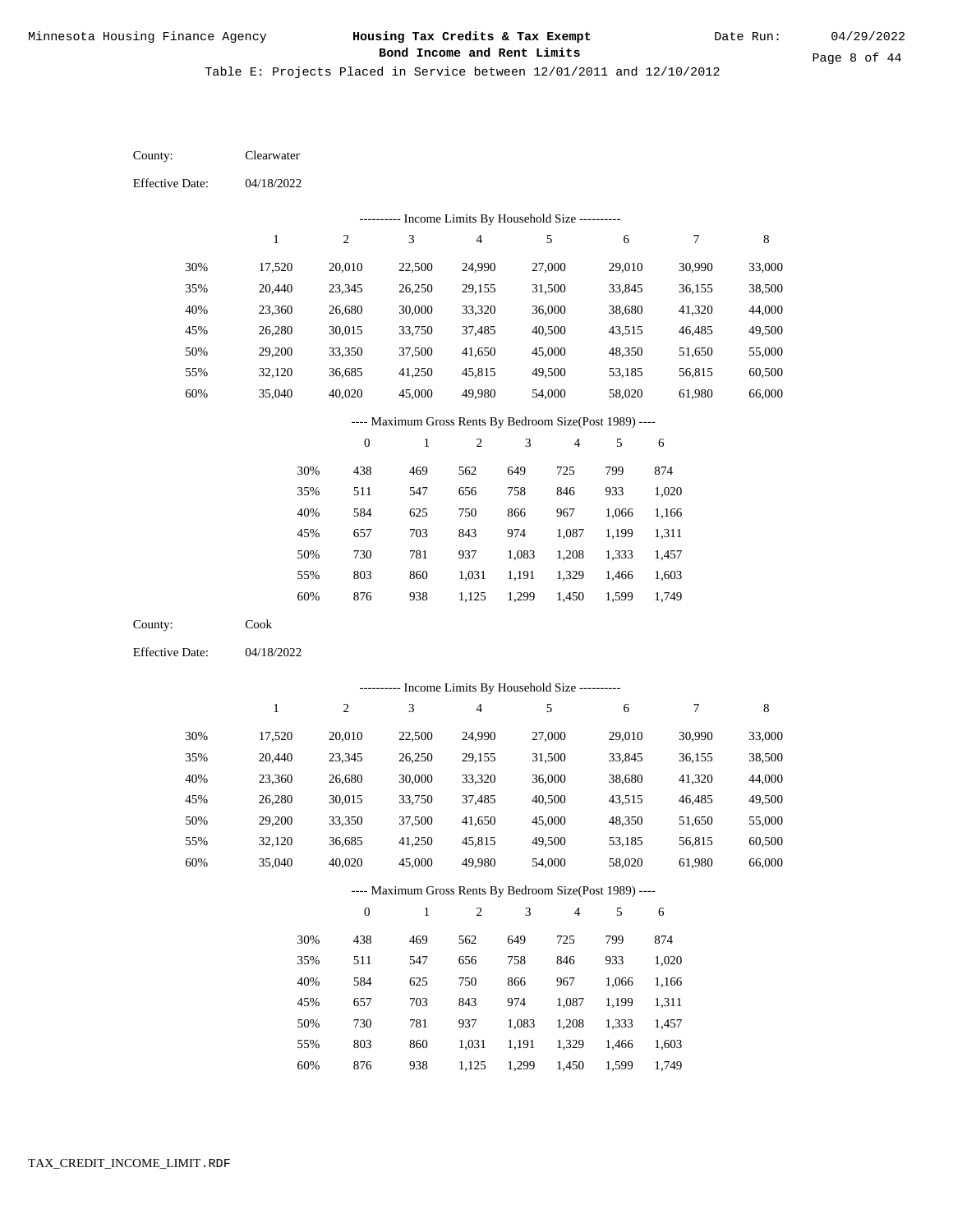Table E: Projects Placed in Service between 12/01/2011 and 12/10/2012

04/18/2022 04/18/2022 **Cottonwood** Crow Wing 30% 35% 40% 45% 50% 55% 60% 30% 35% 40% 45% 50% 55% 60% 17,520 20,440 23,360 26,280 29,200 32,120 35,040 17,520 20,440 23,360 26,280 29,200 32,120 35,040 20,010 23,345 26,680 30,015 33,350 36,685 40,020 20,010 23,345 26,680 30,015 33,350 36,685 40,020 22,500 26,250 30,000 33,750 37,500 41,250 45,000 22,500 26,250 30,000 33,750 37,500 41,250 45,000 24,990 29,155 33,320 37,485 41,650 45,815 49,980 24,990 29,155 33,320 37,485 41,650 45,815 49,980 27,000 31,500 36,000 40,500 45,000 49,500 54,000 27,000 31,500 36,000 40,500 45,000 49,500 54,000 29,010 33,845 38,680 43,515 48,350 53,185 58,020 29,010 33,845 38,680 43,515 48,350 53,185 58,020 30,990 36,155 41,320 46,485 51,650 56,815 61,980 30,990 36,155 41,320 46,485 51,650 56,815 61,980 33,000 38,500 44,000 49,500 55,000 60,500 66,000 33,000 38,500 44,000 49,500 55,000 60,500 66,000 438 511 584 657 730 803 876 438 511 584 657 730 803 876 469 547 625 703 781 860 938 469 547 625 703 781 860 938 562 656 750 843 937 1,031 1,125 562 656 750 843 937 1,031 1,125 649 758 866 974 1,083 1,191 1,299 649 758 866 974 1,083 1,191 1,299 725 846 967 1,087 1,208 1,329 1,450 725 846 967 1,087 1,208 1,329 1,450 799 933 1,066 1,199 1,333 1,466 1,599 799 933 1,066 1,199 1,333 1,466 1,599 874 1,020 1,166 1,311 1,457 1,603 1,749 874 1,020 1,166 1,311 1,457 1,603 1,749 County: County: Effective Date: Effective Date: 1 1 2 2 3 3 4 4 5 5 6 6 7 7 8 8 0 0 1 1 2 2 3 3 4 4 5 5 6 6 ---------- Income Limits By Household Size ---------- ---------- Income Limits By Household Size ---------- ---- Maximum Gross Rents By Bedroom Size(Post 1989) ---- ---- Maximum Gross Rents By Bedroom Size(Post 1989) ---- 30% 35% 40% 45% 50% 55% 60% 30% 35% 40% 45% 50% 55% 60%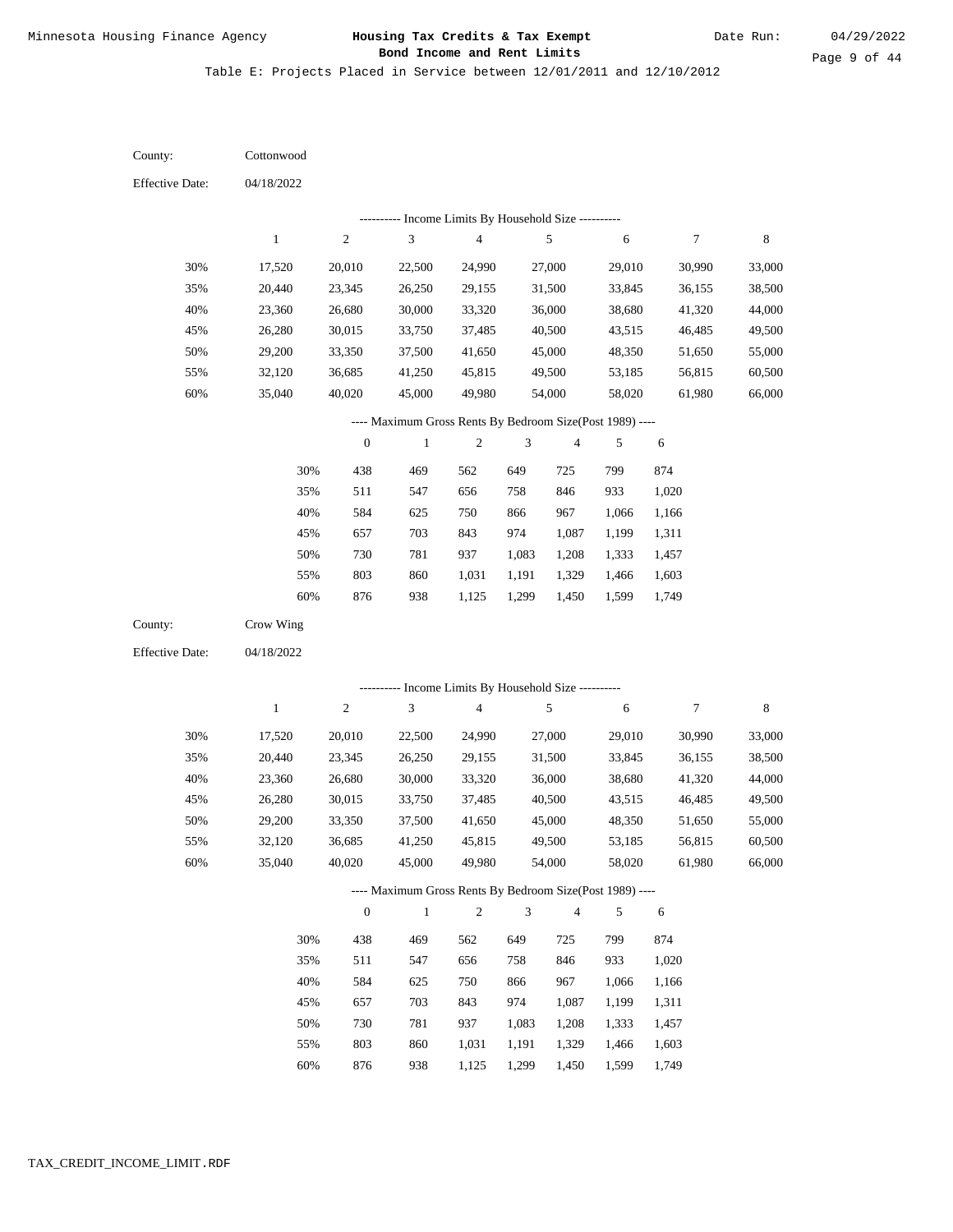Table E: Projects Placed in Service between 12/01/2011 and 12/10/2012

04/18/2022 04/18/2022 Dakota Dodge 30% 35% 40% 45% 50% 55% 60% 30% 35% 40% 45% 50% 55% 60% 24,660 28,770 32,880 36,990 41,100 45,210 49,320 23,430 27,335 31,240 35,145 39,050 42,955 46,860 28,170 32,865 37,560 42,255 46,950 51,645 56,340 26,760 31,220 35,680 40,140 44,600 49,060 53,520 31,680 36,960 42,240 47,520 52,800 58,080 63,360 30,120 35,140 40,160 45,180 50,200 55,220 60,240 35,190 41,055 46,920 52,785 58,650 64,515 70,380 33,450 39,025 44,600 50,175 55,750 61,325 66,900 38,010 44,345 50,680 57,015 63,350 69,685 76,020 36,150 42,175 48,200 54,225 60,250 66,275 72,300 40,830 47,635 54,440 61,245 68,050 74,855 81,660 38,820 45,290 51,760 58,230 64,700 71,170 77,640 43,650 50,925 58,200 65,475 72,750 80,025 87,300 41,490 48,405 55,320 62,235 69,150 76,065 82,980 46,470 54,215 61,960 69,705 77,450 85,195 92,940 44,160 51,520 58,880 66,240 73,600 80,960 88,320 616 719 822 924 1,027 1,130 1,233 585 683 781 878 976 1,073 1,171 660 770 880 990 1,100 1,210 1,320 627 731 836 941 1,045 1,150 1,254 792 924 1,056 1,188 1,320 1,452 1,584 753 878 1,004 1,129 1,255 1,380 1,506 915 1,067 1,220 1,372 1,525 1,677 1,830 870 1,015 1,160 1,305 1,450 1,595 1,740 1,020 1,190 1,361 1,531 1,701 1,871 2,041 970 1,132 1,294 1,455 1,617 1,779 1,941 1,126 1,314 1,502 1,689 1,877 2,065 2,253 1,070 1,249 1,427 1,605 1,784 1,962 2,141 1,231 1,436 1,642 1,847 2,052 2,258 2,463 1,170 1,365 1,561 1,756 1,951 2,146 2,341 County: County: Effective Date: Effective Date: 1 1 2 2 3 3 4 4 5 5 6 6 7 7 8 8 0 0 1 1 2 2 3 3 4 4 5 5 6 6 ---------- Income Limits By Household Size ---------- ---------- Income Limits By Household Size ---------- ---- Maximum Gross Rents By Bedroom Size(Post 1989) ---- ---- Maximum Gross Rents By Bedroom Size(Post 1989) ---- 30% 35% 40% 45% 50% 55% 60% 30% 35% 40% 45% 50% 55% 60%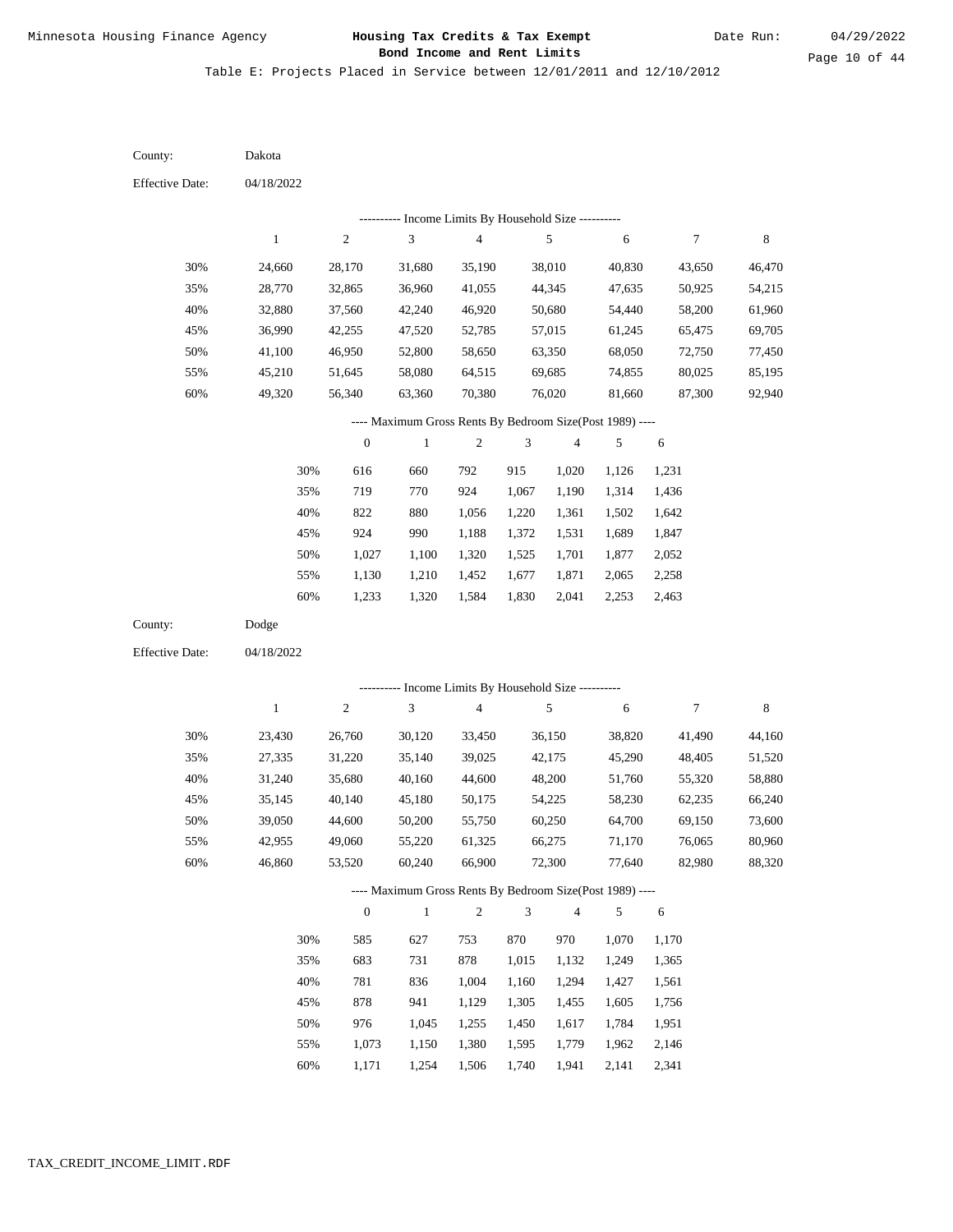Table E: Projects Placed in Service between 12/01/2011 and 12/10/2012

| County:                | Douglas          |                  |                                                            |                          |                |                |                  |                |                  |
|------------------------|------------------|------------------|------------------------------------------------------------|--------------------------|----------------|----------------|------------------|----------------|------------------|
| <b>Effective Date:</b> | 04/18/2022       |                  |                                                            |                          |                |                |                  |                |                  |
|                        |                  |                  | --------- Income Limits By Household Size ----------       |                          |                |                |                  |                |                  |
|                        | $\mathbf{1}$     | $\sqrt{2}$       | 3                                                          | $\overline{\mathcal{L}}$ |                | 5              | 6                | 7              | $\,8\,$          |
| 30%                    |                  | 21,300           |                                                            | 26,610                   |                | 28,740         |                  | 33,000         |                  |
| 35%                    | 18,630<br>21,735 | 24,850           | 23,970<br>27,965                                           | 31,045                   |                | 33,530         | 30,870<br>36,015 | 38,500         | 35,130           |
| 40%                    |                  |                  |                                                            | 35,480                   |                | 38,320         | 41,160           | 44,000         | 40,985           |
| 45%                    | 24,840<br>27,945 | 28,400<br>31,950 | 31,960<br>35,955                                           | 39,915                   |                | 43,110         | 46,305           | 49,500         | 46,840<br>52,695 |
| 50%                    | 31,050           | 35,500           | 39,950                                                     | 44,350                   |                | 47,900         | 51,450           | 55,000         | 58,550           |
| 55%                    | 34,155           | 39,050           | 43,945                                                     | 48,785                   |                | 52,690         | 56,595           | 60,500         | 64,405           |
| 60%                    | 37,260           | 42,600           | 47,940                                                     | 53,220                   |                | 57,480         | 61,740           | 66,000         | 70,260           |
|                        |                  |                  |                                                            |                          |                |                |                  |                |                  |
|                        |                  |                  | ---- Maximum Gross Rents By Bedroom Size(Post 1989) ----   |                          |                |                |                  |                |                  |
|                        |                  | $\boldsymbol{0}$ | $\,1$                                                      | $\mathfrak{2}$           | 3              | 4              | 5                | 6              |                  |
|                        | 30%              | 465              | 499                                                        | 599                      | 691            | 771            | 851              | 931            |                  |
|                        | 35%              | 543              | 582                                                        | 699                      | 807            | 900            | 993              | 1,086          |                  |
|                        | 40%              | 621              | 665                                                        | 799                      | 922            | 1,029          | 1,135            | 1,241          |                  |
|                        | 45%              | 698              | 748                                                        | 898                      | 1,037          | 1,157          | 1,277            | 1,397          |                  |
|                        | 50%              | 776              | 831                                                        | 998                      | 1,153          | 1,286          | 1,419            | 1,552          |                  |
|                        | 55%              | 853              | 915                                                        | 1,098                    | 1,268          | 1,414          | 1,561            | 1,707          |                  |
|                        | 60%              | 931              | 998                                                        | 1,198                    | 1,383          | 1,543          | 1,703            | 1,862          |                  |
| County:                | Faribault        |                  |                                                            |                          |                |                |                  |                |                  |
| <b>Effective Date:</b> | 04/18/2022       |                  |                                                            |                          |                |                |                  |                |                  |
|                        |                  |                  |                                                            |                          |                |                |                  |                |                  |
|                        | $\mathbf{1}$     | $\sqrt{2}$       | ---------- Income Limits By Household Size ----------<br>3 | 4                        |                | $\sqrt{5}$     | 6                | 7              | $\,8\,$          |
|                        |                  |                  |                                                            |                          |                |                |                  |                |                  |
| 30%                    | 17,520           | 20,010           | 22,500                                                     | 24,990                   |                | 27,000         | 29,010           | 30,990         | 33,000           |
| 35%                    | 20,440           | 23,345           | 26,250                                                     | 29,155                   |                | 31,500         | 33,845           | 36,155         | 38,500           |
| 40%                    | 23,360           | 26,680           | 30,000                                                     | 33,320                   |                | 36,000         | 38,680           | 41,320         | 44,000           |
| 45%                    | 26,280           | 30,015           | 33,750                                                     | 37,485                   |                | 40,500         | 43,515           | 46,485         | 49,500           |
| 50%                    | 29,200           | 33,350           | 37,500                                                     | 41,650                   |                | 45,000         | 48,350           | 51,650         | 55,000           |
| 55%                    | 32,120           | 36,685           | 41,250                                                     | 45,815                   |                | 49,500         | 53,185           | 56,815         | 60,500           |
| 60%                    | 35,040           | 40,020           | 45,000                                                     | 49,980                   |                | 54,000         | 58,020           | 61,980         | 66,000           |
|                        |                  |                  | ---- Maximum Gross Rents By Bedroom Size(Post 1989) ----   |                          |                |                |                  |                |                  |
|                        |                  | $\boldsymbol{0}$ | $\mathbf{1}$                                               | $\sqrt{2}$               | 3              | 4              | 5                | 6              |                  |
|                        | 30%              | 438              | 469                                                        | 562                      | 649            | 725            | 799              | 874            |                  |
|                        | 35%              | 511              | 547                                                        | 656                      | 758            | 846            | 933              | 1,020          |                  |
|                        | 40%              | 584              | 625                                                        | 750                      | 866            | 967            | 1,066            | 1,166          |                  |
|                        | 45%              | 657              | 703                                                        | 843                      | 974            | 1,087          | 1,199            | 1,311          |                  |
|                        |                  |                  |                                                            |                          |                |                |                  |                |                  |
|                        |                  |                  |                                                            | 937                      |                |                |                  |                |                  |
|                        | 50%<br>55%       | 730<br>803       | 781<br>860                                                 | 1,031                    | 1,083<br>1,191 | 1,208<br>1,329 | 1,333<br>1,466   | 1,457<br>1,603 |                  |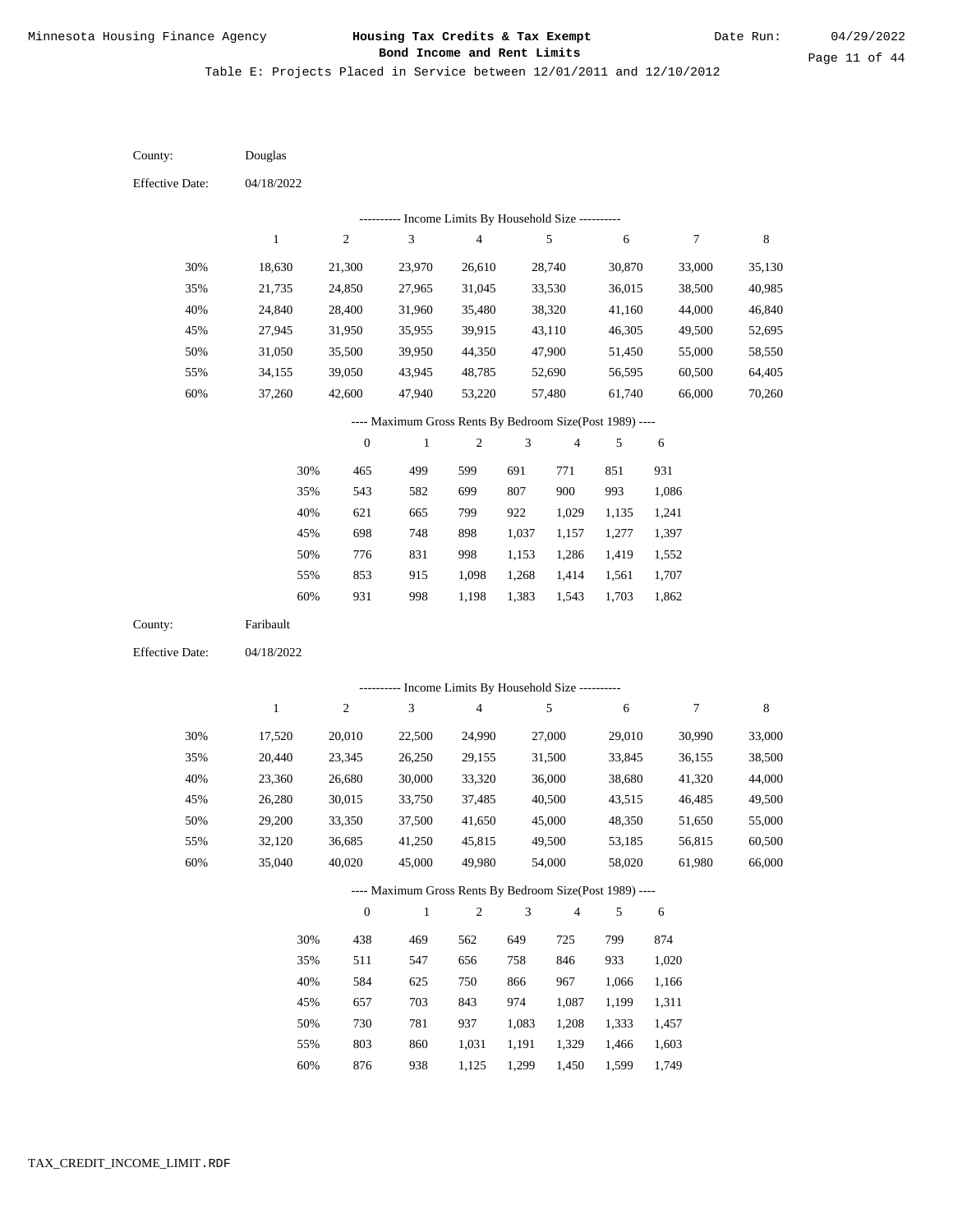Date Run:

Table E: Projects Placed in Service between 12/01/2011 and 12/10/2012

04/18/2022 04/18/2022 Fillmore Freeborn 30% 35% 40% 45% 50% 55% 60% 30% 35% 40% 45% 50% 55% 60% 18,240 21,280 24,320 27,360 30,400 33,440 36,480 17,520 20,440 23,360 26,280 29,200 32,120 35,040 20,850 24,325 27,800 31,275 34,750 38,225 41,700 20,010 23,345 26,680 30,015 33,350 36,685 40,020 23,460 27,370 31,280 35,190 39,100 43,010 46,920 22,500 26,250 30,000 33,750 37,500 41,250 45,000 26,040 30,380 34,720 39,060 43,400 47,740 52,080 24,990 29,155 33,320 37,485 41,650 45,815 49,980 28,140 32,830 37,520 42,210 46,900 51,590 56,280 27,000 31,500 36,000 40,500 45,000 49,500 54,000 30,210 35,245 40,280 45,315 50,350 55,385 60,420 29,010 33,845 38,680 43,515 48,350 53,185 58,020 32,310 37,695 43,080 48,465 53,850 59,235 64,620 30,990 36,155 41,320 46,485 51,650 56,815 61,980 34,380 40,110 45,840 51,570 57,300 63,030 68,760 33,000 38,500 44,000 49,500 55,000 60,500 66,000 456 532 608 684 760 836 912 438 511 584 657 730 803 876 488 570 651 732 814 895 977 469 547 625 703 781 860 938 586 684 782 879 977 1,075 1,173 562 656 750 843 937 1,031 1,125 677 790 903 1,015 1,128 1,241 1,354 649 758 866 974 1,083 1,191 1,299 755 881 1,007 1,132 1,258 1,384 1,510 725 846 967 1,087 1,208 1,329 1,450 833 972 1,111 1,250 1,389 1,528 1,667 799 933 1,066 1,199 1,333 1,466 1,599 911 1,063 1,215 1,367 1,519 1,670 1,822 874 1,020 1,166 1,311 1,457 1,603 1,749 County: County: Effective Date: Effective Date: 1 1 2 2 3 3 4 4 5 5 6 6 7 7 8 8 0 0 1 1 2 2 3 3 4 4 5 5 6 6 ---------- Income Limits By Household Size ---------- ---------- Income Limits By Household Size ---------- ---- Maximum Gross Rents By Bedroom Size(Post 1989) ---- ---- Maximum Gross Rents By Bedroom Size(Post 1989) ---- 30% 35% 40% 45% 50% 55% 60% 30% 35% 40% 45% 50% 55% 60%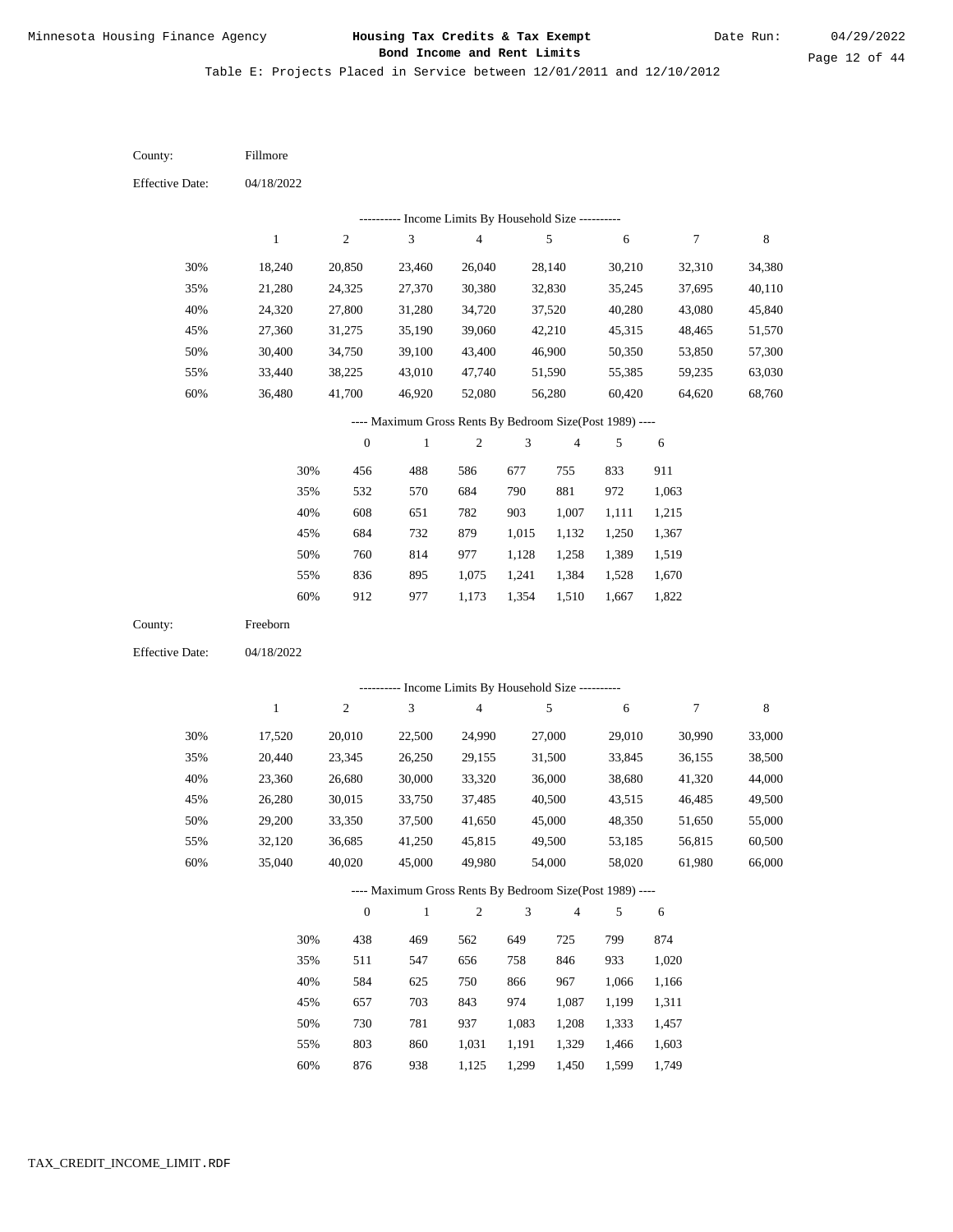Table E: Projects Placed in Service between 12/01/2011 and 12/10/2012

| County:                | Goodhue      |                  |                                                          |                         |                             |                |            |                |        |
|------------------------|--------------|------------------|----------------------------------------------------------|-------------------------|-----------------------------|----------------|------------|----------------|--------|
| <b>Effective Date:</b> | 04/18/2022   |                  |                                                          |                         |                             |                |            |                |        |
|                        |              |                  | ---------- Income Limits By Household Size ----------    |                         |                             |                |            |                |        |
|                        | $\mathbf 1$  | $\sqrt{2}$       | 3                                                        | $\overline{\mathbf{4}}$ |                             | $\sqrt{5}$     | $\sqrt{6}$ | 7              | 8      |
| 30%                    | 20,340       | 23,250           | 26,160                                                   | 29,040                  |                             | 31,380         | 33,690     | 36,030         | 38,340 |
| 35%                    | 23,730       | 27,125           | 30,520                                                   | 33,880                  |                             | 36,610         | 39,305     | 42,035         | 44,730 |
| 40%                    | 27,120       | 31,000           | 34,880                                                   | 38,720                  |                             | 41,840         | 44,920     | 48,040         | 51,120 |
| 45%                    | 30,510       | 34,875           | 39,240                                                   | 43,560                  |                             | 47,070         | 50,535     | 54,045         | 57,510 |
| 50%                    | 33,900       | 38,750           | 43,600                                                   | 48,400                  |                             | 52,300         | 56,150     | 60,050         | 63,900 |
| 55%                    | 37,290       | 42,625           | 47,960                                                   | 53,240                  |                             | 57,530         | 61,765     | 66,055         | 70,290 |
| 60%                    | 40,680       | 46,500           | 52,320                                                   | 58,080                  |                             | 62,760         | 67,380     | 72,060         | 76,680 |
|                        |              |                  | ---- Maximum Gross Rents By Bedroom Size(Post 1989) ---- |                         |                             |                |            |                |        |
|                        |              | $\boldsymbol{0}$ | $\mathbf{1}$                                             | $\mathfrak{2}$          | 3                           | $\overline{4}$ | 5          | $\sqrt{6}$     |        |
|                        | 30%          | 508              | 544                                                      | 654                     | 755                         | 842            | 929        | 1,016          |        |
|                        | 35%          | 593              | 635                                                      | 763                     | 881                         | 982            | 1,084      | 1,185          |        |
|                        | 40%          | 678              | 726                                                      | 872                     | 1,007                       | 1,123          | 1,239      | 1,355          |        |
|                        | 45%          | 762              | 817                                                      | 981                     | 1,132                       | 1,263          | 1,394      | 1,524          |        |
|                        | 50%          | 847              | 908                                                      | 1,090                   | 1,258                       | 1,403          | 1,549      | 1,694          |        |
|                        | 55%          | 932              | 998                                                      | 1,199                   | 1,384                       | 1,544          | 1,704      | 1,863          |        |
|                        | $60\%$       | 1,017            | 1,089                                                    | 1,308                   | 1,510                       | 1,684          | 1,859      | 2,032          |        |
| County:                | Grant        |                  |                                                          |                         |                             |                |            |                |        |
| <b>Effective Date:</b> | 04/18/2022   |                  |                                                          |                         |                             |                |            |                |        |
|                        |              |                  | --------- Income Limits By Household Size ----------     |                         |                             |                |            |                |        |
|                        | $\mathbf{1}$ | $\sqrt{2}$       | 3                                                        | $\overline{\mathbf{4}}$ |                             | 5              | 6          | 7              | 8      |
| 30%                    | 17,520       | 20,010           | 22,500                                                   | 24,990                  |                             | 27,000         | 29,010     | 30,990         | 33,000 |
| 35%                    | 20,440       | 23,345           | 26,250                                                   | 29,155                  |                             | 31,500         | 33,845     | 36,155         | 38,500 |
| 40%                    | 23,360       | 26,680           | 30,000                                                   | 33,320                  |                             | 36,000         | 38,680     | 41,320         | 44,000 |
| 45%                    | 26,280       | 30,015           | 33,750                                                   | 37,485                  |                             | 40,500         | 43,515     | 46,485         | 49,500 |
| 50%                    | 29,200       | 33,350           | 37,500                                                   | 41,650                  |                             | 45,000         | 48,350     | 51,650         | 55,000 |
| 55%                    | 32,120       | 36,685           | 41,250                                                   | 45,815                  |                             | 49,500         | 53,185     | 56,815         | 60,500 |
| 60%                    | 35,040       | 40,020           | 45,000                                                   | 49,980                  |                             | 54,000         | 58,020     | 61,980         | 66,000 |
|                        |              |                  | ---- Maximum Gross Rents By Bedroom Size(Post 1989) ---- |                         |                             |                |            |                |        |
|                        |              | $\boldsymbol{0}$ | $\mathbf{1}$                                             | $\boldsymbol{2}$        | $\ensuremath{\mathfrak{Z}}$ | $\overline{4}$ | 5          | 6              |        |
|                        |              |                  |                                                          |                         | 649                         |                | 799        |                |        |
|                        | 30%          | 438              | 469                                                      | 562                     | 758                         | 725            | 933        | 874            |        |
|                        | 35%<br>40%   | 511<br>584       | 547<br>625                                               | 656<br>750              | 866                         | 846<br>967     | 1,066      | 1,020<br>1,166 |        |
|                        | 45%          | 657              | 703                                                      | 843                     | 974                         | 1,087          | 1,199      | 1,311          |        |
|                        | 50%          | 730              | 781                                                      | 937                     | 1,083                       | 1,208          | 1,333      | 1,457          |        |
|                        | 55%          | 803              | 860                                                      | 1,031                   | 1,191                       | 1,329          | 1,466      | 1,603          |        |
|                        |              |                  |                                                          |                         |                             |                |            |                |        |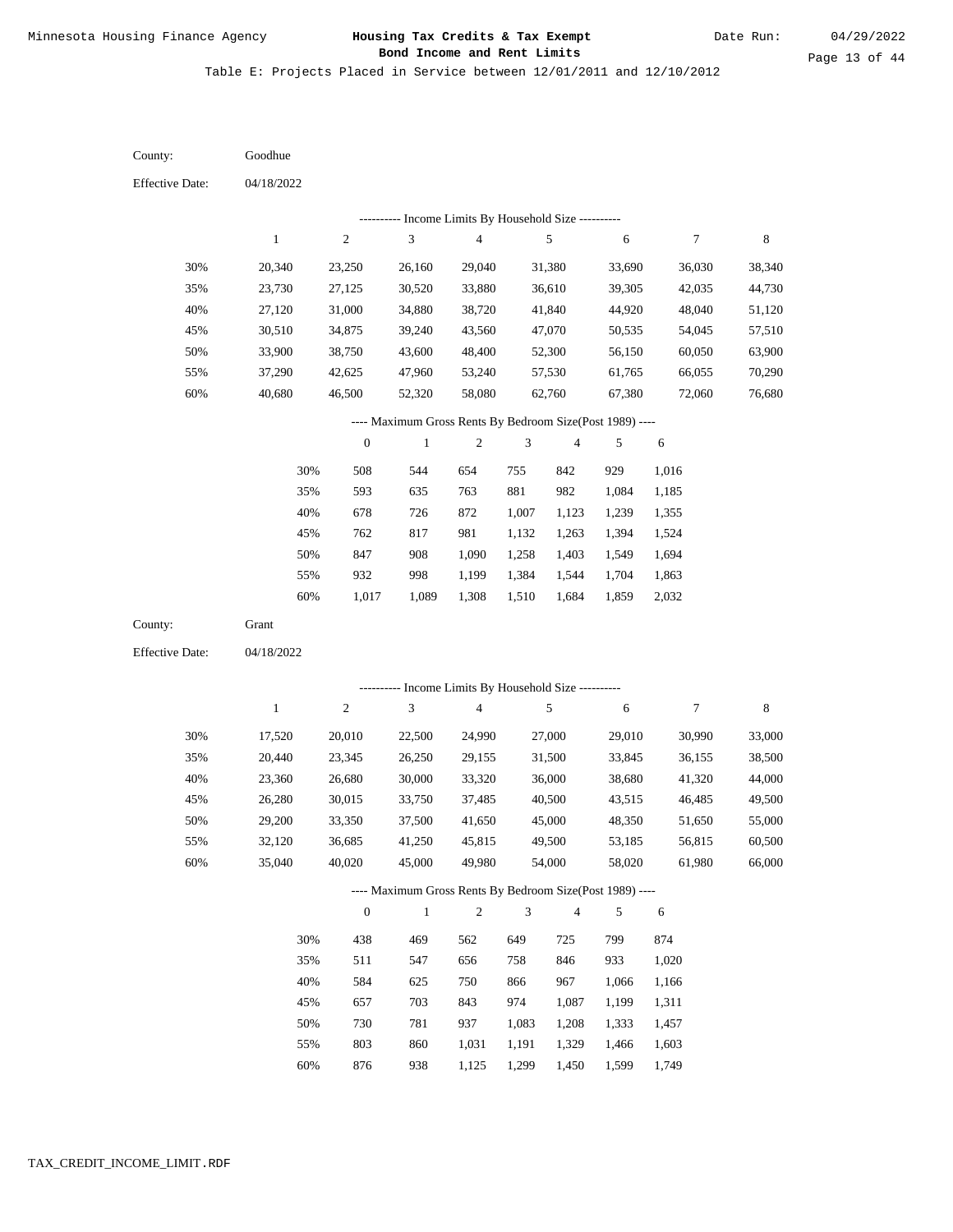Table E: Projects Placed in Service between 12/01/2011 and 12/10/2012

04/18/2022 04/18/2022 Hennepin Houston 30% 35% 40% 45% 50% 55% 60% 30% 35% 40% 45% 50% 55% 60% 24,660 28,770 32,880 36,990 41,100 45,210 49,320 18,930 22,085 25,240 28,395 31,550 34,705 37,860 28,170 32,865 37,560 42,255 46,950 51,645 56,340 21,630 25,235 28,840 32,445 36,050 39,655 43,260 31,680 36,960 42,240 47,520 52,800 58,080 63,360 24,330 28,385 32,440 36,495 40,550 44,605 48,660 35,190 41,055 46,920 52,785 58,650 64,515 70,380 27,030 31,535 36,040 40,545 45,050 49,555 54,060 38,010 44,345 50,680 57,015 63,350 69,685 76,020 29,220 34,090 38,960 43,830 48,700 53,570 58,440 40,830 47,635 54,440 61,245 68,050 74,855 81,660 31,380 36,610 41,840 47,070 52,300 57,530 62,760 43,650 50,925 58,200 65,475 72,750 80,025 87,300 33,540 39,130 44,720 50,310 55,900 61,490 67,080 46,470 54,215 61,960 69,705 77,450 85,195 92,940 35,700 41,650 47,600 53,550 59,500 65,450 71,400 616 719 822 924 1,027 1,130 1,233 473 552 631 709 788 867 660 770 880 990 1,100 1,210 1,320 507 591 676 760 845 929 792 924 1,056 1,188 1,320 1,452 1,584 608 709 811 912 1,013 1,115 1,216 915 1,067 1,220 1,372 1,525 1,677 1,830 703 820 937 1,054 1,171 1,289 1,020 1,190 1,361 1,531 1,701 1,871 2,041 784 915 1,046 1,176 1,307 1,438 1,126 1,314 1,502 1,689 1,877 2,065 2,253 865 1,009 1,154 1,298 1,442 1,586 1,231 1,436 1,642 1,847 2,052 2,258 2,463 946 1,103 1,261 1,419 1,576 1,734 County: County: Effective Date: Effective Date: 1 1 2 2 3 3 4 4 5 5 6 6 7 7 8 8 0 0 1 1 2 2 3 3 4 4 5 5 6 6 ---------- Income Limits By Household Size ---------- ---------- Income Limits By Household Size ---------- ---- Maximum Gross Rents By Bedroom Size(Post 1989) ---- ---- Maximum Gross Rents By Bedroom Size(Post 1989) ---- 30% 35% 40% 45% 50% 55% 60% 30% 35% 40% 45% 50% 55% 60%

946

1,014

1,406

1,569

1,731

1,892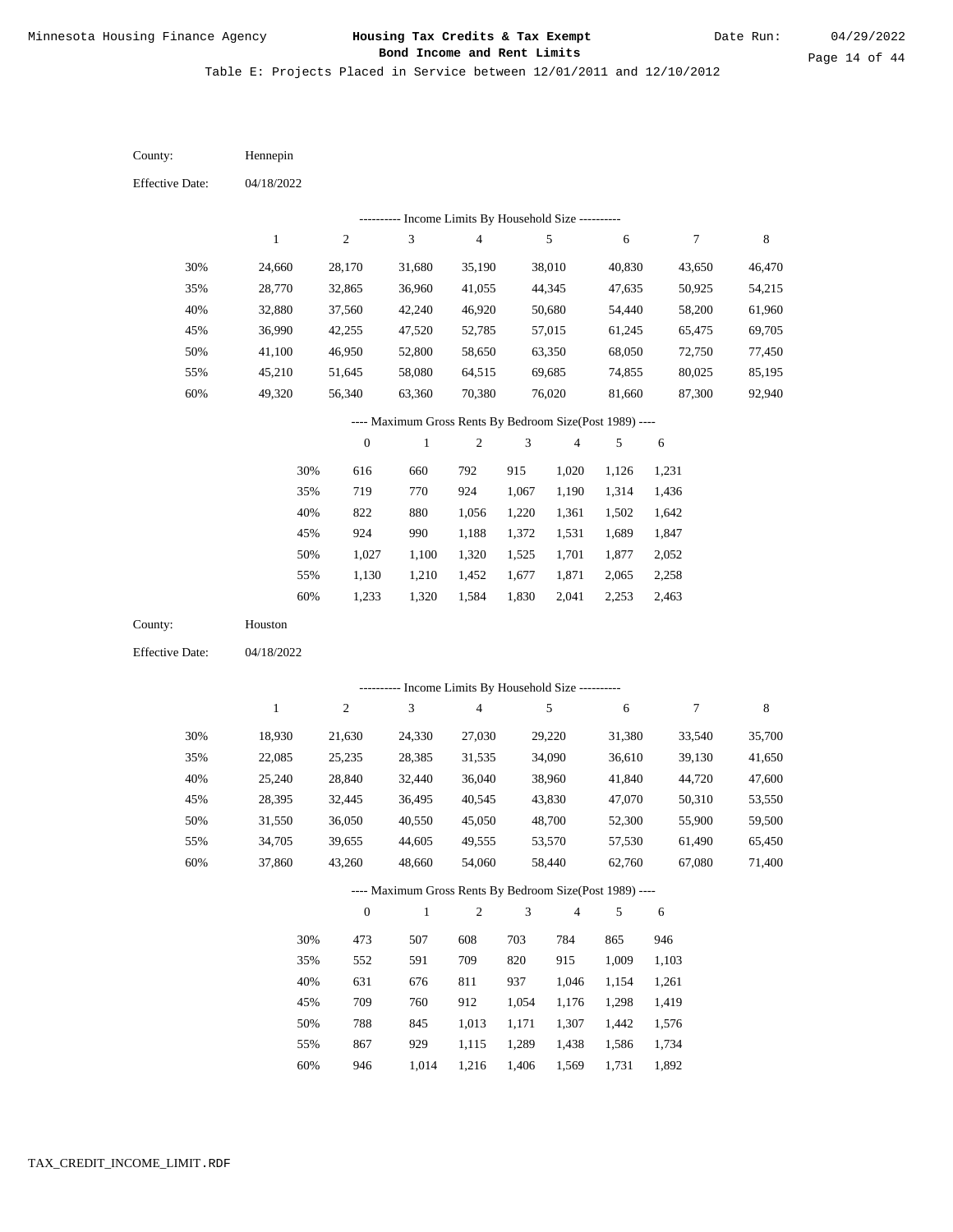Table E: Projects Placed in Service between 12/01/2011 and 12/10/2012

| County:                | Hubbard      |                  |                                                          |                         |                |                         |        |        |         |
|------------------------|--------------|------------------|----------------------------------------------------------|-------------------------|----------------|-------------------------|--------|--------|---------|
| <b>Effective Date:</b> | 04/18/2022   |                  |                                                          |                         |                |                         |        |        |         |
|                        |              |                  | --------- Income Limits By Household Size ----------     |                         |                |                         |        |        |         |
|                        | $\mathbf{1}$ | $\sqrt{2}$       | 3                                                        | $\overline{\mathbf{4}}$ |                | $\sqrt{5}$              | 6      | 7      | 8       |
| 30%                    | 17,520       | 20,010           | 22,500                                                   | 24,990                  |                | 27,000                  | 29,010 | 30,990 | 33,000  |
| 35%                    | 20,440       | 23,345           | 26,250                                                   | 29,155                  |                | 31,500                  | 33,845 | 36,155 | 38,500  |
| 40%                    | 23,360       | 26,680           | 30,000                                                   | 33,320                  |                | 36,000                  | 38,680 | 41,320 | 44,000  |
| 45%                    | 26,280       | 30,015           | 33,750                                                   | 37,485                  |                | 40,500                  | 43,515 | 46,485 | 49,500  |
| 50%                    | 29,200       | 33,350           | 37,500                                                   | 41,650                  |                | 45,000                  | 48,350 | 51,650 | 55,000  |
| 55%                    | 32,120       | 36,685           | 41,250                                                   | 45,815                  |                | 49,500                  | 53,185 | 56,815 | 60,500  |
| 60%                    | 35,040       | 40,020           | 45,000                                                   | 49,980                  |                | 54,000                  | 58,020 | 61,980 | 66,000  |
|                        |              |                  | ---- Maximum Gross Rents By Bedroom Size(Post 1989) ---- |                         |                |                         |        |        |         |
|                        |              | $\boldsymbol{0}$ | $\mathbf{1}$                                             | $\sqrt{2}$              | 3              | $\overline{\mathbf{4}}$ | 5      | 6      |         |
|                        | 30%          | 438              | 469                                                      | 562                     | 649            | 725                     | 799    | 874    |         |
|                        | 35%          | 511              | 547                                                      | 656                     | 758            | 846                     | 933    | 1,020  |         |
|                        | 40%          | 584              | 625                                                      | 750                     | 866            | 967                     | 1,066  | 1,166  |         |
|                        | 45%          | 657              | 703                                                      | 843                     | 974            | 1,087                   | 1,199  | 1,311  |         |
|                        | 50%          | 730              | 781                                                      | 937                     | 1,083          | 1,208                   | 1,333  | 1,457  |         |
|                        | 55%          | 803              | 860                                                      | 1,031                   | 1,191          | 1,329                   | 1,466  | 1,603  |         |
|                        | 60%          | 876              | 938                                                      | 1,125                   | 1,299          | 1,450                   | 1,599  | 1,749  |         |
| County:                | Isanti       |                  |                                                          |                         |                |                         |        |        |         |
| <b>Effective Date:</b> | 04/18/2022   |                  |                                                          |                         |                |                         |        |        |         |
|                        |              |                  |                                                          |                         |                |                         |        |        |         |
|                        |              |                  | --------- Income Limits By Household Size ----------     |                         |                |                         |        |        |         |
|                        | $\mathbf{1}$ | $\sqrt{2}$       | 3                                                        | $\overline{4}$          |                | $\sqrt{5}$              | 6      | 7      | $\,8\,$ |
| 30%                    | 24,660       | 28,170           | 31,680                                                   | 35,190                  |                | 38,010                  | 40,830 | 43,650 | 46,470  |
| 35%                    | 28,770       | 32,865           | 36,960                                                   | 41,055                  |                | 44,345                  | 47,635 | 50,925 | 54,215  |
| 40%                    | 32,880       | 37,560           | 42,240                                                   | 46,920                  |                | 50,680                  | 54,440 | 58,200 | 61,960  |
| 45%                    | 36,990       | 42,255           | 47,520                                                   | 52,785                  |                | 57,015                  | 61,245 | 65,475 | 69,705  |
| 50%                    | 41,100       | 46,950           | 52,800                                                   | 58,650                  |                | 63,350                  | 68,050 | 72,750 | 77,450  |
| 55%                    | 45,210       | 51,645           | 58,080                                                   | 64,515                  |                | 69,685                  | 74,855 | 80,025 | 85,195  |
| 60%                    | 49,320       | 56,340           | 63,360                                                   | 70,380                  |                | 76,020                  | 81,660 | 87,300 | 92,940  |
|                        |              |                  | ---- Maximum Gross Rents By Bedroom Size(Post 1989) ---- |                         |                |                         |        |        |         |
|                        |              | $\boldsymbol{0}$ | $\mathbf{1}$                                             | $\sqrt{2}$              | $\mathfrak{Z}$ | 4                       | 5      | 6      |         |
|                        | 30%          | 616              | 660                                                      | 792                     | 915            | 1,020                   | 1,126  | 1,231  |         |
|                        | 35%          | 719              | 770                                                      | 924                     | 1,067          | 1,190                   | 1,314  | 1,436  |         |
|                        | 40%          | 822              | 880                                                      | 1,056                   | 1,220          | 1,361                   | 1,502  | 1,642  |         |
|                        | 45%          | 924              | 990                                                      | 1,188                   | 1,372          | 1,531                   | 1,689  | 1,847  |         |
|                        | 50%          | 1,027            | 1,100                                                    | 1,320                   | 1,525          | 1,701                   | 1,877  | 2,052  |         |
|                        | 55%          | 1,130            | 1,210                                                    | 1,452                   | 1,677          | 1,871                   | 2,065  | 2,258  |         |

1,233 1,320 1,584 1,830 2,041 2,253 2,463 60%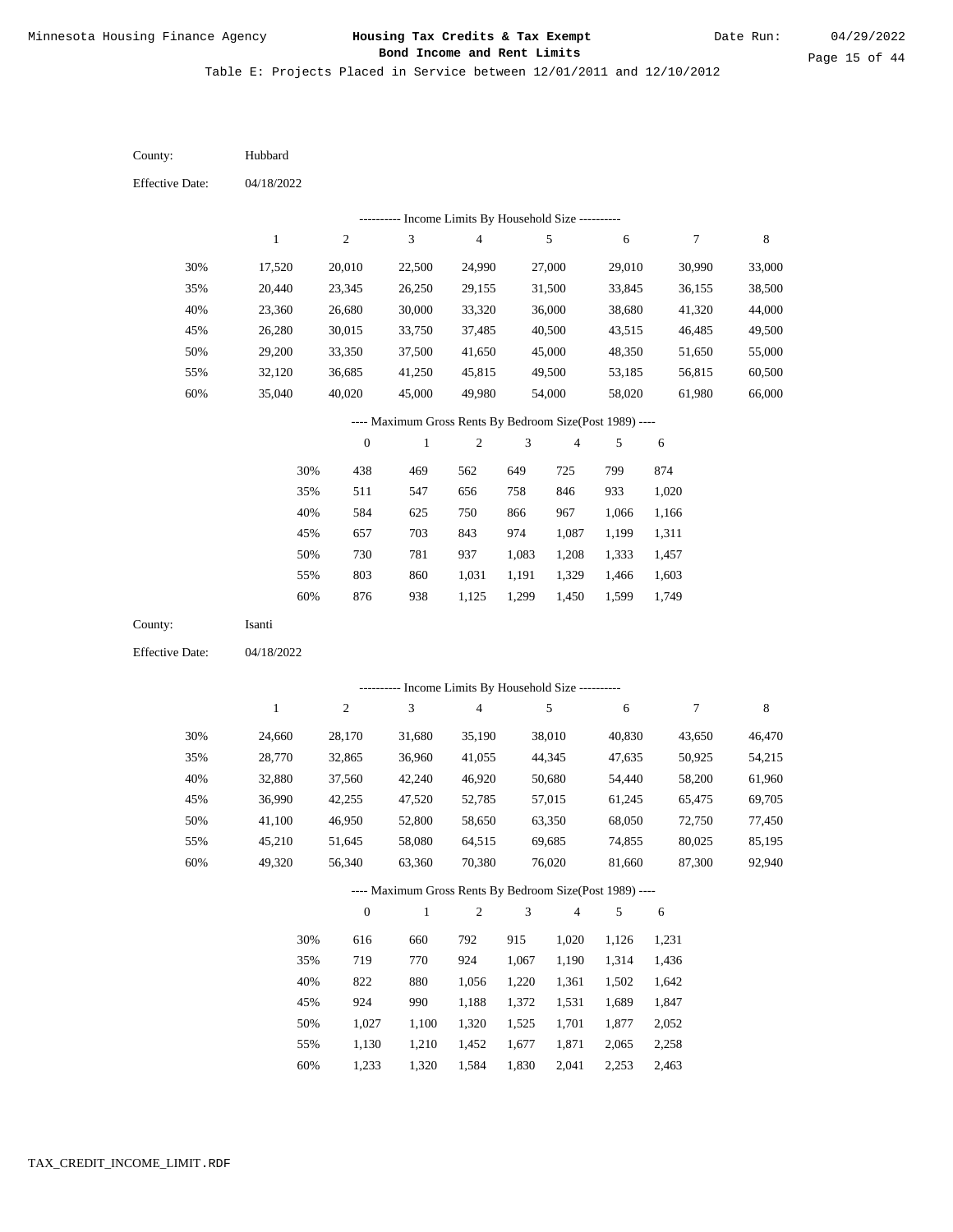Table E: Projects Placed in Service between 12/01/2011 and 12/10/2012

04/18/2022 04/18/2022 Itasca Jackson 30% 35% 40% 45% 50% 55% 60% 30% 35% 40% 45% 50% 55% 60% 17,520 20,440 23,360 26,280 29,200 32,120 35,040 17,580 20,510 23,440 26,370 29,300 32,230 35,160 20,010 23,345 26,680 30,015 33,350 36,685 40,020 20,070 23,415 26,760 30,105 33,450 36,795 40,140 22,500 26,250 30,000 33,750 37,500 41,250 45,000 22,590 26,355 30,120 33,885 37,650 41,415 45,180 24,990 29,155 33,320 37,485 41,650 45,815 49,980 25,080 29,260 33,440 37,620 41,800 45,980 50,160 27,000 31,500 36,000 40,500 45,000 49,500 54,000 27,090 31,605 36,120 40,635 45,150 49,665 54,180 29,010 33,845 38,680 43,515 48,350 53,185 58,020 29,100 33,950 38,800 43,650 48,500 53,350 58,200 30,990 36,155 41,320 46,485 51,650 56,815 61,980 31,110 36,295 41,480 46,665 51,850 57,035 62,220 33,000 38,500 44,000 49,500 55,000 60,500 66,000 33,120 38,640 44,160 49,680 55,200 60,720 66,240 438 511 584 657 730 803 876 439 512 586 659 732 805 469 547 625 703 781 860 938 470 549 627 705 784 862 562 656 750 843 937 1,031 1,125 564 658 753 847 941 1,035 649 758 866 974 1,083 1,191 1,299 652 760 869 978 1,086 1,195 725 846 967 1,087 1,208 1,329 1,450 727 848 970 1,091 1,212 1,333 799 933 1,066 1,199 1,333 1,466 1,599 802 936 1,070 1,204 1,338 1,471 874 1,020 1,166 1,311 1,457 1,603 1,749 877 1,024 1,170 1,316 1,463 1,609 County: County: Effective Date: Effective Date: 1 1 2 2 3 3 4 4 5 5 6 6 7 7 8 8 0 0 1 1 2 2 3 3 4 4 5 5 6 6 ---------- Income Limits By Household Size ---------- ---------- Income Limits By Household Size ---------- ---- Maximum Gross Rents By Bedroom Size(Post 1989) ---- ---- Maximum Gross Rents By Bedroom Size(Post 1989) ---- 30% 35% 40% 45% 50% 55% 60% 30% 35% 40% 45% 50% 55%

879

60%

941

1,129

1,304

1,455

1,605

1,755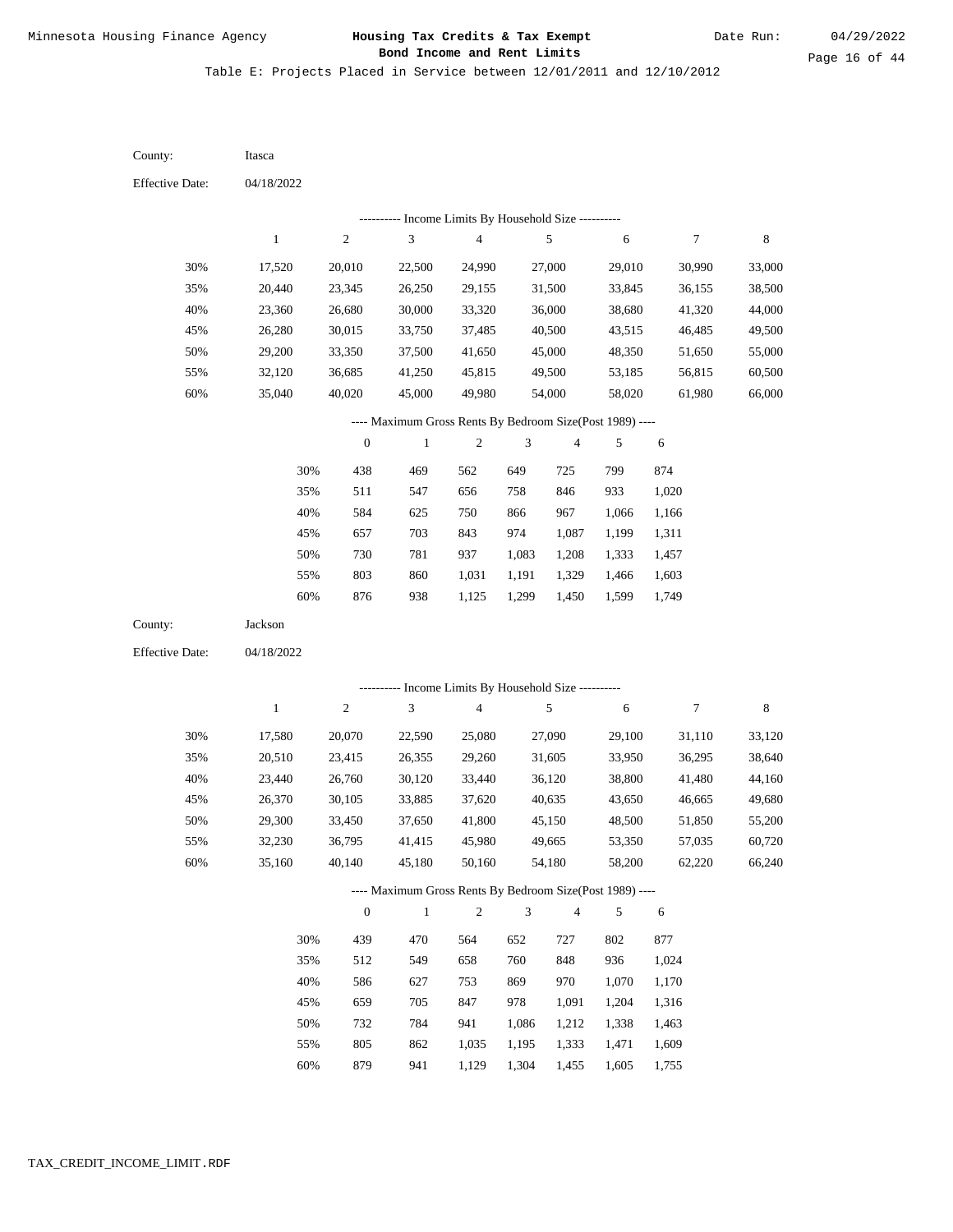Table E: Projects Placed in Service between 12/01/2011 and 12/10/2012

| County:                | Kanabec      |                  |                                                                          |                         |                |                |                |                |        |
|------------------------|--------------|------------------|--------------------------------------------------------------------------|-------------------------|----------------|----------------|----------------|----------------|--------|
| <b>Effective Date:</b> | 04/18/2022   |                  |                                                                          |                         |                |                |                |                |        |
|                        |              |                  | --------- Income Limits By Household Size ----------                     |                         |                |                |                |                |        |
|                        | $\mathbf{1}$ | $\sqrt{2}$       | $\mathfrak{Z}$                                                           | $\overline{\mathbf{4}}$ |                | $\sqrt{5}$     | $\sqrt{6}$     | $\tau$         | 8      |
| 30%                    | 17,520       | 20,010           | 22,500                                                                   | 24,990                  |                | 27,000         | 29,010         | 30,990         | 33,000 |
| 35%                    | 20,440       | 23,345           | 26,250                                                                   | 29,155                  |                | 31,500         | 33,845         | 36,155         | 38,500 |
| 40%                    | 23,360       | 26,680           | 30,000                                                                   | 33,320                  |                | 36,000         | 38,680         | 41,320         | 44,000 |
| 45%                    | 26,280       | 30,015           | 33,750                                                                   | 37,485                  |                | 40,500         | 43,515         | 46,485         | 49,500 |
| 50%                    | 29,200       | 33,350           | 37,500                                                                   | 41,650                  |                | 45,000         | 48,350         | 51,650         | 55,000 |
| 55%                    | 32,120       | 36,685           | 41,250                                                                   | 45,815                  |                | 49,500         | 53,185         | 56,815         | 60,500 |
| 60%                    | 35,040       | 40,020           | 45,000                                                                   | 49,980                  |                | 54,000         | 58,020         | 61,980         | 66,000 |
|                        |              |                  | ---- Maximum Gross Rents By Bedroom Size(Post 1989) ----                 |                         |                |                |                |                |        |
|                        |              | $\boldsymbol{0}$ | $\,1$                                                                    | $\mathfrak{2}$          | 3              | 4              | 5              | 6              |        |
|                        | 30%          | 438              | 469                                                                      | 562                     | 649            | 725            | 799            | 874            |        |
|                        | 35%          | 511              | 547                                                                      | 656                     | 758            | 846            | 933            | 1,020          |        |
|                        | 40%          | 584              | 625                                                                      | 750                     | 866            | 967            | 1,066          | 1,166          |        |
|                        | 45%          | 657              | 703                                                                      | 843                     | 974            | 1,087          | 1,199          | 1,311          |        |
|                        | 50%          | 730              | 781                                                                      | 937                     | 1,083          | 1,208          | 1,333          | 1,457          |        |
|                        | 55%          | 803              | 860                                                                      | 1,031                   | 1,191          | 1,329          | 1,466          | 1,603          |        |
|                        | 60%          | 876              | 938                                                                      | 1,125                   | 1,299          | 1,450          | 1,599          | 1,749          |        |
|                        |              |                  |                                                                          |                         |                |                |                |                |        |
| County:                | Kandiyohi    |                  |                                                                          |                         |                |                |                |                |        |
| <b>Effective Date:</b> | 04/18/2022   |                  |                                                                          |                         |                |                |                |                |        |
|                        |              |                  |                                                                          |                         |                |                |                |                |        |
|                        | $1\,$        |                  | ---------- Income Limits By Household Size ----------                    |                         |                |                |                |                |        |
|                        |              | $\sqrt{2}$       | $\mathfrak{Z}$                                                           | $\overline{\mathbf{4}}$ |                | $\sqrt{5}$     | $\sqrt{6}$     | $\overline{7}$ | 8      |
| 30%                    | 17,580       | 20,070           | 22,590                                                                   | 25,080                  |                | 27,090         | 29,100         | 31,110         | 33,120 |
| 35%                    | 20,510       | 23,415           | 26,355                                                                   | 29,260                  |                | 31,605         | 33,950         | 36,295         | 38,640 |
| 40%                    | 23,440       | 26,760           | 30,120                                                                   | 33,440                  |                | 36,120         | 38,800         | 41,480         | 44,160 |
| 45%                    | 26,370       | 30,105           | 33,885                                                                   | 37,620                  |                | 40,635         | 43,650         | 46,665         | 49,680 |
| 50%                    | 29,300       | 33,450           | 37,650                                                                   | 41,800                  |                | 45,150         | 48,500         | 51,850         | 55,200 |
| 55%                    | 32,230       | 36,795           | 41,415<br>45,180                                                         | 45,980                  |                | 49,665         | 53,350         | 57,035         | 60,720 |
| $60\%$                 | 35,160       | 40,140           |                                                                          | 50,160                  |                | 54,180         | 58,200         | 62,220         | 66,240 |
|                        |              | $\boldsymbol{0}$ | ---- Maximum Gross Rents By Bedroom Size(Post 1989) ----<br>$\mathbf{1}$ | $\sqrt{2}$              | $\mathfrak{Z}$ | $\overline{4}$ | 5              | 6              |        |
|                        |              |                  |                                                                          |                         |                |                |                |                |        |
|                        | 30%          | 439              | 470                                                                      | 564                     | 652            | 727            | 802            | 877            |        |
|                        | 35%          | 512              | 549                                                                      | 658                     | 760            | 848<br>970     | 936<br>1,070   | 1,024<br>1,170 |        |
|                        | 40%<br>45%   | 586<br>659       | 627<br>705                                                               | 753                     | 869            |                |                |                |        |
|                        | 50%          | 732              | 784                                                                      | 847<br>941              | 978<br>1,086   | 1,091<br>1,212 | 1,204<br>1,338 | 1,316<br>1,463 |        |
|                        | 55%          | 805              | 862                                                                      | 1,035                   | 1,195          | 1,333          | 1,471          | 1,609          |        |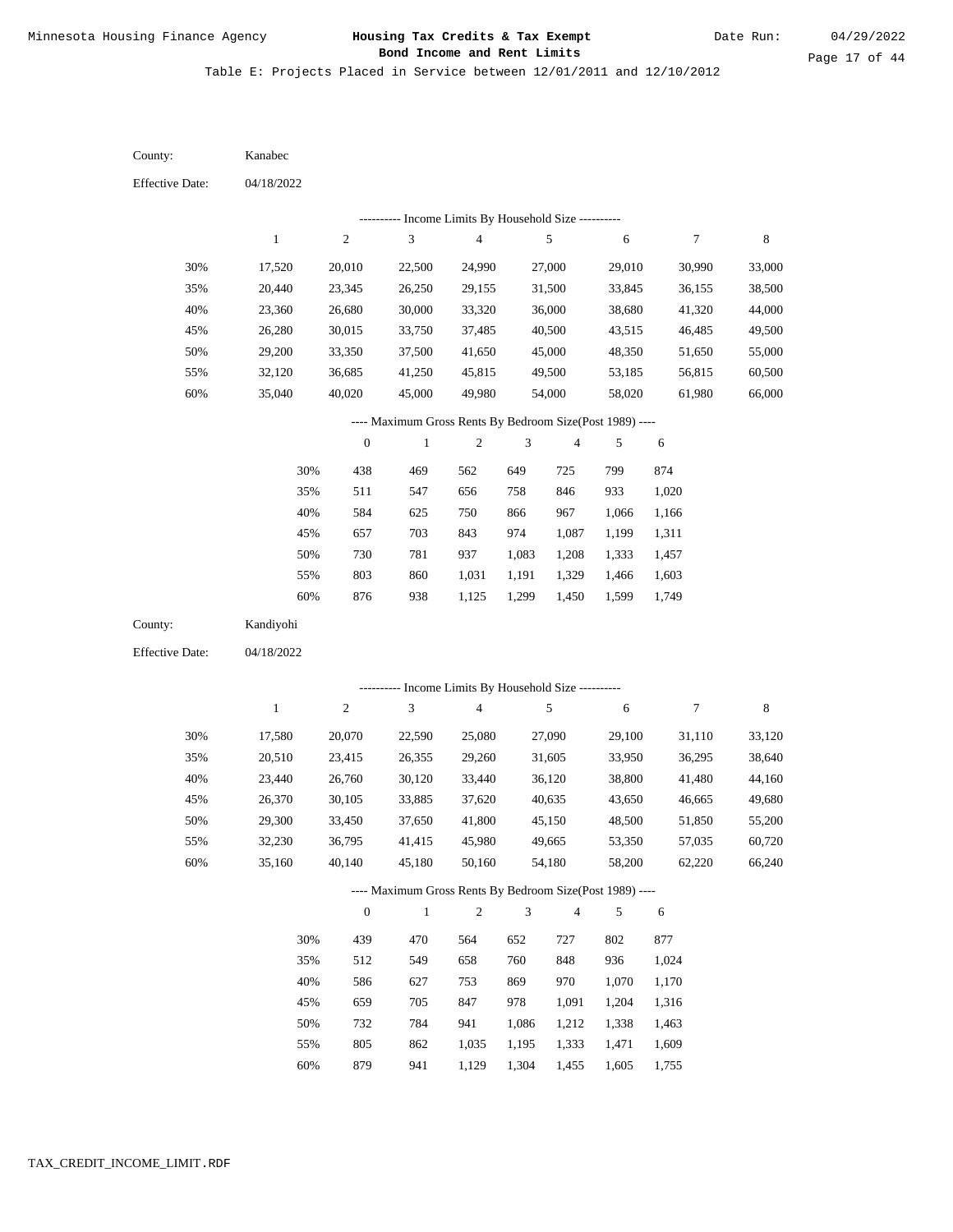Table E: Projects Placed in Service between 12/01/2011 and 12/10/2012

04/18/2022 04/18/2022 Kittson Koochiching 30% 35% 40% 45% 50% 55% 60% 30% 35% 40% 45% 50% 55% 60% 17,550 20,475 23,400 26,325 29,250 32,175 35,100 17,520 20,440 23,360 26,280 29,200 32,120 35,040 20,040 23,380 26,720 30,060 33,400 36,740 40,080 20,010 23,345 26,680 30,015 33,350 36,685 40,020 22,560 26,320 30,080 33,840 37,600 41,360 45,120 22,500 26,250 30,000 33,750 37,500 41,250 45,000 25,050 29,225 33,400 37,575 41,750 45,925 50,100 24,990 29,155 33,320 37,485 41,650 45,815 49,980 27,060 31,570 36,080 40,590 45,100 49,610 54,120 27,000 31,500 36,000 40,500 45,000 49,500 54,000 29,070 33,915 38,760 43,605 48,450 53,295 58,140 29,010 33,845 38,680 43,515 48,350 53,185 58,020 31,080 36,260 41,440 46,620 51,800 56,980 62,160 30,990 36,155 41,320 46,485 51,650 56,815 61,980 33,090 38,605 44,120 49,635 55,150 60,665 66,180 33,000 38,500 44,000 49,500 55,000 60,500 66,000 438 511 585 658 731 804 877 438 511 584 657 730 803 876 469 548 626 704 783 861 939 469 547 625 703 781 860 938 564 658 752 846 940 1,034 1,128 562 656 750 843 937 1,031 1,125 651 759 868 977 1,085 1,194 1,302 649 758 866 974 1,083 1,191 1,299 726 847 969 1,090 1,211 1,332 1,453 725 846 967 1,087 1,208 1,329 1,450 802 935 1,069 1,203 1,336 1,470 1,604 799 933 1,066 1,199 1,333 1,466 1,599 876 1,022 1,169 1,315 1,461 1,607 1,753 874 1,020 1,166 1,311 1,457 1,603 1,749 County: County: Effective Date: Effective Date: 1 1 2 2 3 3 4 4 5 5 6 6 7 7 8 8 0 0 1 1 2 2 3 3 4 4 5 5 6 6 ---------- Income Limits By Household Size ---------- ---------- Income Limits By Household Size ---------- ---- Maximum Gross Rents By Bedroom Size(Post 1989) ---- ---- Maximum Gross Rents By Bedroom Size(Post 1989) ---- 30% 35% 40% 45% 50% 55% 60% 30% 35% 40% 45% 50% 55% 60%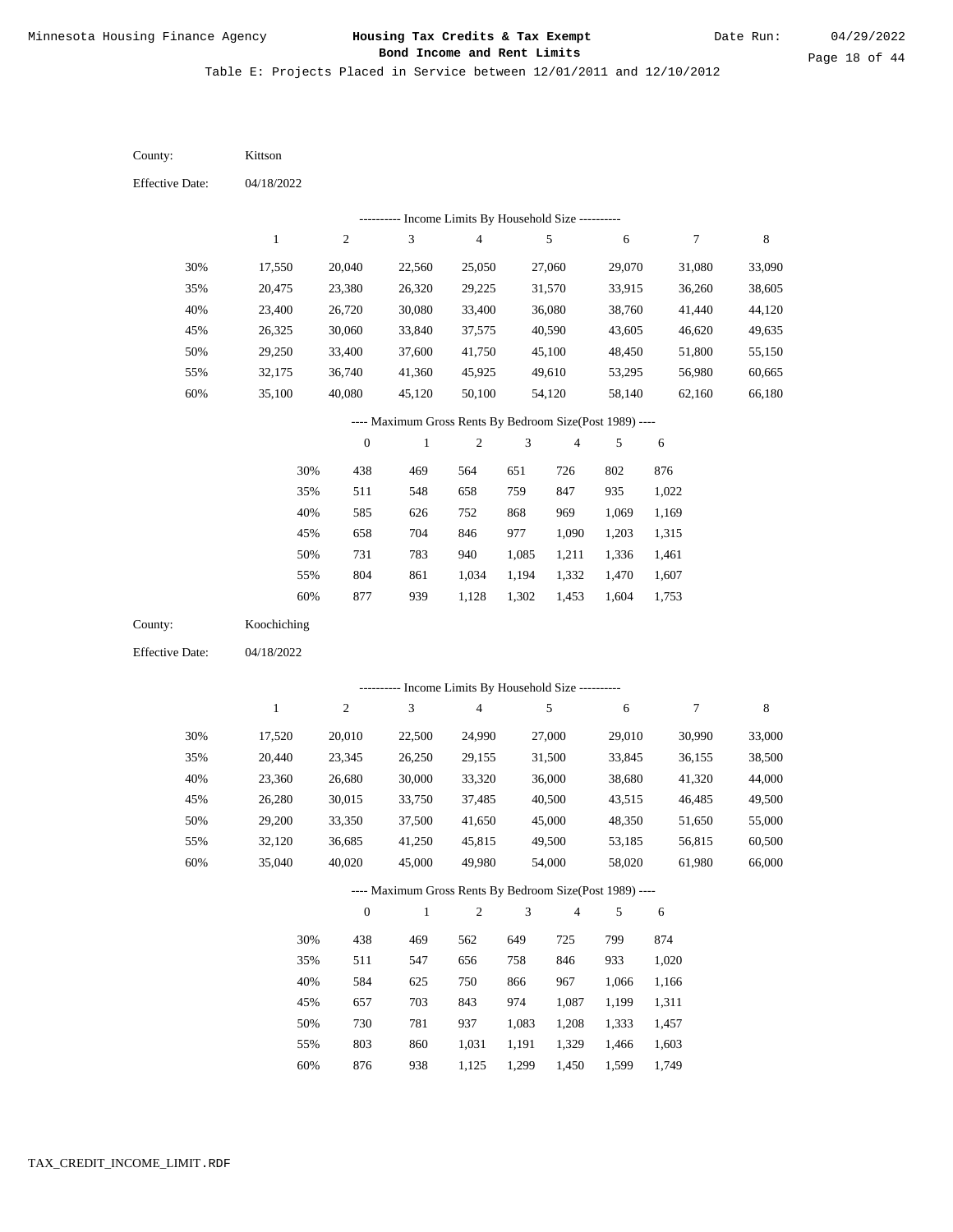Table E: Projects Placed in Service between 12/01/2011 and 12/10/2012

| County:                | Lac Qui Parle    |                  |                                                                     |                  |                |                  |                  |                  |                  |
|------------------------|------------------|------------------|---------------------------------------------------------------------|------------------|----------------|------------------|------------------|------------------|------------------|
| <b>Effective Date:</b> | 04/18/2022       |                  |                                                                     |                  |                |                  |                  |                  |                  |
|                        |                  |                  | --------- Income Limits By Household Size ----------                |                  |                |                  |                  |                  |                  |
|                        | $\mathbf{1}$     | $\boldsymbol{2}$ | $\mathfrak{Z}$                                                      | $\sqrt{4}$       |                | $\sqrt{5}$       | 6                | $\boldsymbol{7}$ | $\,8\,$          |
| 30%                    | 17,520           | 20,010           | 22,500                                                              | 24,990           |                | 27,000           | 29,010           | 30,990           | 33,000           |
| 35%                    | 20,440           | 23,345           | 26,250                                                              | 29,155           |                | 31,500           | 33,845           | 36,155           | 38,500           |
| 40%                    | 23,360           | 26,680           | 30,000                                                              | 33,320           |                | 36,000           | 38,680           | 41,320           | 44,000           |
| 45%                    | 26,280           | 30,015           | 33,750                                                              | 37,485           |                | 40,500           | 43,515           | 46,485           | 49,500           |
| 50%                    | 29,200           | 33,350           | 37,500                                                              | 41,650           |                | 45,000           | 48,350           | 51,650           | 55,000           |
| 55%                    | 32,120           | 36,685           | 41,250                                                              | 45,815           |                | 49,500           | 53,185           | 56,815           | 60,500           |
| $60\%$                 | 35,040           | 40,020           | 45,000                                                              | 49,980           |                | 54,000           | 58,020           | 61,980           | 66,000           |
|                        |                  |                  | ---- Maximum Gross Rents By Bedroom Size(Post 1989) ----            |                  |                |                  |                  |                  |                  |
|                        |                  | $\boldsymbol{0}$ | $\mathbf{1}$                                                        | $\sqrt{2}$       | 3              | 4                | 5                | 6                |                  |
|                        | 30%              | 438              | 469                                                                 | 562              | 649            | 725              | 799              | 874              |                  |
|                        | 35%              | 511              | 547                                                                 | 656              | 758            | 846              | 933              | 1,020            |                  |
|                        | 40%              | 584              | 625                                                                 | 750              | 866            | 967              | 1,066            | 1,166            |                  |
|                        | 45%              | 657              | 703                                                                 | 843              | 974            | 1,087            | 1,199            | 1,311            |                  |
|                        | 50%              | 730              | 781                                                                 | 937              | 1,083          | 1,208            | 1,333            | 1,457            |                  |
|                        | 55%              | 803              | 860                                                                 | 1,031            | 1,191          | 1,329            | 1,466            | 1,603            |                  |
|                        | $60\%$           | 876              | 938                                                                 | 1,125            | 1,299          | 1,450            | 1,599            | 1,749            |                  |
| County:                | Lake             |                  |                                                                     |                  |                |                  |                  |                  |                  |
| <b>Effective Date:</b> | 04/18/2022       |                  |                                                                     |                  |                |                  |                  |                  |                  |
|                        |                  |                  | --------- Income Limits By Household Size ----------                |                  |                |                  |                  |                  |                  |
|                        | $\mathbf{1}$     | $\sqrt{2}$       | $\mathfrak{Z}$                                                      | $\overline{4}$   |                | $\sqrt{5}$       | 6                | $\boldsymbol{7}$ | $\,8\,$          |
|                        |                  |                  |                                                                     |                  |                |                  |                  |                  |                  |
| 30%                    | 17,520           | 20,010           | 22,500                                                              | 24,990           |                | 27,000           | 29,010           | 30,990           | 33,000           |
| 35%<br>40%             | 20,440           | 23,345           | 26,250                                                              | 29,155           |                | 31,500           | 33,845           | 36,155           | 38,500           |
| 45%                    | 23,360<br>26,280 | 26,680<br>30,015 | 30,000<br>33,750                                                    | 33,320<br>37,485 |                | 36,000<br>40,500 | 38,680<br>43,515 | 41,320<br>46,485 | 44,000<br>49,500 |
| 50%                    | 29,200           | 33,350           | 37,500                                                              | 41,650           |                | 45,000           | 48,350           | 51,650           | 55,000           |
| 55%                    | 32,120           | 36,685           | 41,250                                                              | 45,815           |                | 49,500           | 53,185           | 56,815           | 60,500           |
| 60%                    | 35,040           | 40,020           | 45,000                                                              | 49,980           |                | 54,000           | 58,020           | 61,980           | 66,000           |
|                        |                  |                  |                                                                     |                  |                |                  |                  |                  |                  |
|                        |                  | $\boldsymbol{0}$ | ---- Maximum Gross Rents By Bedroom Size(Post 1989) ----<br>$\,1\,$ | $\sqrt{2}$       | $\mathfrak{Z}$ | $\overline{4}$   | 5                | 6                |                  |
|                        |                  |                  |                                                                     |                  |                |                  |                  |                  |                  |
|                        | 30%              | 438              | 469                                                                 | 562              | 649            | 725              | 799              | 874              |                  |
|                        | 35%              | 511              | 547                                                                 | 656              | 758            | 846              | 933              | 1,020            |                  |
|                        | 40%              | 584              | 625                                                                 | 750              | 866            | 967              | 1,066            | 1,166            |                  |
|                        | 45%              | 657              | 703                                                                 | 843              | 974            | 1,087            | 1,199            | 1,311            |                  |
|                        | 50%              | 730              | 781                                                                 | 937              | 1,083          | 1,208            | 1,333            | 1,457            |                  |
|                        | 55%              | 803              | 860                                                                 | 1,031            | 1,191          | 1,329            | 1,466            | 1,603            |                  |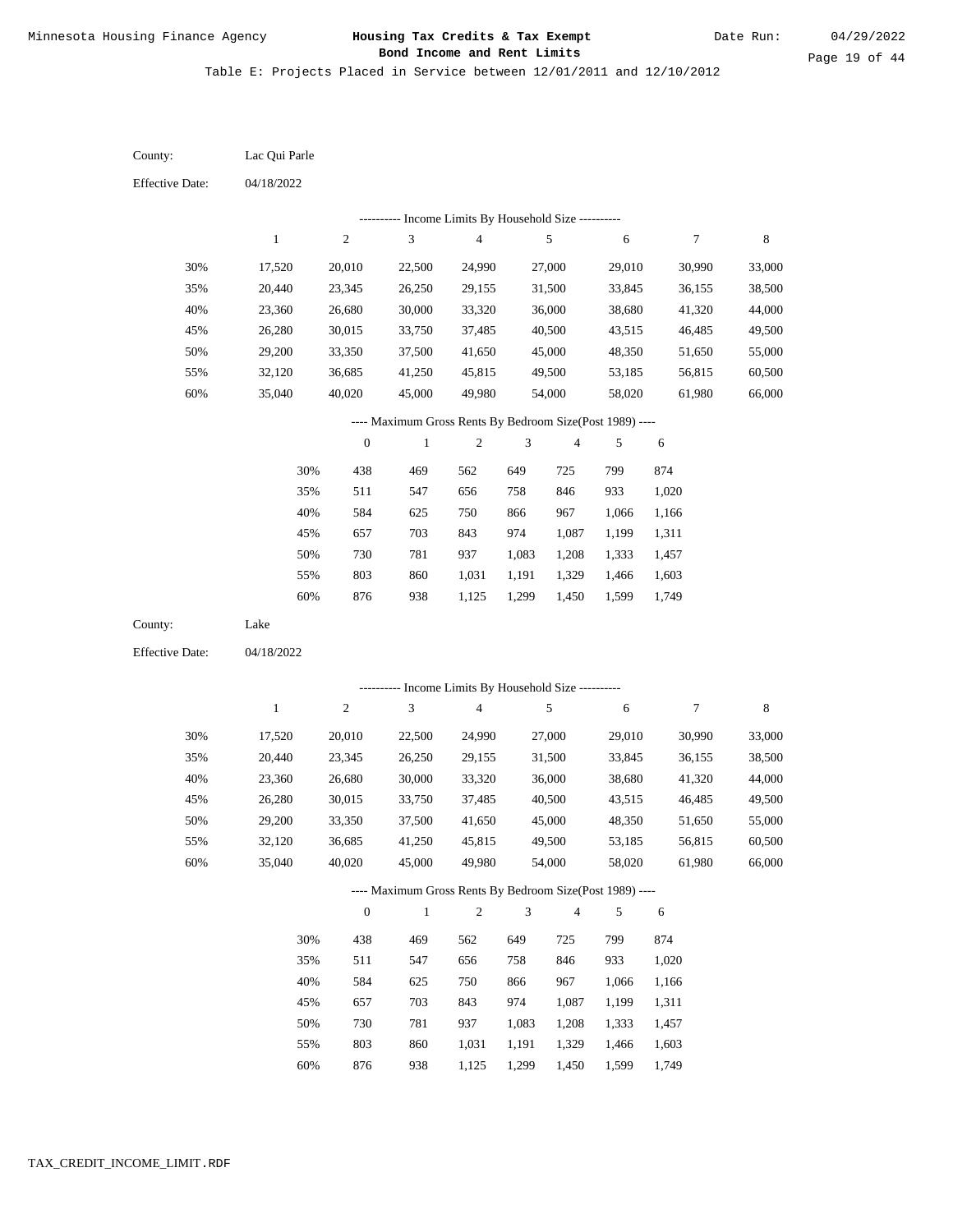Date Run:

Page 20 of 44

Table E: Projects Placed in Service between 12/01/2011 and 12/10/2012

| County:                | Lake of the Woods |                  |                                                          |                         |                |                |        |                  |             |
|------------------------|-------------------|------------------|----------------------------------------------------------|-------------------------|----------------|----------------|--------|------------------|-------------|
| <b>Effective Date:</b> | 04/18/2022        |                  |                                                          |                         |                |                |        |                  |             |
|                        |                   |                  | --------- Income Limits By Household Size ----------     |                         |                |                |        |                  |             |
|                        | $\mathbf{1}$      | $\sqrt{2}$       | 3                                                        | 4                       |                | 5              | 6      | 7                | $\,$ 8 $\,$ |
| 30%                    | 17,520            | 20,010           | 22,500                                                   | 24,990                  |                | 27,000         | 29,010 | 30,990           | 33,000      |
| 35%                    | 20,440            | 23,345           | 26,250                                                   | 29,155                  |                | 31,500         | 33,845 | 36,155           | 38,500      |
| 40%                    | 23,360            | 26,680           | 30,000                                                   | 33,320                  |                | 36,000         | 38,680 | 41,320           | 44,000      |
| 45%                    | 26,280            | 30,015           | 33,750                                                   | 37,485                  |                | 40,500         | 43,515 | 46,485           | 49,500      |
| 50%                    | 29,200            | 33,350           | 37,500                                                   | 41,650                  |                | 45,000         | 48,350 | 51,650           | 55,000      |
| 55%                    | 32,120            | 36,685           | 41,250                                                   | 45,815                  |                | 49,500         | 53,185 | 56,815           | 60,500      |
| $60\%$                 | 35,040            | 40,020           | 45,000                                                   | 49,980                  |                | 54,000         | 58,020 | 61,980           | 66,000      |
|                        |                   |                  | ---- Maximum Gross Rents By Bedroom Size(Post 1989) ---- |                         |                |                |        |                  |             |
|                        |                   | $\boldsymbol{0}$ | $\mathbf{1}$                                             | $\mathfrak{2}$          | 3              | $\overline{4}$ | 5      | 6                |             |
|                        | 30%               | 438              | 469                                                      | 562                     | 649            | 725            | 799    | 874              |             |
|                        | 35%               | 511              | 547                                                      | 656                     | 758            | 846            | 933    | 1,020            |             |
|                        | 40%               | 584              | 625                                                      | 750                     | 866            | 967            | 1,066  | 1,166            |             |
|                        | 45%               | 657              | 703                                                      | 843                     | 974            | 1,087          | 1,199  | 1,311            |             |
|                        | 50%               | 730              | 781                                                      | 937                     | 1,083          | 1,208          | 1,333  | 1,457            |             |
|                        | 55%               | 803              | 860                                                      | 1,031                   | 1,191          | 1,329          | 1,466  | 1,603            |             |
|                        | 60%               | 876              | 938                                                      | 1,125                   | 1,299          | 1,450          | 1,599  | 1,749            |             |
| County:                | Le Sueur          |                  |                                                          |                         |                |                |        |                  |             |
| <b>Effective Date:</b> | 04/18/2022        |                  |                                                          |                         |                |                |        |                  |             |
|                        |                   |                  | --------- Income Limits By Household Size ----------     |                         |                |                |        |                  |             |
|                        | $\mathbf{1}$      | $\boldsymbol{2}$ | 3                                                        | $\overline{\mathbf{4}}$ |                | $\sqrt{5}$     | 6      | $\boldsymbol{7}$ | $\,8\,$     |
| 30%                    | 20,370            | 23,280           | 26,190                                                   | 29,100                  |                | 31,440         | 33,780 | 36,090           | 38,430      |
| 35%                    | 23,765            | 27,160           | 30,555                                                   | 33,950                  |                | 36,680         | 39,410 | 42,105           | 44,835      |
| 40%                    | 27,160            | 31,040           | 34,920                                                   | 38,800                  |                | 41,920         | 45,040 | 48,120           | 51,240      |
| 45%                    | 30,555            | 34,920           | 39,285                                                   | 43,650                  |                | 47,160         | 50,670 | 54,135           | 57,645      |
| 50%                    | 33,950            | 38,800           | 43,650                                                   | 48,500                  |                | 52,400         | 56,300 | 60,150           | 64,050      |
| 55%                    | 37,345            | 42,680           | 48,015                                                   | 53,350                  |                | 57,640         | 61,930 | 66,165           | 70,455      |
| 60%                    | 40,740            | 46,560           | 52,380                                                   | 58,200                  |                | 62,880         | 67,560 | 72,180           | 76,860      |
|                        |                   |                  | ---- Maximum Gross Rents By Bedroom Size(Post 1989) ---- |                         |                |                |        |                  |             |
|                        |                   | $\boldsymbol{0}$ | $\mathbf{1}$                                             | $\sqrt{2}$              | $\mathfrak{Z}$ | $\overline{4}$ | 5      | 6                |             |
|                        | 30%               | 509              | 545                                                      | 654                     | 756            | 844            | 931    | 1,018            |             |
|                        | 35%               | 594              | 636                                                      | 763                     | 882            | 985            | 1,086  | 1,188            |             |
|                        | 40%               | 679              | 727                                                      | 873                     | 1,009          | 1,126          | 1,242  | 1,358            |             |
|                        | 45%               | 763              | 818                                                      | 982                     | 1,135          | 1,266          | 1,397  | 1,527            |             |
|                        | 50%               | 848              | 909                                                      | 1,091                   | 1,261          | 1,407          | 1,552  | 1,697            |             |
|                        | 55%               | 933              | 1,000                                                    | 1,200                   | 1,387          | 1,548          | 1,707  | 1,867            |             |
|                        | $60\%$            | 1,018            | 1,091                                                    | 1,309                   | 1,513          | 1,689          | 1,863  | 2,037            |             |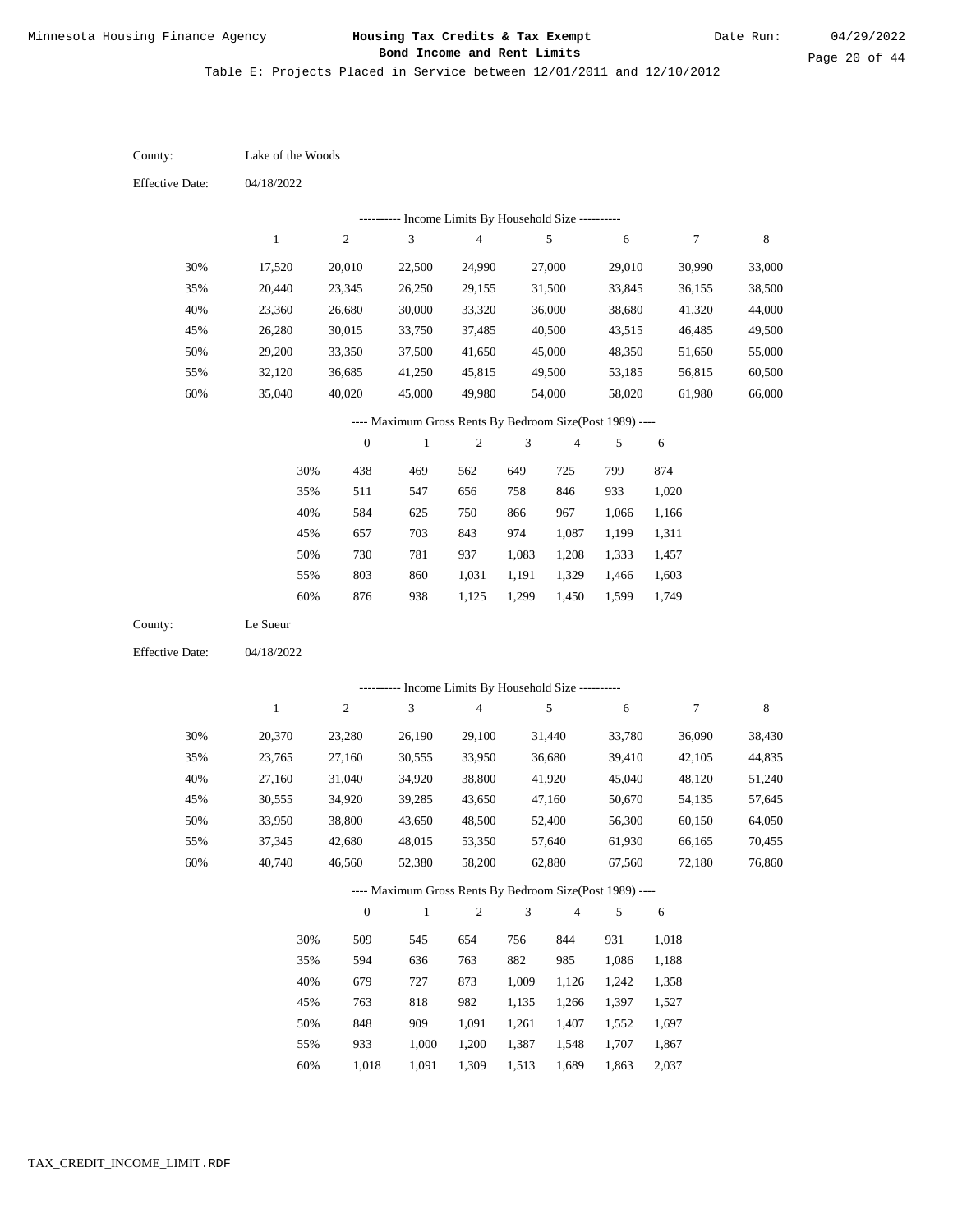Table E: Projects Placed in Service between 12/01/2011 and 12/10/2012

04/18/2022 04/18/2022 Lincoln Lyon 30% 35% 40% 45% 50% 55% 60% 30% 35% 40% 45% 50% 55% 60% 17,520 20,440 23,360 26,280 29,200 32,120 35,040 17,580 20,510 23,440 26,370 29,300 32,230 35,160 20,010 23,345 26,680 30,015 33,350 36,685 40,020 20,070 23,415 26,760 30,105 33,450 36,795 40,140 22,500 26,250 30,000 33,750 37,500 41,250 45,000 22,590 26,355 30,120 33,885 37,650 41,415 45,180 24,990 29,155 33,320 37,485 41,650 45,815 49,980 25,080 29,260 33,440 37,620 41,800 45,980 50,160 27,000 31,500 36,000 40,500 45,000 49,500 54,000 27,090 31,605 36,120 40,635 45,150 49,665 54,180 29,010 33,845 38,680 43,515 48,350 53,185 58,020 29,100 33,950 38,800 43,650 48,500 53,350 58,200 30,990 36,155 41,320 46,485 51,650 56,815 61,980 31,110 36,295 41,480 46,665 51,850 57,035 62,220 33,000 38,500 44,000 49,500 55,000 60,500 66,000 33,120 38,640 44,160 49,680 55,200 60,720 66,240 438 511 584 657 730 803 876 439 512 586 659 732 805 879 469 547 625 703 781 860 938 470 549 627 705 784 862 562 656 750 843 937 1,031 1,125 564 658 753 847 941 1,035 649 758 866 974 1,083 1,191 1,299 652 760 869 978 1,086 1,195 725 846 967 1,087 1,208 1,329 1,450 727 848 970 1,091 1,212 1,333 799 933 1,066 1,199 1,333 1,466 1,599 802 936 1,070 1,204 1,338 1,471 874 1,020 1,166 1,311 1,457 1,603 1,749 877 1,024 1,170 1,316 1,463 1,609 County: County: Effective Date: Effective Date: 1 1 2 2 3 3 4 4 5 5 6 6 7 7 8 8 0 0 1 1 2 2 3 3 4 4 5 5 6 6 ---------- Income Limits By Household Size ---------- ---------- Income Limits By Household Size ---------- ---- Maximum Gross Rents By Bedroom Size(Post 1989) ---- ---- Maximum Gross Rents By Bedroom Size(Post 1989) ---- 30% 35% 40% 45% 50% 55% 60% 30% 35% 40% 45% 50% 55% 60%

941

1,129

1,304

1,455

1,605

1,755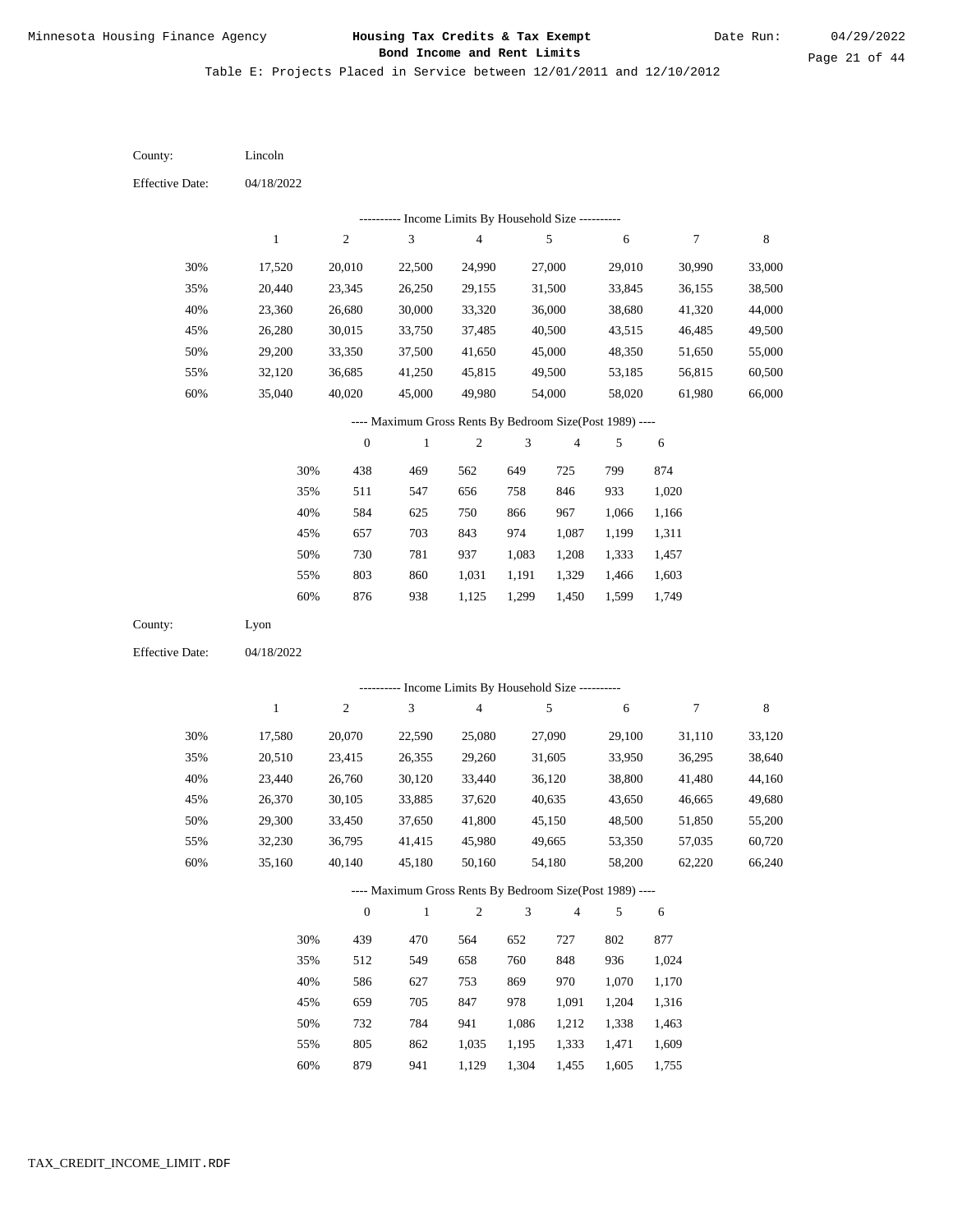Date Run:

Table E: Projects Placed in Service between 12/01/2011 and 12/10/2012

| County:                | Mahnomen         |                  |                                                            |                         |                |                         |                  |                  |                  |
|------------------------|------------------|------------------|------------------------------------------------------------|-------------------------|----------------|-------------------------|------------------|------------------|------------------|
| <b>Effective Date:</b> | 04/18/2022       |                  |                                                            |                         |                |                         |                  |                  |                  |
|                        |                  |                  | ---------- Income Limits By Household Size ----------      |                         |                |                         |                  |                  |                  |
|                        | $\,1\,$          | $\sqrt{2}$       | $\mathfrak 3$                                              | $\overline{\mathbf{4}}$ |                | $\sqrt{5}$              | 6                | $\boldsymbol{7}$ | $\,$ 8 $\,$      |
| 30%                    | 17,520           | 20,010           | 22,500                                                     | 24,990                  |                | 27,000                  | 29,010           | 30,990           | 33,000           |
| 35%                    | 20,440           | 23,345           | 26,250                                                     | 29,155                  |                | 31,500                  | 33,845           | 36,155           | 38,500           |
| 40%                    | 23,360           | 26,680           | 30,000                                                     | 33,320                  |                | 36,000                  | 38,680           | 41,320           | 44,000           |
| 45%                    | 26,280           | 30,015           | 33,750                                                     | 37,485                  |                | 40,500                  | 43,515           | 46,485           | 49,500           |
| 50%                    | 29,200           | 33,350           | 37,500                                                     | 41,650                  |                | 45,000                  | 48,350           | 51,650           | 55,000           |
| 55%                    | 32,120           | 36,685           | 41,250                                                     | 45,815                  |                | 49,500                  | 53,185           | 56,815           | 60,500           |
| 60%                    | 35,040           | 40,020           | 45,000                                                     | 49,980                  |                | 54,000                  | 58,020           | 61,980           | 66,000           |
|                        |                  |                  | ---- Maximum Gross Rents By Bedroom Size(Post 1989) ----   |                         |                |                         |                  |                  |                  |
|                        |                  | $\boldsymbol{0}$ | $\,1$                                                      | $\overline{c}$          | 3              | $\overline{\mathbf{4}}$ | 5                | $\sqrt{6}$       |                  |
|                        | 30%              | 438              | 469                                                        | 562                     | 649            | 725                     | 799              | 874              |                  |
|                        | 35%              | 511              | 547                                                        | 656                     | 758            | 846                     | 933              | 1,020            |                  |
|                        | 40%              | 584              | 625                                                        | 750                     | 866            | 967                     | 1,066            | 1,166            |                  |
|                        | 45%              | 657              | 703                                                        | 843                     | 974            | 1,087                   | 1,199            | 1,311            |                  |
|                        | 50%              | 730              | 781                                                        | 937                     | 1,083          | 1,208                   | 1,333            | 1,457            |                  |
|                        | 55%              | 803              | 860                                                        | 1,031                   | 1,191          | 1,329                   | 1,466            | 1,603            |                  |
|                        | 60%              | 876              | 938                                                        | 1,125                   | 1,299          | 1,450                   | 1,599            | 1,749            |                  |
| County:                | Marshall         |                  |                                                            |                         |                |                         |                  |                  |                  |
| <b>Effective Date:</b> | 04/18/2022       |                  |                                                            |                         |                |                         |                  |                  |                  |
|                        |                  |                  |                                                            |                         |                |                         |                  |                  |                  |
|                        | $\mathbf{1}$     | $\sqrt{2}$       | ---------- Income Limits By Household Size ----------<br>3 | $\overline{\mathbf{4}}$ |                | 5                       | 6                | $\boldsymbol{7}$ | $\,$ 8 $\,$      |
|                        |                  |                  |                                                            |                         |                |                         |                  |                  |                  |
| 30%                    | 17,790           | 20,340           | 22,890                                                     | 25,410                  |                | 27,450                  | 29,490           | 31,530           | 33,570           |
| 35%                    | 20,755           | 23,730           | 26,705                                                     | 29,645                  |                | 32,025                  | 34,405           | 36,785           | 39,165           |
| 40%                    | 23,720           | 27,120           | 30,520                                                     | 33,880                  |                | 36,600                  | 39,320           | 42,040           | 44,760           |
| 45%                    | 26,685           | 30,510           | 34,335                                                     | 38,115                  |                | 41,175                  | 44,235           | 47,295           | 50,355           |
| 50%                    | 29,650           | 33,900<br>37,290 | 38,150<br>41,965                                           | 42,350                  |                | 45,750                  | 49,150           | 52,550<br>57,805 | 55,950           |
| 55%                    | 32,615<br>35,580 | 40,680           | 45,780                                                     | 46,585<br>50,820        |                | 50,325<br>54,900        | 54,065<br>58,980 | 63,060           | 61,545<br>67,140 |
| $60\%$                 |                  |                  |                                                            |                         |                |                         |                  |                  |                  |
|                        |                  |                  | ---- Maximum Gross Rents By Bedroom Size(Post 1989) ----   |                         |                |                         |                  |                  |                  |
|                        |                  | $\mathbf{0}$     | $\mathbf{1}$                                               | $\mathbf{2}$            | $\mathfrak{Z}$ | 4                       | 5                | 6                |                  |
|                        | 30%              | 444              | 476                                                        | 572                     | 660            | 737                     | 813              | 889              |                  |
|                        | 35%              | 518              | 556                                                        | 667                     | 770            | 860                     | 949              | 1,037            |                  |
|                        | 40%              | 593              | 635                                                        | 763                     | 881            | 983                     | 1,085            | 1,185            |                  |
|                        | 45%              | 667              | 714                                                        | 858                     | 991            | 1,105                   | 1,220            | 1,334            |                  |
|                        | 50%              | 741              | 794                                                        | 953                     | 1,101          | 1,228                   | 1,356            | 1,482            |                  |
|                        | 55%              | 815              | 873                                                        | 1,049                   | 1,211          | 1,351                   | 1,491            | 1,630            |                  |

889 953 1,144 1,321 1,474 1,627 1,778 60%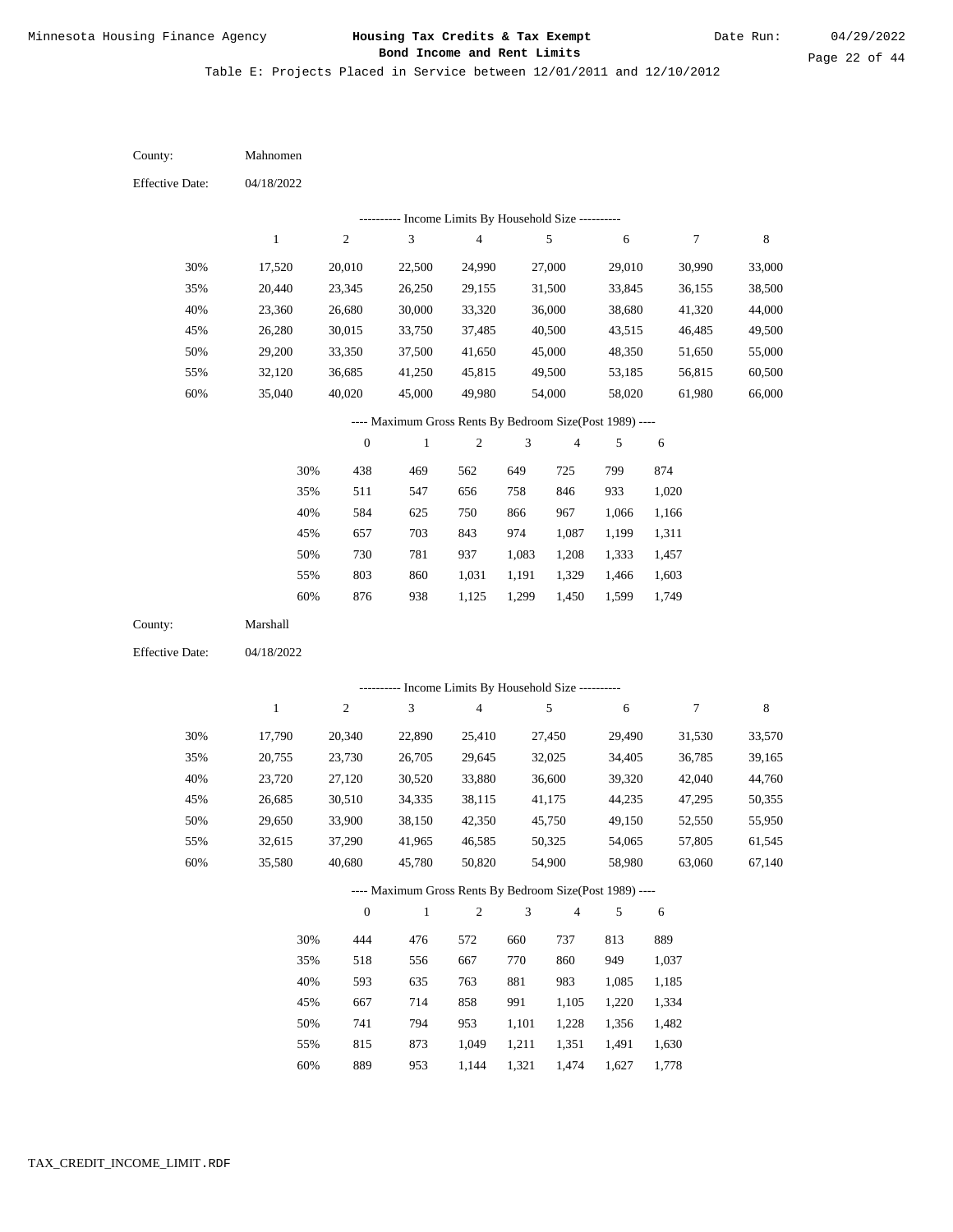Table E: Projects Placed in Service between 12/01/2011 and 12/10/2012

| County:                | Martin           |                  |                                                          |                          |                |                  |                  |                  |                  |
|------------------------|------------------|------------------|----------------------------------------------------------|--------------------------|----------------|------------------|------------------|------------------|------------------|
| <b>Effective Date:</b> | 04/18/2022       |                  |                                                          |                          |                |                  |                  |                  |                  |
|                        |                  |                  | --------- Income Limits By Household Size ----------     |                          |                |                  |                  |                  |                  |
|                        | $\mathbf{1}$     | $\sqrt{2}$       | $\mathfrak{Z}$                                           | $\overline{\mathcal{L}}$ |                | $\sqrt{5}$       | 6                | $\boldsymbol{7}$ | $\,$ 8 $\,$      |
| 30%                    | 17,520           | 20,010           | 22,500                                                   | 24,990                   |                | 27,000           | 29,010           | 30,990           | 33,000           |
| 35%                    | 20,440           | 23,345           | 26,250                                                   | 29,155                   |                | 31,500           | 33,845           | 36,155           | 38,500           |
| 40%                    | 23,360           | 26,680           | 30,000                                                   | 33,320                   |                | 36,000           | 38,680           | 41,320           | 44,000           |
| 45%                    | 26,280           | 30,015           | 33,750                                                   | 37,485                   |                | 40,500           | 43,515           | 46,485           | 49,500           |
| 50%                    | 29,200           | 33,350           | 37,500                                                   | 41,650                   |                | 45,000           | 48,350           | 51,650           | 55,000           |
| 55%                    | 32,120           | 36,685           | 41,250                                                   | 45,815                   |                | 49,500           | 53,185           | 56,815           | 60,500           |
| 60%                    | 35,040           | 40,020           | 45,000                                                   | 49,980                   |                | 54,000           | 58,020           | 61,980           | 66,000           |
|                        |                  |                  | ---- Maximum Gross Rents By Bedroom Size(Post 1989) ---- |                          |                |                  |                  |                  |                  |
|                        |                  | $\boldsymbol{0}$ | $\,1$                                                    | $\sqrt{2}$               | 3              | 4                | 5                | 6                |                  |
|                        | 30%              | 438              | 469                                                      | 562                      | 649            | 725              | 799              | 874              |                  |
|                        | 35%              | 511              | 547                                                      | 656                      | 758            | 846              | 933              | 1,020            |                  |
|                        | 40%              | 584              | 625                                                      | 750                      | 866            | 967              | 1,066            | 1,166            |                  |
|                        | 45%              | 657              | 703                                                      | 843                      | 974            | 1,087            | 1,199            | 1,311            |                  |
|                        | 50%              | 730              | 781                                                      | 937                      | 1,083          | 1,208            | 1,333            | 1,457            |                  |
|                        | 55%              | 803              | 860                                                      | 1,031                    | 1,191          | 1,329            | 1,466            | 1,603            |                  |
|                        | 60%              | 876              | 938                                                      | 1,125                    | 1,299          | 1,450            | 1,599            | 1,749            |                  |
| County:                | McLeod           |                  |                                                          |                          |                |                  |                  |                  |                  |
| <b>Effective Date:</b> | 04/18/2022       |                  |                                                          |                          |                |                  |                  |                  |                  |
|                        |                  |                  | --------- Income Limits By Household Size ----------     |                          |                |                  |                  |                  |                  |
|                        | $\mathbf{1}$     | $\sqrt{2}$       | 3                                                        | $\overline{4}$           |                | $\sqrt{5}$       | 6                | $\boldsymbol{7}$ | $\,$ 8 $\,$      |
|                        |                  |                  |                                                          |                          |                |                  |                  |                  |                  |
| 30%                    | 18,660           | 21,330           | 24,000                                                   | 26,640                   |                | 28,800           | 30,930           | 33,060           | 35,190           |
| 35%                    | 21,770           | 24,885           | 28,000                                                   | 31,080                   |                | 33,600           | 36,085           | 38,570           | 41,055           |
| 40%<br>45%             | 24,880<br>27,990 | 28,440<br>31,995 | 32,000<br>36,000                                         | 35,520<br>39,960         |                | 38,400<br>43,200 | 41,240<br>46,395 | 44,080<br>49,590 | 46,920<br>52,785 |
| 50%                    | 31,100           | 35,550           | 40,000                                                   | 44,400                   |                | 48,000           | 51,550           | 55,100           | 58,650           |
| 55%                    | 34,210           | 39,105           | 44,000                                                   | 48,840                   |                | 52,800           | 56,705           | 60,610           | 64,515           |
| 60%                    | 37,320           | 42,660           | 48,000                                                   | 53,280                   |                | 57,600           | 61,860           | 66,120           | 70,380           |
|                        |                  |                  |                                                          |                          |                |                  |                  |                  |                  |
|                        |                  |                  | ---- Maximum Gross Rents By Bedroom Size(Post 1989) ---- |                          |                |                  |                  |                  |                  |
|                        |                  | $\boldsymbol{0}$ | $\mathbf{1}$                                             | $\sqrt{2}$               | $\mathfrak{Z}$ | $\overline{4}$   | 5                | 6                |                  |
|                        | 30%              | 466              | 499                                                      | 600                      | 693            | 773              | 853              | 932              |                  |
|                        | 35%              | 544              | 583                                                      | 700                      | 808            | 902              | 995              | 1,087            |                  |
|                        | 40%              | 622              | 666                                                      | 800                      | 924            | 1,031            | 1,137            | 1,243            |                  |
|                        | 45%              | 699              | 749                                                      | 900                      | 1,039          | 1,159            | 1,279            | 1,398            |                  |
|                        | 50%              | 777              | 833                                                      | 1,000                    | 1,155          | 1,288            | 1,421            | 1,554            |                  |
|                        | 55%              | 855              | 916                                                      | 1,100                    | 1,270          | 1,417            | 1,564            | 1,709            |                  |

933 999 1,200 1,386 1,546 1,706 1,864 60%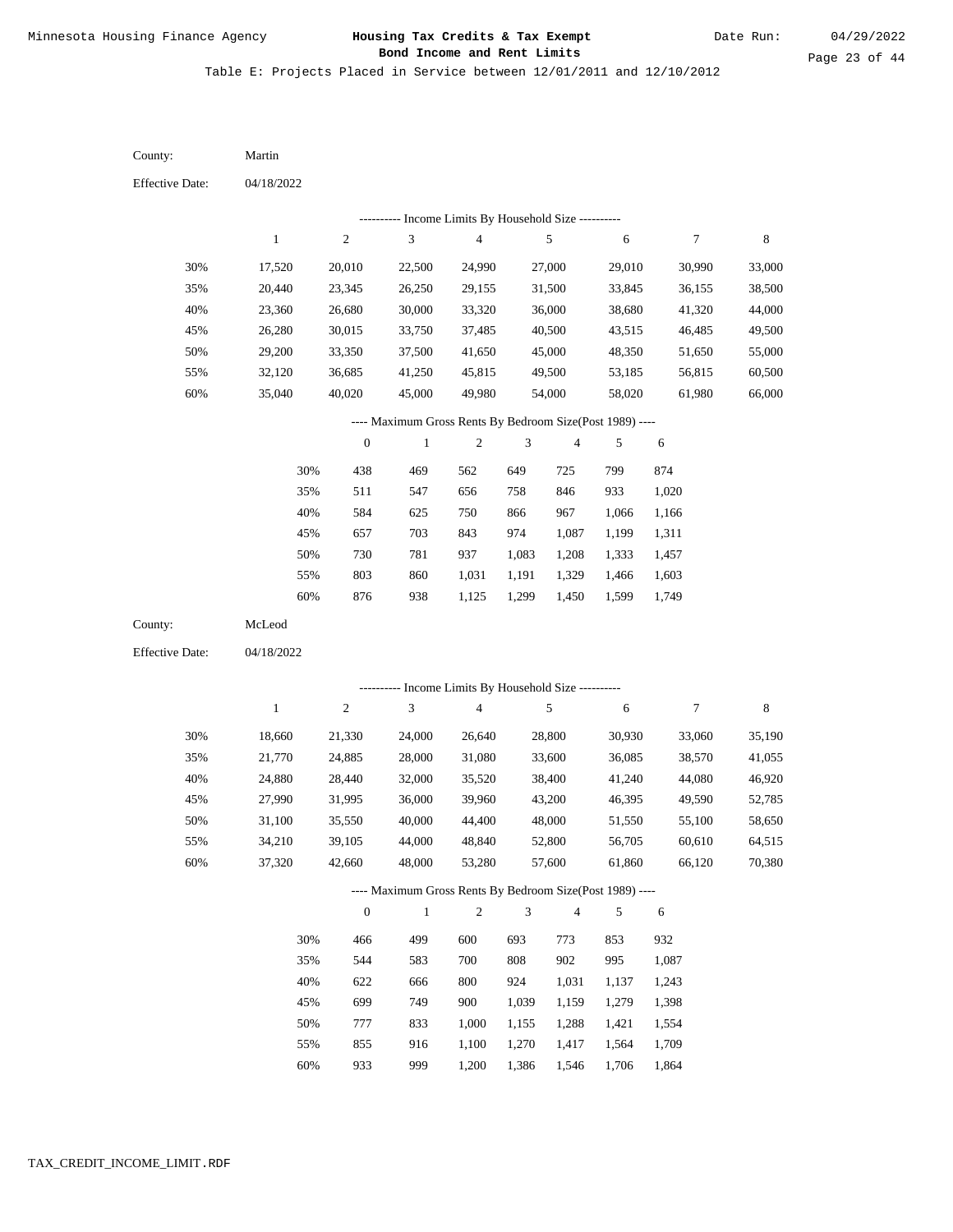Table E: Projects Placed in Service between 12/01/2011 and 12/10/2012

| County:                | Meeker           |                  |                                                          |                                            |                             |                  |                  |                  |                  |
|------------------------|------------------|------------------|----------------------------------------------------------|--------------------------------------------|-----------------------------|------------------|------------------|------------------|------------------|
| <b>Effective Date:</b> | 04/18/2022       |                  |                                                          |                                            |                             |                  |                  |                  |                  |
|                        |                  |                  |                                                          | Income Limits By Household Size ---------- |                             |                  |                  |                  |                  |
|                        | $\,1$            | $\mathbf{2}$     | $\mathfrak{Z}$                                           | $\overline{\mathbf{4}}$                    |                             | 5                | $\sqrt{6}$       | $\boldsymbol{7}$ | $\,$ 8 $\,$      |
| 30%                    | 18,300           | 20,910           | 23,520                                                   | 26,130                                     |                             | 28,230           | 30,330           | 32,430           | 34,500           |
| 35%                    | 21,350           | 24,395           | 27,440                                                   | 30,485                                     |                             | 32,935           | 35,385           | 37,835           | 40,250           |
| 40%                    | 24,400           | 27,880           | 31,360                                                   | 34,840                                     |                             | 37,640           | 40,440           | 43,240           | 46,000           |
| 45%                    | 27,450           | 31,365           | 35,280                                                   | 39,195                                     |                             | 42,345           | 45,495           | 48,645           | 51,750           |
| 50%                    | 30,500           | 34,850           | 39,200                                                   | 43,550                                     |                             | 47,050           | 50,550           | 54,050           | 57,500           |
| 55%                    | 33,550           | 38,335           | 43,120                                                   | 47,905                                     |                             | 51,755           | 55,605           | 59,455           | 63,250           |
| 60%                    | 36,600           | 41,820           | 47,040                                                   | 52,260                                     |                             | 56,460           | 60,660           | 64,860           | 69,000           |
|                        |                  |                  | ---- Maximum Gross Rents By Bedroom Size(Post 1989) ---- |                                            |                             |                  |                  |                  |                  |
|                        |                  | $\boldsymbol{0}$ | $\,1$                                                    | $\sqrt{2}$                                 | 3                           | $\overline{4}$   | 5                | 6                |                  |
|                        | 30%              | 457              | 490                                                      | 588                                        | 679                         | 758              | 836              | 914              |                  |
|                        | 35%              | 533              | 571                                                      | 686                                        | 792                         | 884              | 976              | 1,066            |                  |
|                        | 40%              | 610              | 653                                                      | 784                                        | 906                         | 1,011            | 1,115            | 1,219            |                  |
|                        | 45%              | 686              | 735                                                      | 882                                        | 1,019                       | 1,137            | 1,254            | 1,371            |                  |
|                        | 50%              | 762              | 816                                                      | 980                                        | 1,132                       | 1,263            | 1,394            | 1,524            |                  |
|                        | 55%              | 838              | 898                                                      | 1,078                                      | 1,245                       | 1,390            | 1,533            | 1,676            |                  |
|                        | 60%              | 915              | 980                                                      | 1,176                                      | 1,359                       | 1,516            | 1,673            | 1,829            |                  |
| County:                | Mille Lacs       |                  |                                                          |                                            |                             |                  |                  |                  |                  |
| <b>Effective Date:</b> | 04/18/2022       |                  |                                                          |                                            |                             |                  |                  |                  |                  |
|                        |                  |                  | --------- Income Limits By Household Size ----------     |                                            |                             |                  |                  |                  |                  |
|                        | $\,1$            | $\overline{c}$   | $\ensuremath{\mathfrak{Z}}$                              | $\overline{\mathbf{4}}$                    |                             | 5                | $\sqrt{6}$       | $\boldsymbol{7}$ | $\,$ 8 $\,$      |
|                        |                  |                  |                                                          |                                            |                             |                  |                  |                  |                  |
| 30%                    | 17,520           | 20,010           | 22,500                                                   | 24,990                                     |                             | 27,000           | 29,010           | 30,990           | 33,000           |
| 35%<br>40%             | 20,440           | 23,345           | 26,250                                                   | 29,155<br>33,320                           |                             | 31,500           | 33,845           | 36,155           | 38,500           |
| 45%                    | 23,360<br>26,280 | 26,680<br>30,015 | 30,000<br>33,750                                         | 37,485                                     |                             | 36,000<br>40,500 | 38,680<br>43,515 | 41,320<br>46,485 | 44,000<br>49,500 |
| 50%                    | 29,200           | 33,350           | 37,500                                                   | 41,650                                     |                             | 45,000           | 48,350           | 51,650           | 55,000           |
| 55%                    | 32,120           | 36,685           | 41,250                                                   | 45,815                                     |                             | 49,500           | 53,185           | 56,815           | 60,500           |
| 60%                    | 35,040           | 40,020           | 45,000                                                   | 49,980                                     |                             | 54,000           | 58,020           | 61,980           | 66,000           |
|                        |                  |                  | ---- Maximum Gross Rents By Bedroom Size(Post 1989) ---- |                                            |                             |                  |                  |                  |                  |
|                        |                  | $\boldsymbol{0}$ | $\mathbf{1}$                                             | $\sqrt{2}$                                 | $\ensuremath{\mathfrak{Z}}$ | $\overline{4}$   | 5                | 6                |                  |
|                        | 30%              | 438              | 469                                                      | 562                                        | 649                         | 725              | 799              | 874              |                  |
|                        | 35%              | 511              | 547                                                      | 656                                        | 758                         | 846              | 933              | 1,020            |                  |
|                        | 40%              | 584              | 625                                                      | 750                                        | 866                         | 967              | 1,066            | 1,166            |                  |
|                        | 45%              | 657              | 703                                                      | 843                                        | 974                         | 1,087            | 1,199            | 1,311            |                  |
|                        | 50%              | 730              | 781                                                      | 937                                        | 1,083                       | 1,208            | 1,333            | 1,457            |                  |
|                        | 55%              | 803              | 860                                                      | 1,031                                      | 1,191                       | 1,329            | 1,466            | 1,603            |                  |
|                        |                  |                  |                                                          |                                            |                             |                  |                  |                  |                  |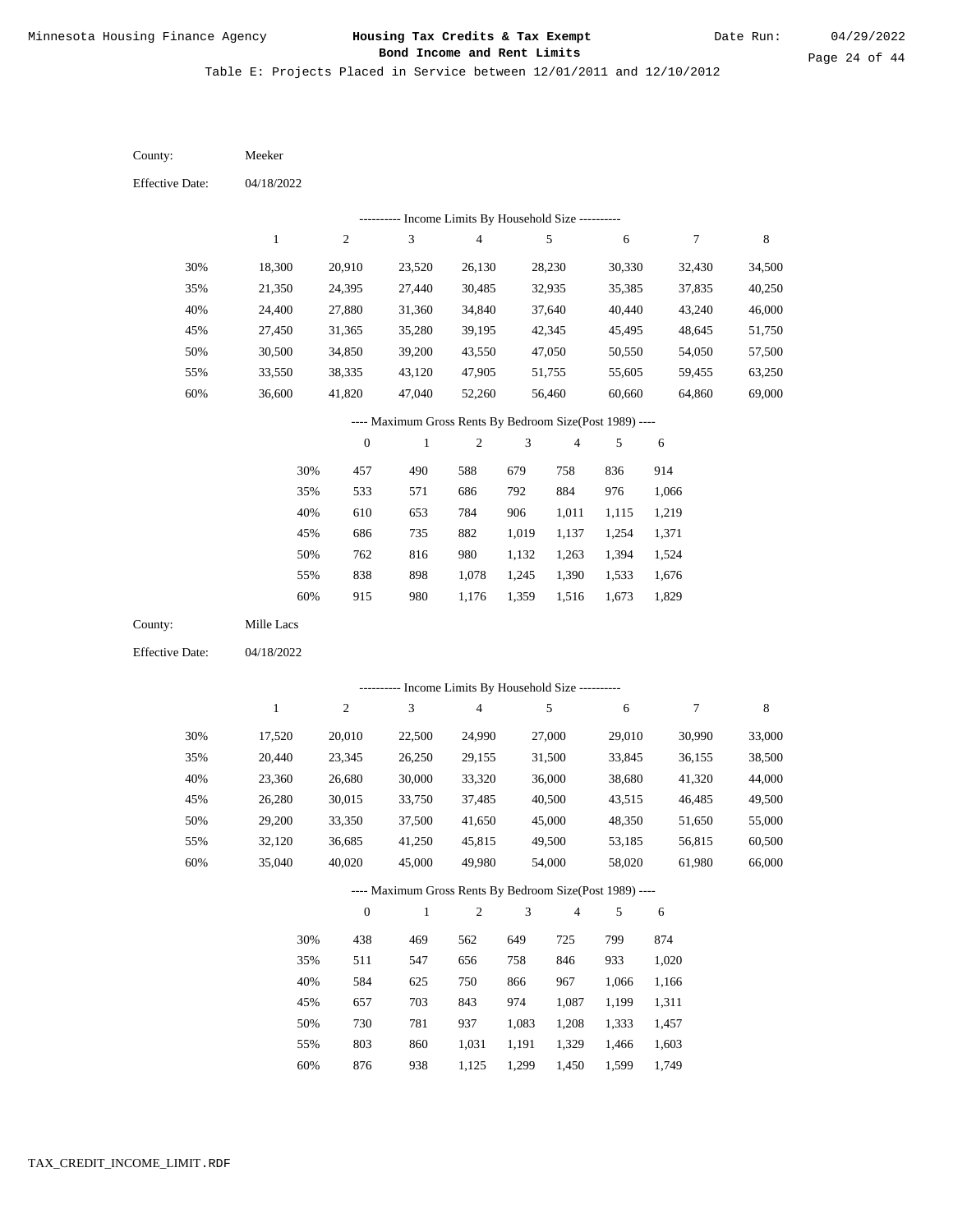Date Run:

Page 25 of 44

Table E: Projects Placed in Service between 12/01/2011 and 12/10/2012

| County:                | Morrison   |                  |                                                           |                                            |                |                         |            |                  |             |
|------------------------|------------|------------------|-----------------------------------------------------------|--------------------------------------------|----------------|-------------------------|------------|------------------|-------------|
| <b>Effective Date:</b> | 04/18/2022 |                  |                                                           |                                            |                |                         |            |                  |             |
|                        |            |                  |                                                           | Income Limits By Household Size ---------- |                |                         |            |                  |             |
|                        | $\,1$      | $\overline{c}$   | $\mathfrak{Z}$                                            | $\overline{\mathcal{L}}$                   |                | $\sqrt{5}$              | $\sqrt{6}$ | $\boldsymbol{7}$ | $\,$ 8 $\,$ |
| 30%                    | 17,520     | 20,010           | 22,500                                                    | 24,990                                     |                | 27,000                  | 29,010     | 30,990           | 33,000      |
| 35%                    | 20,440     | 23,345           | 26,250                                                    | 29,155                                     |                | 31,500                  | 33,845     | 36,155           | 38,500      |
| 40%                    | 23,360     | 26,680           | 30,000                                                    | 33,320                                     |                | 36,000                  | 38,680     | 41,320           | 44,000      |
| 45%                    | 26,280     | 30,015           | 33,750                                                    | 37,485                                     |                | 40,500                  | 43,515     | 46,485           | 49,500      |
| 50%                    | 29,200     | 33,350           | 37,500                                                    | 41,650                                     |                | 45,000                  | 48,350     | 51,650           | 55,000      |
| 55%                    | 32,120     | 36,685           | 41,250                                                    | 45,815                                     |                | 49,500                  | 53,185     | 56,815           | 60,500      |
| 60%                    | 35,040     | 40,020           | 45,000                                                    | 49,980                                     |                | 54,000                  | 58,020     | 61,980           | 66,000      |
|                        |            |                  | ---- Maximum Gross Rents By Bedroom Size(Post 1989) ----  |                                            |                |                         |            |                  |             |
|                        |            | $\boldsymbol{0}$ | 1                                                         | $\sqrt{2}$                                 | 3              | $\overline{\mathbf{4}}$ | 5          | 6                |             |
|                        | 30%        | 438              | 469                                                       | 562                                        | 649            | 725                     | 799        | 874              |             |
|                        | 35%        | 511              | 547                                                       | 656                                        | 758            | 846                     | 933        | 1,020            |             |
|                        | 40%        | 584              | 625                                                       | 750                                        | 866            | 967                     | 1,066      | 1,166            |             |
|                        | 45%        | 657              | 703                                                       | 843                                        | 974            | 1,087                   | 1,199      | 1,311            |             |
|                        | 50%        | 730              | 781                                                       | 937                                        | 1,083          | 1,208                   | 1,333      | 1,457            |             |
|                        | 55%        | 803              | 860                                                       | 1,031                                      | 1,191          | 1,329                   | 1,466      | 1,603            |             |
|                        | 60%        | 876              | 938                                                       | 1,125                                      | 1,299          | 1,450                   | 1,599      | 1,749            |             |
| County:                | Mower      |                  |                                                           |                                            |                |                         |            |                  |             |
| <b>Effective Date:</b> | 04/18/2022 |                  |                                                           |                                            |                |                         |            |                  |             |
|                        |            |                  |                                                           |                                            |                |                         |            |                  |             |
|                        | $\,1$      | $\sqrt{2}$       | --------- Income Limits By Household Size ----------<br>3 | $\overline{\mathbf{4}}$                    |                | $\sqrt{5}$              | 6          | $\boldsymbol{7}$ | $\,$ 8 $\,$ |
|                        |            |                  |                                                           |                                            |                |                         |            |                  |             |
| 30%                    | 17,520     | 20,010           | 22,500                                                    | 24,990                                     |                | 27,000                  | 29,010     | 30,990           | 33,000      |
| 35%                    | 20,440     | 23,345           | 26,250                                                    | 29,155                                     |                | 31,500                  | 33,845     | 36,155           | 38,500      |
| 40%                    | 23,360     | 26,680           | 30,000                                                    | 33,320                                     |                | 36,000                  | 38,680     | 41,320           | 44,000      |
| 45%                    | 26,280     | 30,015           | 33,750                                                    | 37,485                                     |                | 40,500                  | 43,515     | 46,485           | 49,500      |
| 50%                    | 29,200     | 33,350           | 37,500                                                    | 41,650                                     |                | 45,000                  | 48,350     | 51,650           | 55,000      |
| 55%                    | 32,120     | 36,685           | 41,250                                                    | 45,815                                     |                | 49,500                  | 53,185     | 56,815<br>61,980 | 60,500      |
| 60%                    | 35,040     | 40,020           | 45,000                                                    | 49,980                                     |                | 54,000                  | 58,020     |                  | 66,000      |
|                        |            |                  | ---- Maximum Gross Rents By Bedroom Size(Post 1989) ----  |                                            |                |                         |            |                  |             |
|                        |            | $\boldsymbol{0}$ | $\mathbf{1}$                                              | $\overline{c}$                             | $\mathfrak{Z}$ | $\overline{\mathbf{4}}$ | 5          | 6                |             |
|                        | 30%        | 438              | 469                                                       | 562                                        | 649            | 725                     | 799        | 874              |             |
|                        | 35%        | 511              | 547                                                       | 656                                        | 758            | 846                     | 933        | 1,020            |             |
|                        | 40%        | 584              | 625                                                       | 750                                        | 866            | 967                     | 1,066      | 1,166            |             |
|                        | 45%        | 657              | 703                                                       | 843                                        | 974            | 1,087                   | 1,199      | 1,311            |             |
|                        | 50%        | 730              | 781                                                       | 937                                        | 1,083          | 1,208                   | 1,333      | 1,457            |             |
|                        | 55%        | 803              | 860                                                       | 1,031                                      | 1,191          | 1,329                   | 1,466      | 1,603            |             |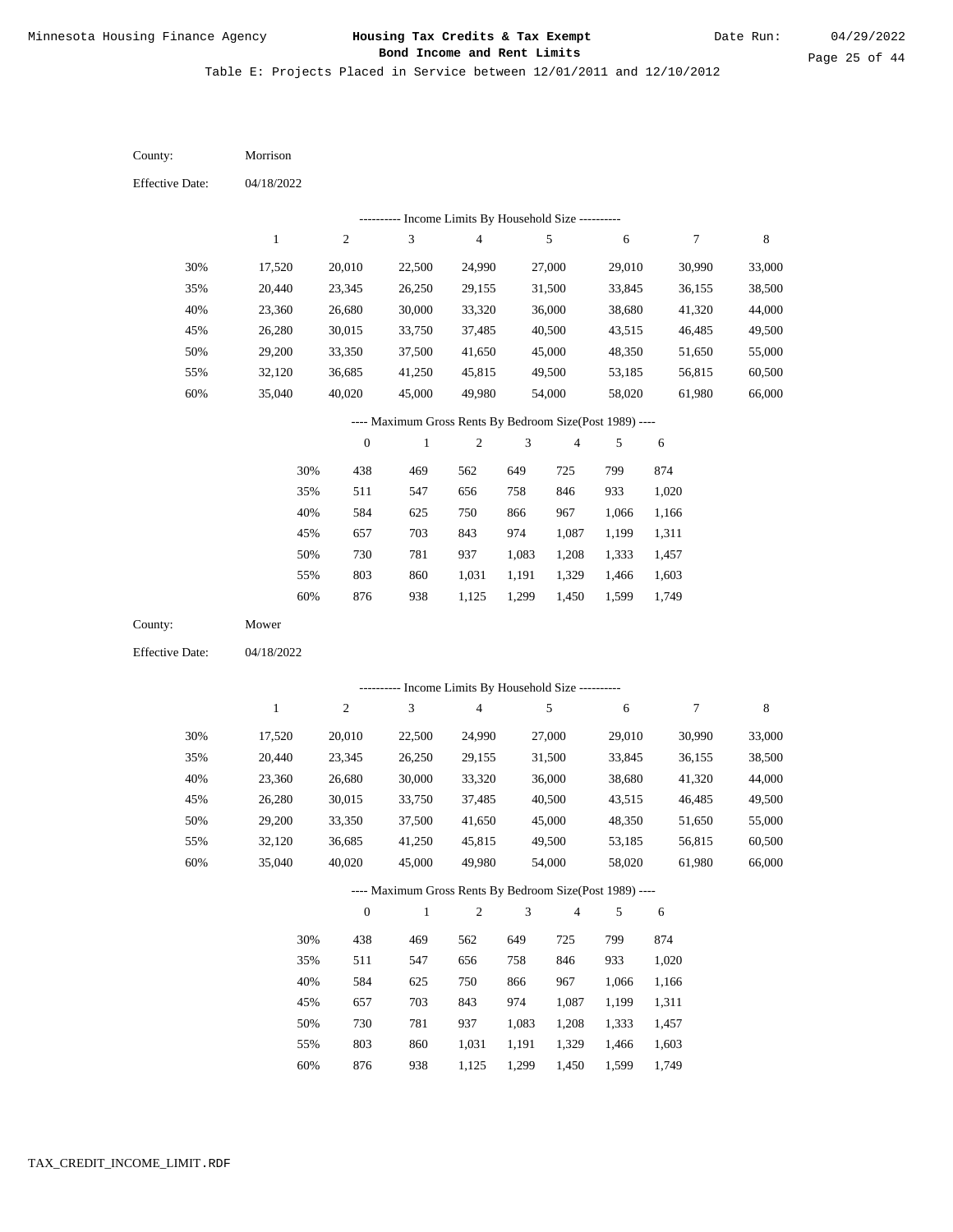Table E: Projects Placed in Service between 12/01/2011 and 12/10/2012

| County:                | Murray       |                  |                                                                        |                         |                             |                |            |                  |             |
|------------------------|--------------|------------------|------------------------------------------------------------------------|-------------------------|-----------------------------|----------------|------------|------------------|-------------|
| <b>Effective Date:</b> | 04/18/2022   |                  |                                                                        |                         |                             |                |            |                  |             |
|                        |              |                  | --------- Income Limits By Household Size ----------                   |                         |                             |                |            |                  |             |
|                        | $\mathbf{1}$ | 2                | $\mathfrak{Z}$                                                         | $\overline{\mathbf{4}}$ |                             | 5              | 6          | $\boldsymbol{7}$ | $\,$ 8 $\,$ |
| 30%                    | 17,970       | 20,520           | 23,100                                                                 | 25,650                  |                             | 27,720         | 29,760     | 31,830           | 33,870      |
| 35%                    | 20,965       | 23,940           | 26,950                                                                 | 29,925                  |                             | 32,340         | 34,720     | 37,135           | 39,515      |
| 40%                    | 23,960       | 27,360           | 30,800                                                                 | 34,200                  |                             | 36,960         | 39,680     | 42,440           | 45,160      |
| 45%                    | 26,955       | 30,780           | 34,650                                                                 | 38,475                  |                             | 41,580         | 44,640     | 47,745           | 50,805      |
| 50%                    | 29,950       | 34,200           | 38,500                                                                 | 42,750                  |                             | 46,200         | 49,600     | 53,050           | 56,450      |
| 55%                    | 32,945       | 37,620           | 42,350                                                                 | 47,025                  |                             | 50,820         | 54,560     | 58,355           | 62,095      |
| 60%                    | 35,940       | 41,040           | 46,200                                                                 | 51,300                  |                             | 55,440         | 59,520     | 63,660           | 67,740      |
|                        |              |                  | ---- Maximum Gross Rents By Bedroom Size(Post 1989) ----               |                         |                             |                |            |                  |             |
|                        |              | $\boldsymbol{0}$ | $\mathbf{1}$                                                           | $\boldsymbol{2}$        | 3                           | $\overline{4}$ | 5          | 6                |             |
|                        | 30%          | 449              | 481                                                                    | 577                     | 667                         | 744            | 821        | 897              |             |
|                        | 35%          | 524              | 561                                                                    | 673                     | 778                         | 868            | 958        | 1,047            |             |
|                        | 40%          | 599              | 641                                                                    | 770                     | 889                         | 992            | 1,095      | 1,197            |             |
|                        | 45%          | 673              | 721                                                                    | 866                     | 1,000                       | 1,116          | 1,231      | 1,346            |             |
|                        | 50%          | 748              | 801                                                                    | 962                     | 1,111                       | 1,240          | 1,368      | 1,496            |             |
|                        | 55%          | 823              | 882                                                                    | 1,058                   | 1,223                       | 1,364          | 1,505      | 1,645            |             |
|                        | 60%          | 898              | 962                                                                    | 1,155                   | 1,334                       | 1,488          | 1,642      | 1,795            |             |
| County:                | Nicollet     |                  |                                                                        |                         |                             |                |            |                  |             |
| <b>Effective Date:</b> | 04/18/2022   |                  |                                                                        |                         |                             |                |            |                  |             |
|                        |              |                  |                                                                        |                         |                             |                |            |                  |             |
|                        | $\mathbf{1}$ | $\overline{c}$   | --------- Income Limits By Household Size ----------<br>$\mathfrak{Z}$ | $\overline{\mathbf{4}}$ |                             | 5              | $\sqrt{6}$ | 7                | $\,$ 8 $\,$ |
|                        |              |                  |                                                                        |                         |                             |                |            |                  |             |
| 30%                    | 18,900       | 21,600           | 24,300                                                                 | 27,000                  |                             | 29,160         | 31,320     | 33,480           | 35,640      |
| 35%                    | 22,050       | 25,200           | 28,350                                                                 | 31,500                  |                             | 34,020         | 36,540     | 39,060           | 41,580      |
| 40%                    | 25,200       | 28,800           | 32,400                                                                 | 36,000                  |                             | 38,880         | 41,760     | 44,640           | 47,520      |
| 45%                    | 28,350       | 32,400           | 36,450                                                                 | 40,500                  |                             | 43,740         | 46,980     | 50,220           | 53,460      |
| 50%                    | 31,500       | 36,000           | 40,500                                                                 | 45,000                  |                             | 48,600         | 52,200     | 55,800           | 59,400      |
| 55%                    | 34,650       | 39,600           | 44,550                                                                 | 49,500                  |                             | 53,460         | 57,420     | 61,380           | 65,340      |
| 60%                    | 37,800       | 43,200           | 48,600                                                                 | 54,000                  |                             | 58,320         | 62,640     | 66,960           | 71,280      |
|                        |              |                  | ---- Maximum Gross Rents By Bedroom Size(Post 1989) ----               |                         |                             |                |            |                  |             |
|                        |              | $\boldsymbol{0}$ | $\mathbf{1}$                                                           | $\sqrt{2}$              | $\ensuremath{\mathfrak{Z}}$ | $\overline{4}$ | 5          | 6                |             |
|                        | 30%          | 472              | 506                                                                    | 607                     | 702                         | 783            | 864        | 945              |             |
|                        | 35%          | 551              | 590                                                                    | 708                     | 819                         | 913            | 1,008      | 1,102            |             |
|                        | 40%          | 630              | 675                                                                    | 810                     | 936                         | 1,044          | 1,152      | 1,260            |             |
|                        | 45%          | 708              | 759                                                                    | 911                     | 1,053                       | 1,174          | 1,296      | 1,417            |             |
|                        | 50%          | 787              | 843                                                                    | 1,012                   | 1,170                       | 1,305          | 1,440      | 1,575            |             |
|                        | 55%          | 866              | 928                                                                    | 1,113                   | 1,287                       | 1,435          | 1,584      | 1,732            |             |

60% 945 1,012 1,215 1,404 1,566 1,728 1,890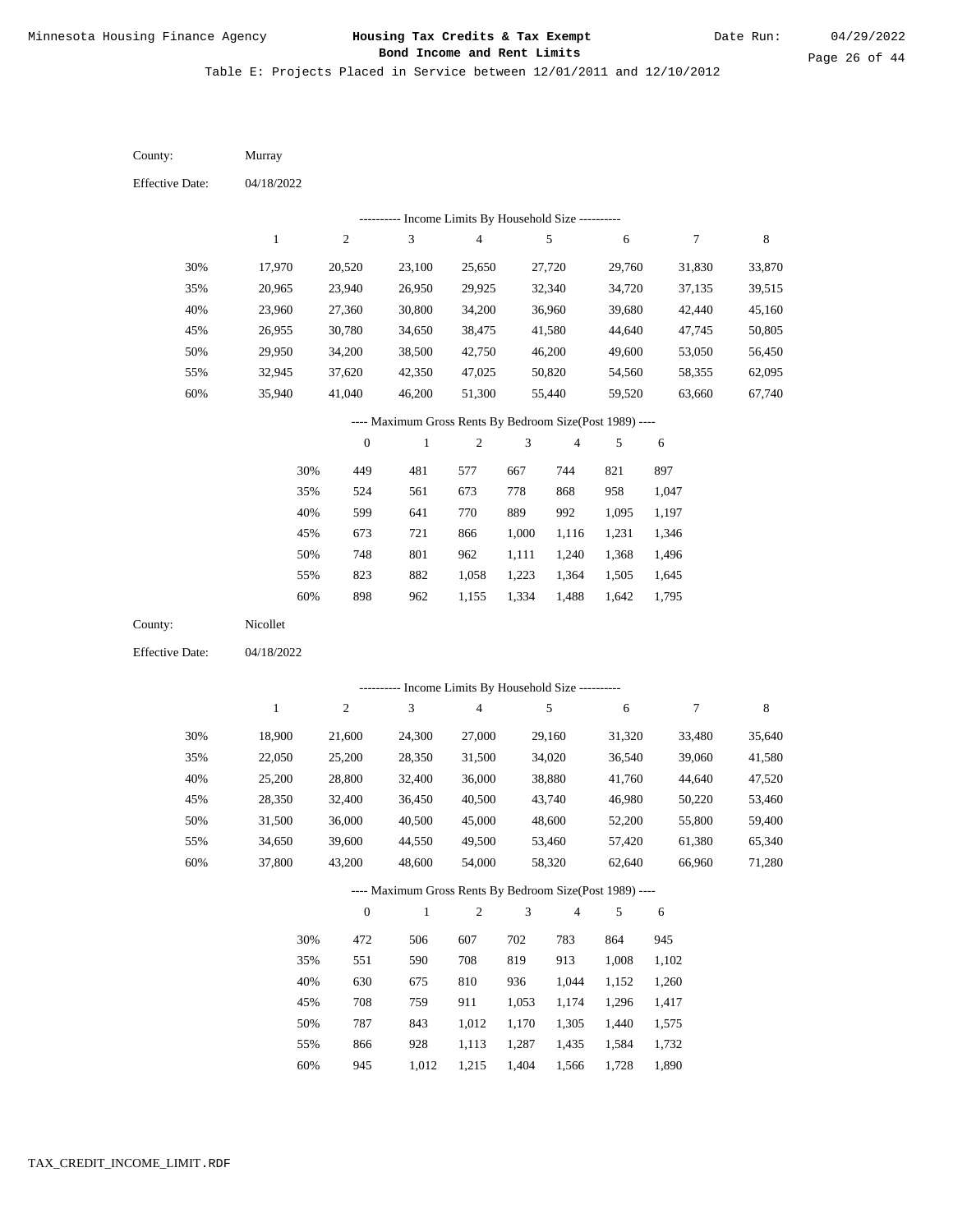Table E: Projects Placed in Service between 12/01/2011 and 12/10/2012

| County:                | Nobles           |                  |                                                           |                         |                |                |        |                  |                  |
|------------------------|------------------|------------------|-----------------------------------------------------------|-------------------------|----------------|----------------|--------|------------------|------------------|
| <b>Effective Date:</b> | 04/18/2022       |                  |                                                           |                         |                |                |        |                  |                  |
|                        |                  |                  | --------- Income Limits By Household Size ----------      |                         |                |                |        |                  |                  |
|                        | $\mathbf{1}$     | $\sqrt{2}$       | $\sqrt{3}$                                                | $\overline{\mathbf{4}}$ |                | 5              | 6      | $\boldsymbol{7}$ | $\,$ 8 $\,$      |
| 30%                    | 17,520           | 20,010           | 22,500                                                    | 24,990                  |                | 27,000         | 29,010 | 30,990           | 33,000           |
| 35%                    | 20,440           | 23,345           | 26,250                                                    | 29,155                  |                | 31,500         | 33,845 | 36,155           | 38,500           |
| 40%                    | 23,360           | 26,680           | 30,000                                                    | 33,320                  |                | 36,000         | 38,680 | 41,320           | 44,000           |
| 45%                    | 26,280           | 30,015           | 33,750                                                    | 37,485                  |                | 40,500         | 43,515 | 46,485           | 49,500           |
| 50%                    | 29,200           | 33,350           | 37,500                                                    | 41,650                  |                | 45,000         | 48,350 | 51,650           | 55,000           |
| 55%                    | 32,120           | 36,685           | 41,250                                                    | 45,815                  |                | 49,500         | 53,185 | 56,815           | 60,500           |
| 60%                    | 35,040           | 40,020           | 45,000                                                    | 49,980                  |                | 54,000         | 58,020 | 61,980           | 66,000           |
|                        |                  |                  | ---- Maximum Gross Rents By Bedroom Size(Post 1989) ----  |                         |                |                |        |                  |                  |
|                        |                  | $\boldsymbol{0}$ | $\,1$                                                     | $\sqrt{2}$              | 3              | 4              | 5      | 6                |                  |
|                        | 30%              | 438              | 469                                                       | 562                     | 649            | 725            | 799    | 874              |                  |
|                        | 35%              | 511              | 547                                                       | 656                     | 758            | 846            | 933    | 1,020            |                  |
|                        | 40%              | 584              | 625                                                       | 750                     | 866            | 967            | 1,066  | 1,166            |                  |
|                        | 45%              | 657              | 703                                                       | 843                     | 974            | 1,087          | 1,199  | 1,311            |                  |
|                        | 50%              | 730              | 781                                                       | 937                     | 1,083          | 1,208          | 1,333  | 1,457            |                  |
|                        | 55%              | 803              | 860                                                       | 1,031                   | 1,191          | 1,329          | 1,466  | 1,603            |                  |
|                        | 60%              | 876              | 938                                                       | 1,125                   | 1,299          | 1,450          | 1,599  | 1,749            |                  |
| County:                | Norman           |                  |                                                           |                         |                |                |        |                  |                  |
| <b>Effective Date:</b> | 04/18/2022       |                  |                                                           |                         |                |                |        |                  |                  |
|                        |                  |                  |                                                           |                         |                |                |        |                  |                  |
|                        | $\mathbf{1}$     | $\sqrt{2}$       | --------- Income Limits By Household Size ----------<br>3 | $\overline{4}$          |                | $\sqrt{5}$     | 6      | $\boldsymbol{7}$ | $\,$ 8 $\,$      |
|                        |                  |                  |                                                           |                         |                |                |        |                  |                  |
| 30%                    | 17,520           | 20,010           | 22,500                                                    | 24,990                  |                | 27,000         | 29,010 | 30,990           | 33,000           |
| 35%                    | 20,440           | 23,345           | 26,250                                                    | 29,155                  |                | 31,500         | 33,845 | 36,155           | 38,500           |
| 40%                    | 23,360           | 26,680           | 30,000                                                    | 33,320                  |                | 36,000         | 38,680 | 41,320           | 44,000           |
| 45%                    | 26,280           | 30,015           | 33,750                                                    | 37,485                  |                | 40,500         | 43,515 | 46,485           | 49,500           |
| 50%                    | 29,200           | 33,350           | 37,500                                                    | 41,650                  |                | 45,000         | 48,350 | 51,650           | 55,000           |
| 55%<br>60%             | 32,120<br>35,040 | 36,685<br>40,020 | 41,250<br>45,000                                          | 45,815<br>49,980        |                | 49,500         | 53,185 | 56,815<br>61,980 | 60,500<br>66,000 |
|                        |                  |                  |                                                           |                         |                | 54,000         | 58,020 |                  |                  |
|                        |                  |                  | ---- Maximum Gross Rents By Bedroom Size(Post 1989) ----  |                         |                |                |        |                  |                  |
|                        |                  | $\boldsymbol{0}$ | $\,1\,$                                                   | $\sqrt{2}$              | $\mathfrak{Z}$ | $\overline{4}$ | 5      | 6                |                  |
|                        | 30%              | 438              | 469                                                       | 562                     | 649            | 725            | 799    | 874              |                  |
|                        | 35%              | 511              | 547                                                       | 656                     | 758            | 846            | 933    | 1,020            |                  |
|                        | 40%              | 584              | 625                                                       | 750                     | 866            | 967            | 1,066  | 1,166            |                  |
|                        | 45%              | 657              | 703                                                       | 843                     | 974            | 1,087          | 1,199  | 1,311            |                  |
|                        | 50%              | 730              | 781                                                       | 937                     | 1,083          | 1,208          | 1,333  | 1,457            |                  |
|                        | 55%              | 803              | 860                                                       | 1,031                   | 1,191          | 1,329          | 1,466  | 1,603            |                  |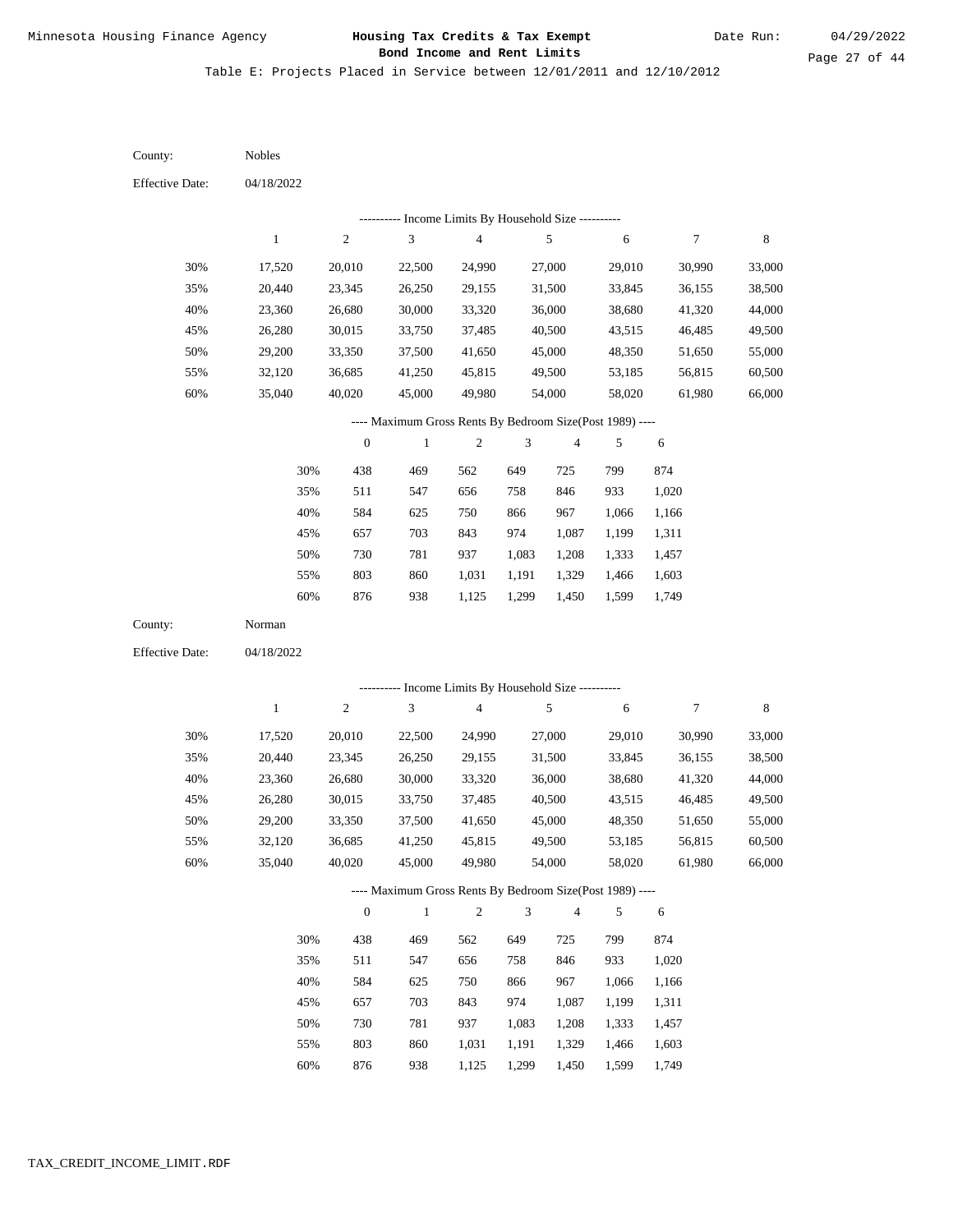Table E: Projects Placed in Service between 12/01/2011 and 12/10/2012

04/18/2022 04/18/2022 Olmsted Otter Tail 30% 35% 40% 45% 50% 55% 60% 30% 35% 40% 45% 50% 55% 60% 23,430 27,335 31,240 35,145 39,050 42,955 46,860 17,520 20,440 23,360 26,280 29,200 32,120 35,040 26,760 31,220 35,680 40,140 44,600 49,060 53,520 20,010 23,345 26,680 30,015 33,350 36,685 40,020 30,120 35,140 40,160 45,180 50,200 55,220 60,240 22,500 26,250 30,000 33,750 37,500 41,250 45,000 33,450 39,025 44,600 50,175 55,750 61,325 66,900 24,990 29,155 33,320 37,485 41,650 45,815 49,980 36,150 42,175 48,200 54,225 60,250 66,275 72,300 27,000 31,500 36,000 40,500 45,000 49,500 54,000 38,820 45,290 51,760 58,230 64,700 71,170 77,640 29,010 33,845 38,680 43,515 48,350 53,185 58,020 41,490 48,405 55,320 62,235 69,150 76,065 82,980 30,990 36,155 41,320 46,485 51,650 56,815 61,980 44,160 51,520 58,880 66,240 73,600 80,960 88,320 33,000 38,500 44,000 49,500 55,000 60,500 66,000 585 683 781 878 976 1,073 1,171 438 511 584 657 730 803 876 627 731 836 941 1,045 1,150 1,254 469 547 625 703 781 860 938 753 878 1,004 1,129 1,255 1,380 1,506 562 656 750 843 937 1,031 1,125 870 1,015 1,160 1,305 1,450 1,595 1,740 649 758 866 974 1,083 1,191 1,299 970 1,132 1,294 1,455 1,617 1,779 1,941 725 846 967 1,087 1,208 1,329 1,450 1,070 1,249 1,427 1,605 1,784 1,962 2,141 799 933 1,066 1,199 1,333 1,466 1,599 1,170 1,365 1,561 1,756 1,951 2,146 2,341 874 1,020 1,166 1,311 1,457 1,603 1,749 County: County: Effective Date: Effective Date: 1 1 2 2 3 3 4 4 5 5 6 6 7 7 8 8 0 0 1 1 2 2 3 3 4 4 5 5 6 6 ---------- Income Limits By Household Size ---------- ---------- Income Limits By Household Size ---------- ---- Maximum Gross Rents By Bedroom Size(Post 1989) ---- ---- Maximum Gross Rents By Bedroom Size(Post 1989) ---- 30% 35% 40% 45% 50% 55% 60% 30% 35% 40% 45% 50% 55% 60%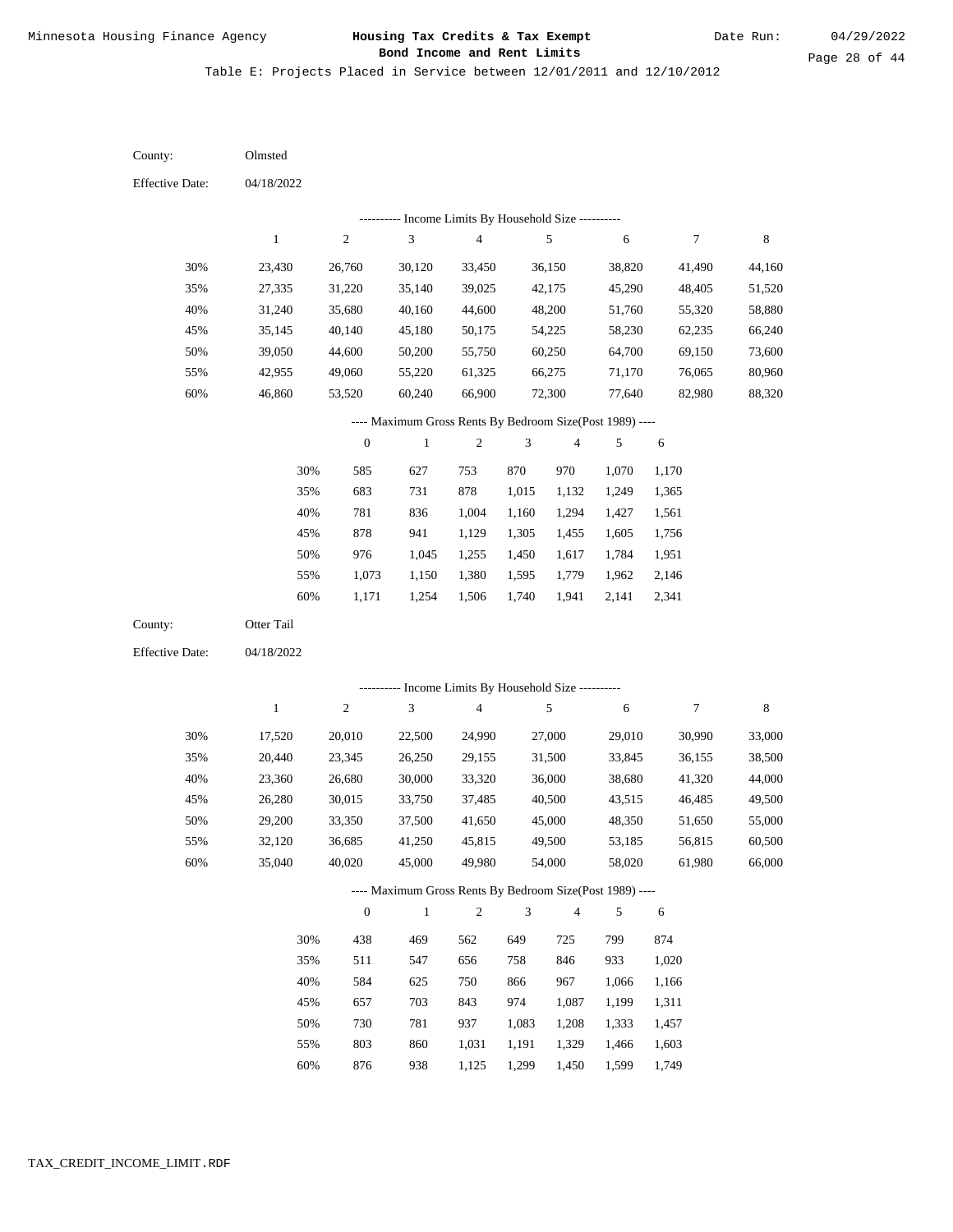Date Run:

Table E: Projects Placed in Service between 12/01/2011 and 12/10/2012

| <b>Effective Date:</b><br>04/18/2022<br>--------- Income Limits By Household Size ----------<br>8<br>$\,1$<br>$\sqrt{2}$<br>$\mathfrak{Z}$<br>$\overline{\mathbf{4}}$<br>$\sqrt{5}$<br>$\boldsymbol{7}$<br>6<br>17,580 |  |
|------------------------------------------------------------------------------------------------------------------------------------------------------------------------------------------------------------------------|--|
|                                                                                                                                                                                                                        |  |
|                                                                                                                                                                                                                        |  |
|                                                                                                                                                                                                                        |  |
| 30%<br>25,080<br>27,090<br>31,110<br>33,120<br>20,070<br>22,590<br>29,100                                                                                                                                              |  |
| 35%<br>23,415<br>29,260<br>31,605<br>36,295<br>38,640<br>20,510<br>26,355<br>33,950                                                                                                                                    |  |
| 40%<br>26,760<br>30,120<br>33,440<br>36,120<br>38,800<br>41,480<br>44,160<br>23,440                                                                                                                                    |  |
| 45%<br>40,635<br>49,680<br>26,370<br>30,105<br>33,885<br>37,620<br>43,650<br>46,665                                                                                                                                    |  |
| 50%<br>41,800<br>29,300<br>33,450<br>37,650<br>45,150<br>48,500<br>51,850<br>55,200                                                                                                                                    |  |
| 55%<br>45,980<br>49,665<br>60,720<br>32,230<br>36,795<br>41,415<br>53,350<br>57,035                                                                                                                                    |  |
| 60%<br>54,180<br>66,240<br>35,160<br>40,140<br>45,180<br>50,160<br>58,200<br>62,220                                                                                                                                    |  |
| ---- Maximum Gross Rents By Bedroom Size(Post 1989) ----                                                                                                                                                               |  |
| $\boldsymbol{0}$<br>$\overline{c}$<br>3<br>$\overline{\mathbf{4}}$<br>$\mathbf{1}$<br>5<br>$\sqrt{6}$                                                                                                                  |  |
| 30%<br>470<br>439<br>564<br>652<br>727<br>802<br>877                                                                                                                                                                   |  |
| 549<br>936<br>35%<br>512<br>658<br>760<br>848<br>1,024                                                                                                                                                                 |  |
| 40%<br>586<br>627<br>869<br>970<br>1,070<br>753<br>1,170                                                                                                                                                               |  |
| 659<br>705<br>847<br>978<br>1,091<br>1,204<br>45%<br>1,316                                                                                                                                                             |  |
| 50%<br>732<br>784<br>941<br>1,338<br>1,086<br>1,212<br>1,463                                                                                                                                                           |  |
| 805<br>862<br>55%<br>1,035<br>1,195<br>1,333<br>1,471<br>1,609                                                                                                                                                         |  |
| 60%<br>879<br>941<br>1,304<br>1,605<br>1,129<br>1,455<br>1,755                                                                                                                                                         |  |
| County:<br>Pine                                                                                                                                                                                                        |  |
| <b>Effective Date:</b><br>04/18/2022                                                                                                                                                                                   |  |
| Income Limits By Household Size ----------                                                                                                                                                                             |  |
| $\sqrt{2}$<br>3<br>$\overline{\mathbf{4}}$<br>$\sqrt{5}$<br>8<br>$\mathbf{1}$<br>6<br>$\tau$                                                                                                                           |  |
| 30%<br>27,000<br>33,000<br>17,520<br>20,010<br>22,500<br>24,990<br>29,010<br>30,990                                                                                                                                    |  |
| 35%<br>26,250<br>31,500<br>36,155<br>38,500<br>20,440<br>23,345<br>29,155<br>33,845                                                                                                                                    |  |
| 40%<br>36,000<br>44,000<br>23,360<br>26,680<br>30,000<br>33,320<br>38,680<br>41,320                                                                                                                                    |  |
| 45%<br>40,500<br>26,280<br>30,015<br>33,750<br>37,485<br>43,515<br>46,485<br>49,500                                                                                                                                    |  |
| 50%<br>45,000<br>55,000<br>29,200<br>33,350<br>37,500<br>41,650<br>48,350<br>51,650                                                                                                                                    |  |
| 60,500<br>55%<br>32,120<br>36,685<br>41,250<br>45,815<br>49,500<br>53,185<br>56,815                                                                                                                                    |  |
| 60%<br>35,040<br>40,020<br>45,000<br>49,980<br>54,000<br>58,020<br>61,980<br>66,000                                                                                                                                    |  |
| ---- Maximum Gross Rents By Bedroom Size(Post 1989) ----                                                                                                                                                               |  |
| $\boldsymbol{0}$<br>$\mathbf{1}$<br>$\overline{c}$<br>3<br>4<br>5<br>6                                                                                                                                                 |  |
| 874<br>30%<br>438<br>469<br>562<br>649<br>725<br>799                                                                                                                                                                   |  |
| 758<br>933<br>35%<br>511<br>547<br>656<br>846<br>1,020                                                                                                                                                                 |  |
| 584<br>967<br>40%<br>625<br>750<br>866<br>1,066<br>1,166                                                                                                                                                               |  |
| 703<br>974<br>45%<br>657<br>843<br>1,087<br>1,199<br>1,311                                                                                                                                                             |  |
| 781<br>50%<br>730<br>937<br>1,083<br>1,208<br>1,333<br>1,457                                                                                                                                                           |  |
| 803<br>55%<br>860<br>1,031<br>1,191<br>1,329<br>1,466<br>1,603                                                                                                                                                         |  |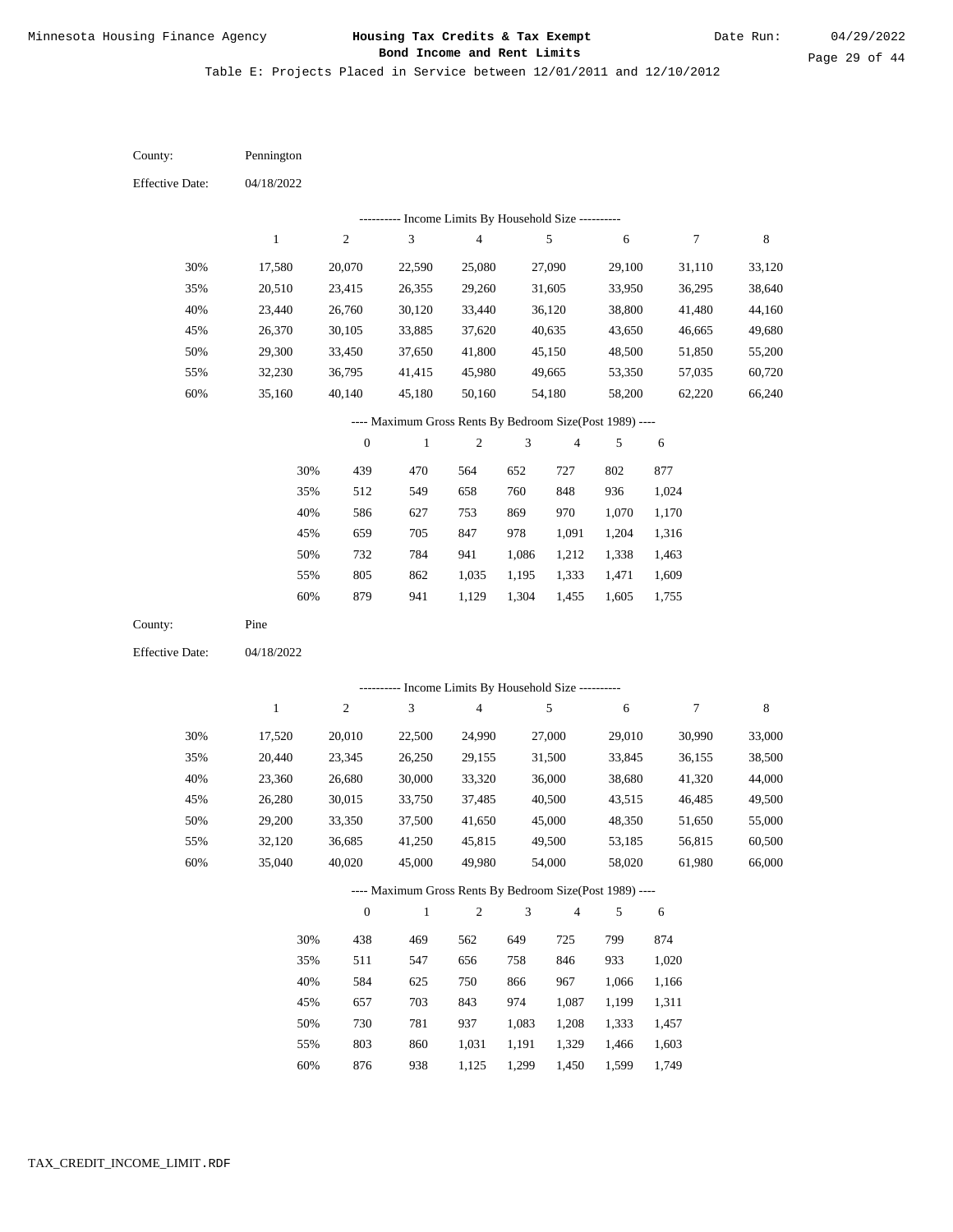Date Run:

Page 30 of 44

Table E: Projects Placed in Service between 12/01/2011 and 12/10/2012

| County:                | Pipestone    |                  |                                                          |                         |       |                          |        |        |         |
|------------------------|--------------|------------------|----------------------------------------------------------|-------------------------|-------|--------------------------|--------|--------|---------|
| <b>Effective Date:</b> | 04/18/2022   |                  |                                                          |                         |       |                          |        |        |         |
|                        |              |                  | --------- Income Limits By Household Size ----------     |                         |       |                          |        |        |         |
|                        | $\mathbf{1}$ | $\sqrt{2}$       | 3                                                        | $\overline{\mathbf{4}}$ |       | 5                        | 6      | 7      | 8       |
| 30%                    | 17,520       | 20,010           | 22,500                                                   | 24,990                  |       | 27,000                   | 29,010 | 30,990 | 33,000  |
| 35%                    | 20,440       | 23,345           | 26,250                                                   | 29,155                  |       | 31,500                   | 33,845 | 36,155 | 38,500  |
| 40%                    | 23,360       | 26,680           | 30,000                                                   | 33,320                  |       | 36,000                   | 38,680 | 41,320 | 44,000  |
| 45%                    | 26,280       | 30,015           | 33,750                                                   | 37,485                  |       | 40,500                   | 43,515 | 46,485 | 49,500  |
| 50%                    | 29,200       | 33,350           | 37,500                                                   | 41,650                  |       | 45,000                   | 48,350 | 51,650 | 55,000  |
| 55%                    | 32,120       | 36,685           | 41,250                                                   | 45,815                  |       | 49,500                   | 53,185 | 56,815 | 60,500  |
| 60%                    | 35,040       | 40,020           | 45,000                                                   | 49,980                  |       | 54,000                   | 58,020 | 61,980 | 66,000  |
|                        |              |                  | ---- Maximum Gross Rents By Bedroom Size(Post 1989) ---- |                         |       |                          |        |        |         |
|                        |              | $\boldsymbol{0}$ | $\mathbf{1}$                                             | $\overline{c}$          | 3     | $\overline{4}$           | 5      | 6      |         |
|                        | 30%          | 438              | 469                                                      | 562                     | 649   | 725                      | 799    | 874    |         |
|                        | 35%          | 511              | 547                                                      | 656                     | 758   | 846                      | 933    | 1,020  |         |
|                        | 40%          | 584              | 625                                                      | 750                     | 866   | 967                      | 1,066  | 1,166  |         |
|                        | 45%          | 657              | 703                                                      | 843                     | 974   | 1,087                    | 1,199  | 1,311  |         |
|                        | 50%          | 730              | 781                                                      | 937                     | 1,083 | 1,208                    | 1,333  | 1,457  |         |
|                        | 55%          | 803              | 860                                                      | 1,031                   | 1,191 | 1,329                    | 1,466  | 1,603  |         |
|                        | 60%          | 876              | 938                                                      | 1,125                   | 1,299 | 1,450                    | 1,599  | 1,749  |         |
| County:                | Polk         |                  |                                                          |                         |       |                          |        |        |         |
| <b>Effective Date:</b> | 04/18/2022   |                  |                                                          |                         |       |                          |        |        |         |
|                        |              |                  |                                                          |                         |       |                          |        |        |         |
|                        |              |                  | ---------- Income Limits By Household Size ----------    |                         |       |                          |        |        |         |
|                        | $\mathbf{1}$ | $\sqrt{2}$       | 3                                                        | $\overline{\mathbf{4}}$ |       | 5                        | 6      | 7      | $\,8\,$ |
| 30%                    | 19,560       | 22,350           | 25,140                                                   | 27,930                  |       | 30,180                   | 32,400 | 34,650 | 36,870  |
| 35%                    | 22,820       | 26,075           | 29,330                                                   | 32,585                  |       | 35,210                   | 37,800 | 40,425 | 43,015  |
| 40%                    | 26,080       | 29,800           | 33,520                                                   | 37,240                  |       | 40,240                   | 43,200 | 46,200 | 49,160  |
| 45%                    | 29,340       | 33,525           | 37,710                                                   | 41,895                  |       | 45,270                   | 48,600 | 51,975 | 55,305  |
| 50%                    | 32,600       | 37,250           | 41,900                                                   | 46,550                  |       | 50,300                   | 54,000 | 57,750 | 61,450  |
| 55%                    | 35,860       | 40,975           | 46,090                                                   | 51,205                  |       | 55,330                   | 59,400 | 63,525 | 67,595  |
| 60%                    | 39,120       | 44,700           | 50,280                                                   | 55,860                  |       | 60,360                   | 64,800 | 69,300 | 73,740  |
|                        |              |                  | ---- Maximum Gross Rents By Bedroom Size(Post 1989) ---- |                         |       |                          |        |        |         |
|                        |              | $\boldsymbol{0}$ | $\mathbf{1}$                                             | $\overline{c}$          | 3     | $\overline{\mathcal{L}}$ | 5      | 6      |         |
|                        | 30%          | 489              | 523                                                      | 628                     | 726   | 810                      | 894    | 977    |         |
|                        | 35%          | 570              | 611                                                      | 733                     | 847   | 945                      | 1,043  | 1,140  |         |
|                        | 40%          | 652              | 698                                                      | 838                     | 968   | 1,080                    | 1,192  | 1,303  |         |
|                        | 45%          | 733              | 785                                                      | 942                     | 1,089 | 1,215                    | 1,341  | 1,466  |         |
|                        | 50%          | 815              | 873                                                      | 1,047                   | 1,210 | 1,350                    | 1,490  | 1,629  |         |
|                        | 55%          | 896              | 960                                                      | 1,152                   | 1,331 | 1,485                    | 1,639  | 1,792  |         |

978 1,047 1,257 1,452 1,620 1,788 1,955 60%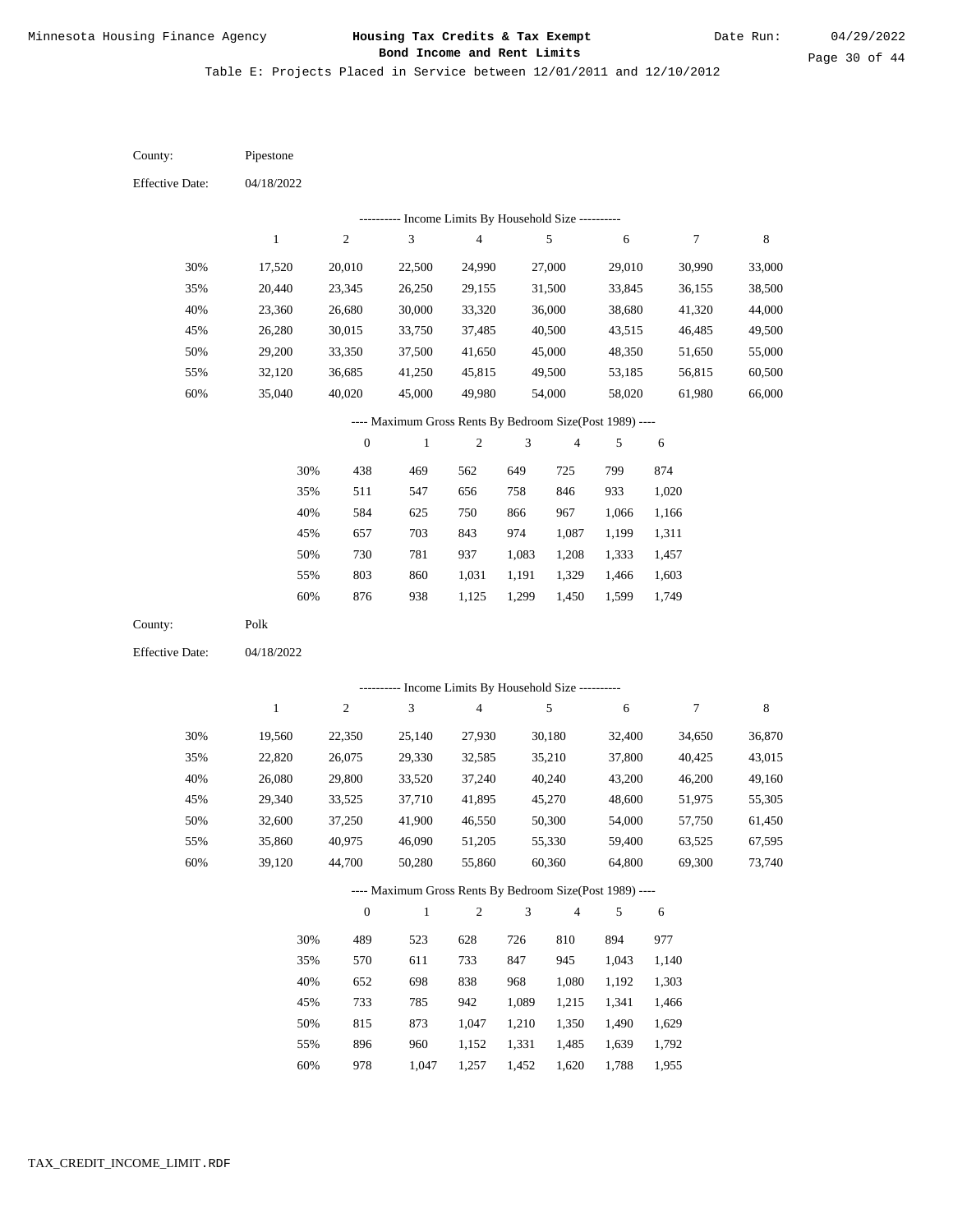Table E: Projects Placed in Service between 12/01/2011 and 12/10/2012

04/18/2022 04/18/2022 Pope Ramsey 30% 35% 40% 45% 50% 55% 60% 30% 35% 40% 45% 50% 55% 60% 18,210 21,245 24,280 27,315 30,350 33,385 36,420 24,660 28,770 32,880 36,990 41,100 45,210 49,320 20,820 24,290 27,760 31,230 34,700 38,170 41,640 28,170 32,865 37,560 42,255 46,950 51,645 56,340 23,430 27,335 31,240 35,145 39,050 42,955 46,860 31,680 36,960 42,240 47,520 52,800 58,080 63,360 26,010 30,345 34,680 39,015 43,350 47,685 52,020 35,190 41,055 46,920 52,785 58,650 64,515 70,380 28,110 32,795 37,480 42,165 46,850 51,535 56,220 38,010 44,345 50,680 57,015 63,350 69,685 76,020 30,180 35,210 40,240 45,270 50,300 55,330 60,360 40,830 47,635 54,440 61,245 68,050 74,855 81,660 32,280 37,660 43,040 48,420 53,800 59,180 64,560 43,650 50,925 58,200 65,475 72,750 80,025 87,300 34,350 40,075 45,800 51,525 57,250 62,975 68,700 46,470 54,215 61,960 69,705 77,450 85,195 92,940 455 531 607 682 758 834 910 616 719 822 924 1,027 1,130 1,233 487 569 650 731 813 894 975 660 770 880 990 1,100 1,210 1,320 585 683 781 878 976 1,073 1,171 792 924 1,056 1,188 1,320 1,452 1,584 676 789 902 1,014 1,127 1,240 1,353 915 1,067 1,220 1,372 1,525 1,677 1,830 754 880 1,006 1,131 1,257 1,383 1,509 1,020 1,190 1,361 1,531 1,701 1,871 2,041 832 971 1,110 1,249 1,388 1,526 1,665 1,126 1,314 1,502 1,689 1,877 2,065 2,253 910 1,062 1,213 1,365 1,517 1,668 1,820 1,231 1,436 1,642 1,847 2,052 2,258 2,463 County: County: Effective Date: Effective Date: 1 1 2 2 3 3 4 4 5 5 6 6 7 7 8 8 0 0 1 1 2 2 3 3 4 4 5 5 6 6 ---------- Income Limits By Household Size ---------- ---------- Income Limits By Household Size ---------- ---- Maximum Gross Rents By Bedroom Size(Post 1989) ---- ---- Maximum Gross Rents By Bedroom Size(Post 1989) ---- 30% 35% 40% 45% 50% 55% 60% 30% 35% 40% 45% 50% 55% 60%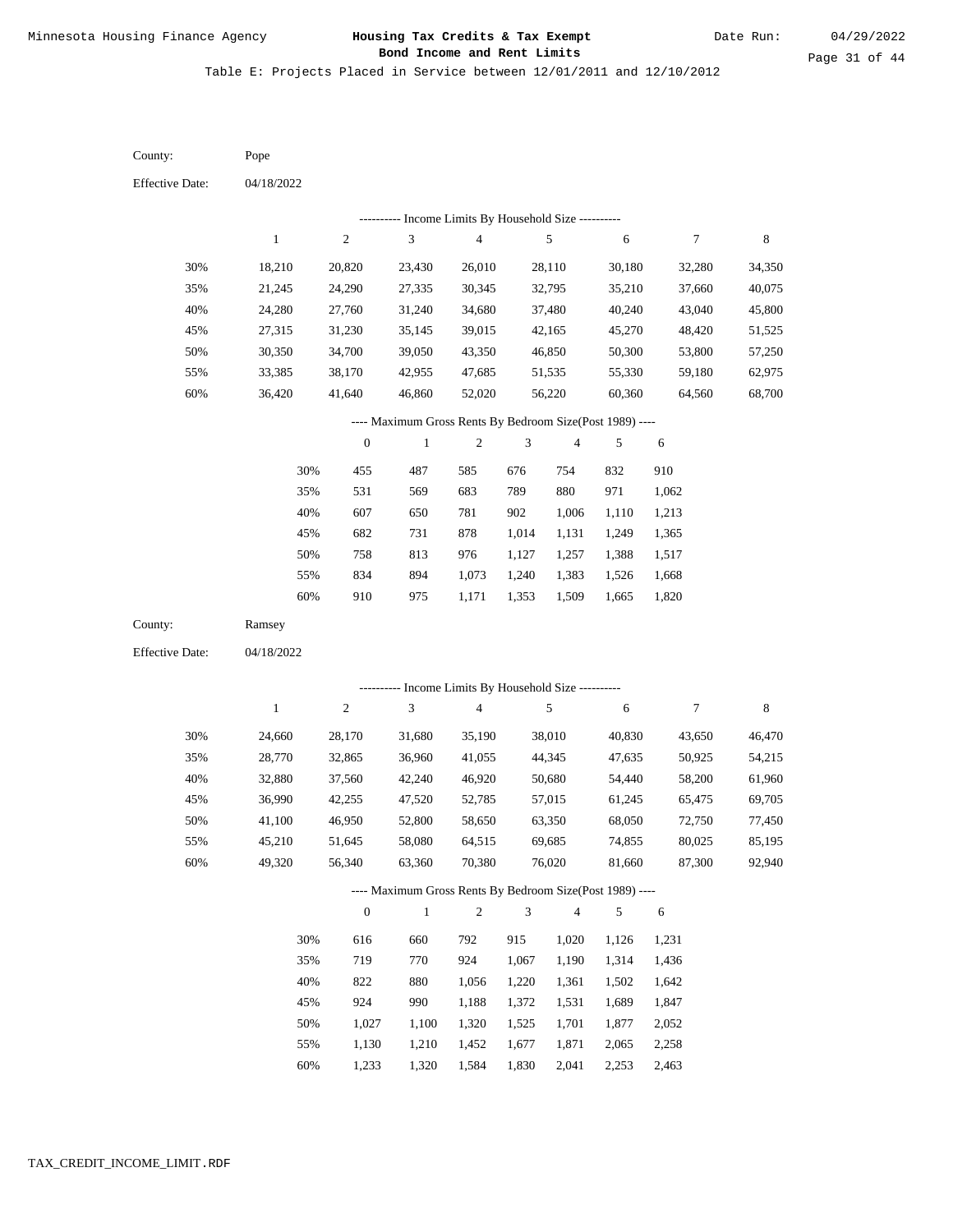Table E: Projects Placed in Service between 12/01/2011 and 12/10/2012

04/18/2022 04/18/2022 Red Lake Redwood 30% 35% 40% 45% 50% 55% 60% 30% 35% 40% 45% 50% 55% 60% 17,940 20,930 23,920 26,910 29,900 32,890 35,880 17,520 20,440 23,360 26,280 29,200 32,120 35,040 20,520 23,940 27,360 30,780 34,200 37,620 41,040 20,010 23,345 26,680 30,015 33,350 36,685 40,020 23,070 26,915 30,760 34,605 38,450 42,295 46,140 22,500 26,250 30,000 33,750 37,500 41,250 45,000 25,620 29,890 34,160 38,430 42,700 46,970 51,240 24,990 29,155 33,320 37,485 41,650 45,815 49,980 27,690 32,305 36,920 41,535 46,150 50,765 55,380 27,000 31,500 36,000 40,500 45,000 49,500 54,000 29,730 34,685 39,640 44,595 49,550 54,505 59,460 29,010 33,845 38,680 43,515 48,350 53,185 58,020 31,770 37,065 42,360 47,655 52,950 58,245 63,540 30,990 36,155 41,320 46,485 51,650 56,815 61,980 33,840 39,480 45,120 50,760 56,400 62,040 67,680 33,000 38,500 44,000 49,500 55,000 60,500 66,000 448 523 598 672 747 822 897 438 511 584 657 730 803 876 480 560 641 721 801 881 961 469 547 625 703 781 860 938 576 672 769 865 961 1,057 1,153 562 656 750 843 937 1,031 1,125 666 777 888 999 1,110 1,221 1,332 649 758 866 974 1,083 1,191 1,299 743 867 991 1,114 1,238 1,362 1,486 725 846 967 1,087 1,208 1,329 1,450 820 956 1,093 1,230 1,366 1,503 1,640 799 933 1,066 1,199 1,333 1,466 1,599 896 1,046 1,195 1,345 1,494 1,643 1,793 874 1,020 1,166 1,311 1,457 1,603 1,749 County: County: Effective Date: Effective Date: 1 1 2 2 3 3 4 4 5 5 6 6 7 7 8 8 0 0 1 1 2 2 3 3 4 4 5 5 6 6 ---------- Income Limits By Household Size ---------- ---------- Income Limits By Household Size ---------- ---- Maximum Gross Rents By Bedroom Size(Post 1989) ---- ---- Maximum Gross Rents By Bedroom Size(Post 1989) ---- 30% 35% 40% 45% 50% 55% 60% 30% 35% 40% 45% 50% 55% 60%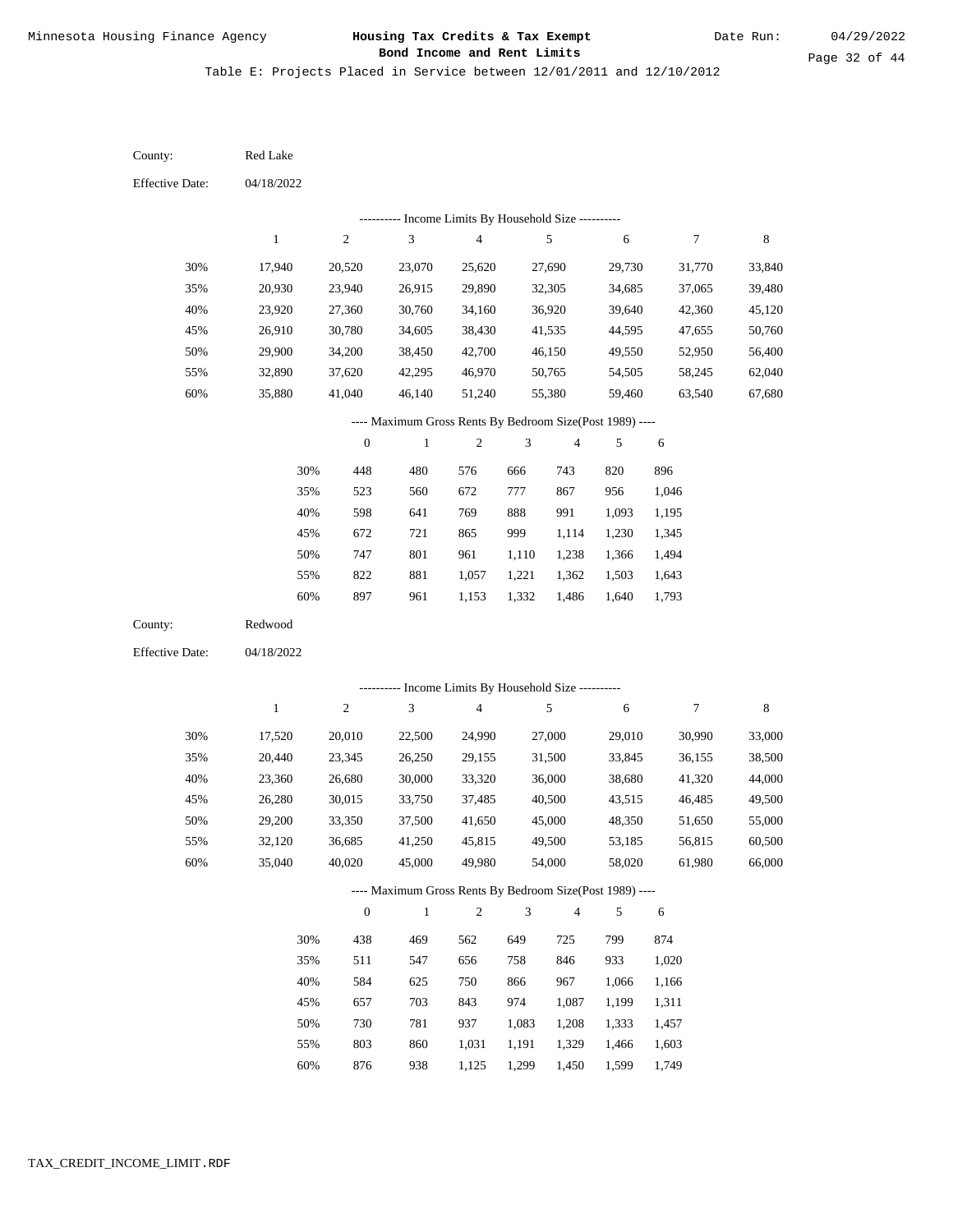Table E: Projects Placed in Service between 12/01/2011 and 12/10/2012

04/18/2022 04/18/2022 Renville Rice 30% 35% 40% 45% 50% 55% 60% 30% 35% 40% 45% 50% 55% 60% 17,580 20,510 23,440 26,370 29,300 32,230 35,160 20,310 23,695 27,080 30,465 33,850 37,235 40,620 20,070 23,415 26,760 30,105 33,450 36,795 40,140 23,220 27,090 30,960 34,830 38,700 42,570 46,440 22,590 26,355 30,120 33,885 37,650 41,415 45,180 26,130 30,485 34,840 39,195 43,550 47,905 52,260 25,080 29,260 33,440 37,620 41,800 45,980 50,160 29,010 33,845 38,680 43,515 48,350 53,185 58,020 27,090 31,605 36,120 40,635 45,150 49,665 54,180 31,350 36,575 41,800 47,025 52,250 57,475 62,700 29,100 33,950 38,800 43,650 48,500 53,350 58,200 33,660 39,270 44,880 50,490 56,100 61,710 67,320 31,110 36,295 41,480 46,665 51,850 57,035 62,220 36,000 42,000 48,000 54,000 60,000 66,000 72,000 33,120 38,640 44,160 49,680 55,200 60,720 66,240 38,310 44,695 51,080 57,465 63,850 70,235 76,620 439 512 586 659 732 805 879 507 592 677 761 846 930 1,015 470 549 627 705 784 862 941 544 634 725 816 906 997 1,088 564 658 753 847 941 1,035 1,129 653 762 871 979 1,088 1,197 1,306 652 760 869 978 1,086 1,195 1,304 754 880 1,006 1,131 1,257 1,383 1,509 727 848 970 1,091 1,212 1,333 1,455 841 981 1,122 1,262 1,402 1,542 1,683 802 936 1,070 1,204 1,338 1,471 1,605 928 1,083 1,238 1,393 1,548 1,702 1,857 877 1,024 1,170 1,316 1,463 1,609 1,755 1,015 1,184 1,353 1,523 1,692 1,861 2,030 County: County: Effective Date: Effective Date: 1 1 2 2 3 3 4 4 5 5 6 6 7 7 8 8 0 0 1 1 2 2 3 3 4 4 5 5 6 6 ---------- Income Limits By Household Size ---------- ---------- Income Limits By Household Size ---------- ---- Maximum Gross Rents By Bedroom Size(Post 1989) ---- ---- Maximum Gross Rents By Bedroom Size(Post 1989) ---- 30% 35% 40% 45% 50% 55% 60% 30% 35% 40% 45% 50% 55% 60%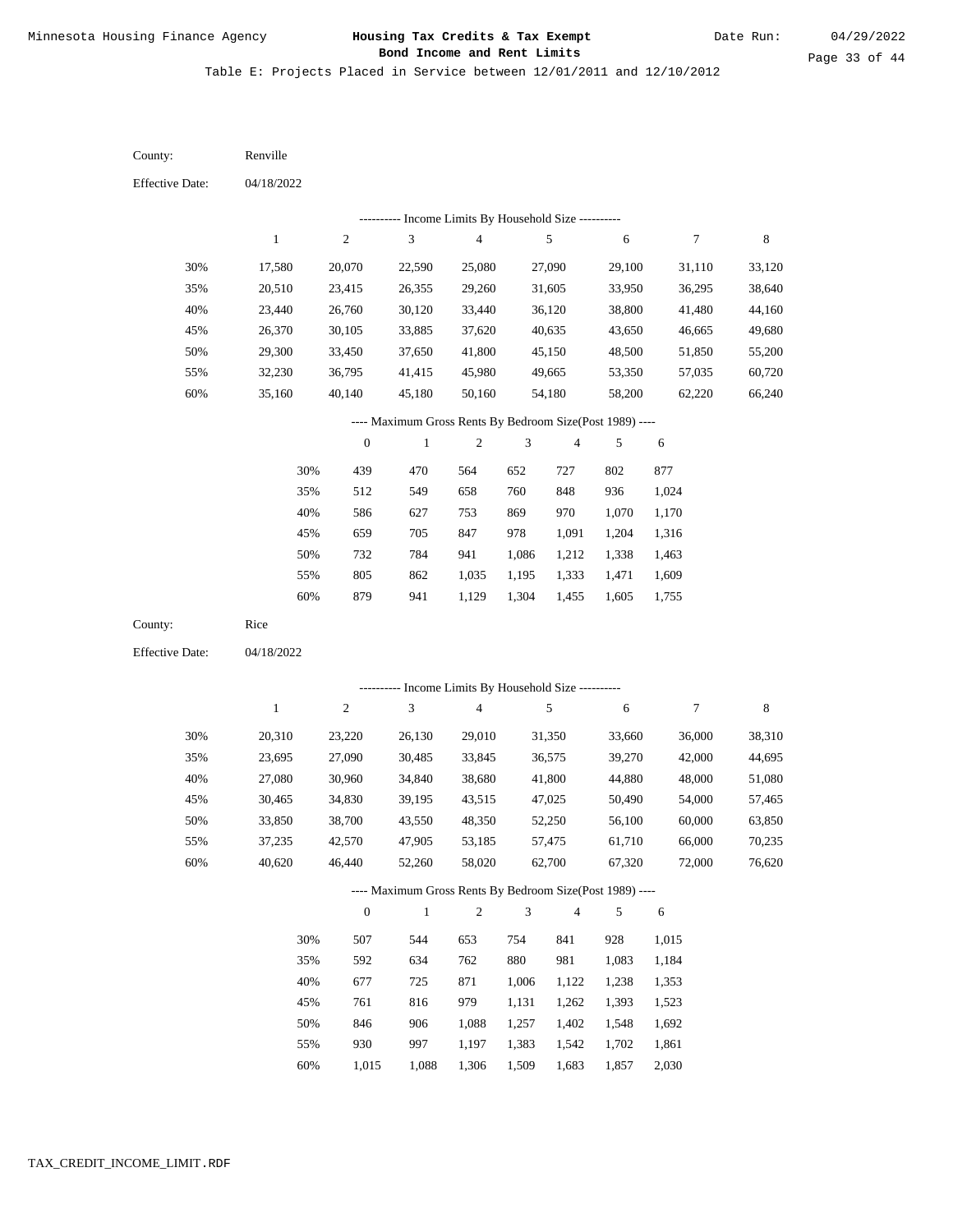Table E: Projects Placed in Service between 12/01/2011 and 12/10/2012

| County:                | Rock         |                  |                                                          |                          |                |                |        |                |         |
|------------------------|--------------|------------------|----------------------------------------------------------|--------------------------|----------------|----------------|--------|----------------|---------|
| <b>Effective Date:</b> | 04/18/2022   |                  |                                                          |                          |                |                |        |                |         |
|                        |              |                  | ---------- Income Limits By Household Size ----------    |                          |                |                |        |                |         |
|                        | $\mathbf{1}$ | $\sqrt{2}$       | $\ensuremath{\mathfrak{Z}}$                              | $\overline{\mathcal{A}}$ |                | 5              | 6      | $\overline{7}$ | $\,8\,$ |
| 30%                    | 17,520       | 20,010           | 22,500                                                   | 24,990                   |                | 27,000         | 29,010 | 30,990         | 33,000  |
| 35%                    | 20,440       | 23,345           | 26,250                                                   | 29,155                   |                | 31,500         | 33,845 | 36,155         | 38,500  |
| 40%                    | 23,360       | 26,680           | 30,000                                                   | 33,320                   |                | 36,000         | 38,680 | 41,320         | 44,000  |
| 45%                    | 26,280       | 30,015           | 33,750                                                   | 37,485                   |                | 40,500         | 43,515 | 46,485         | 49,500  |
| 50%                    | 29,200       | 33,350           | 37,500                                                   | 41,650                   |                | 45,000         | 48,350 | 51,650         | 55,000  |
| 55%                    | 32,120       | 36,685           | 41,250                                                   | 45,815                   |                | 49,500         | 53,185 | 56,815         | 60,500  |
| 60%                    | 35,040       | 40,020           | 45,000                                                   | 49,980                   |                | 54,000         | 58,020 | 61,980         | 66,000  |
|                        |              |                  | ---- Maximum Gross Rents By Bedroom Size(Post 1989) ---- |                          |                |                |        |                |         |
|                        |              | $\boldsymbol{0}$ | $\mathbf{1}$                                             | $\sqrt{2}$               | 3              | $\overline{4}$ | 5      | 6              |         |
|                        | 30%          | 438              | 469                                                      | 562                      | 649            | 725            | 799    | 874            |         |
|                        | 35%          | 511              | 547                                                      | 656                      | 758            | 846            | 933    | 1,020          |         |
|                        | 40%          | 584              | 625                                                      | 750                      | 866            | 967            | 1,066  | 1,166          |         |
|                        | 45%          | 657              | 703                                                      | 843                      | 974            | 1,087          | 1,199  | 1,311          |         |
|                        | 50%          | 730              | 781                                                      | 937                      | 1,083          | 1,208          | 1,333  | 1,457          |         |
|                        | 55%          | 803              | 860                                                      | 1,031                    | 1,191          | 1,329          | 1,466  | 1,603          |         |
|                        | 60%          | 876              | 938                                                      | 1,125                    | 1,299          | 1,450          | 1,599  | 1,749          |         |
| County:                | Roseau       |                  |                                                          |                          |                |                |        |                |         |
| <b>Effective Date:</b> | 04/18/2022   |                  |                                                          |                          |                |                |        |                |         |
|                        |              |                  | ---------- Income Limits By Household Size ----------    |                          |                |                |        |                |         |
|                        | $\mathbf{1}$ | $\boldsymbol{2}$ | $\mathfrak{Z}$                                           | $\overline{\mathbf{4}}$  |                | 5              | 6      | $\overline{7}$ | $\,8\,$ |
| 30%                    | 17,640       | 20,160           | 22,680                                                   | 25,200                   |                | 27,240         | 29,250 | 31,260         | 33,270  |
| 35%                    | 20,580       | 23,520           | 26,460                                                   | 29,400                   |                | 31,780         | 34,125 | 36,470         | 38,815  |
| 40%                    | 23,520       | 26,880           | 30,240                                                   | 33,600                   |                | 36,320         | 39,000 | 41,680         | 44,360  |
| 45%                    | 26,460       | 30,240           | 34,020                                                   | 37,800                   |                | 40,860         | 43,875 | 46,890         | 49,905  |
| 50%                    | 29,400       | 33,600           | 37,800                                                   | 42,000                   |                | 45,400         | 48,750 | 52,100         | 55,450  |
| 55%                    | 32,340       | 36,960           | 41,580                                                   | 46,200                   |                | 49,940         | 53,625 | 57,310         | 60,995  |
| 60%                    | 35,280       | 40,320           | 45,360                                                   | 50,400                   |                | 54,480         | 58,500 | 62,520         | 66,540  |
|                        |              |                  | ---- Maximum Gross Rents By Bedroom Size(Post 1989) ---- |                          |                |                |        |                |         |
|                        |              | $\mathbf{0}$     | $\,1$                                                    | $\sqrt{2}$               | $\mathfrak{Z}$ | $\overline{4}$ | 5      | 6              |         |
|                        | 30%          | 441              | 472                                                      | 567                      | 655            | 731            | 806    | 882            |         |
|                        | 35%          | 514              | 551                                                      | 661                      | 764            | 853            | 941    | 1,029          |         |
|                        | 40%          | 588              | 630                                                      | 756                      | 874            | 975            | 1,075  | 1,176          |         |
|                        | 45%          | 661              | 708                                                      | 850                      | 983            | 1,096          | 1,209  | 1,323          |         |
|                        | 50%          | 735              | 787                                                      | 945                      | 1,092          | 1,218          | 1,344  | 1,470          |         |
|                        | 55%          | $808\,$          | 866                                                      | 1,039                    | 1,201          | 1,340          | 1,478  | 1,617          |         |

60% 882 945 1,134 1,311 1,462 1,613 1,764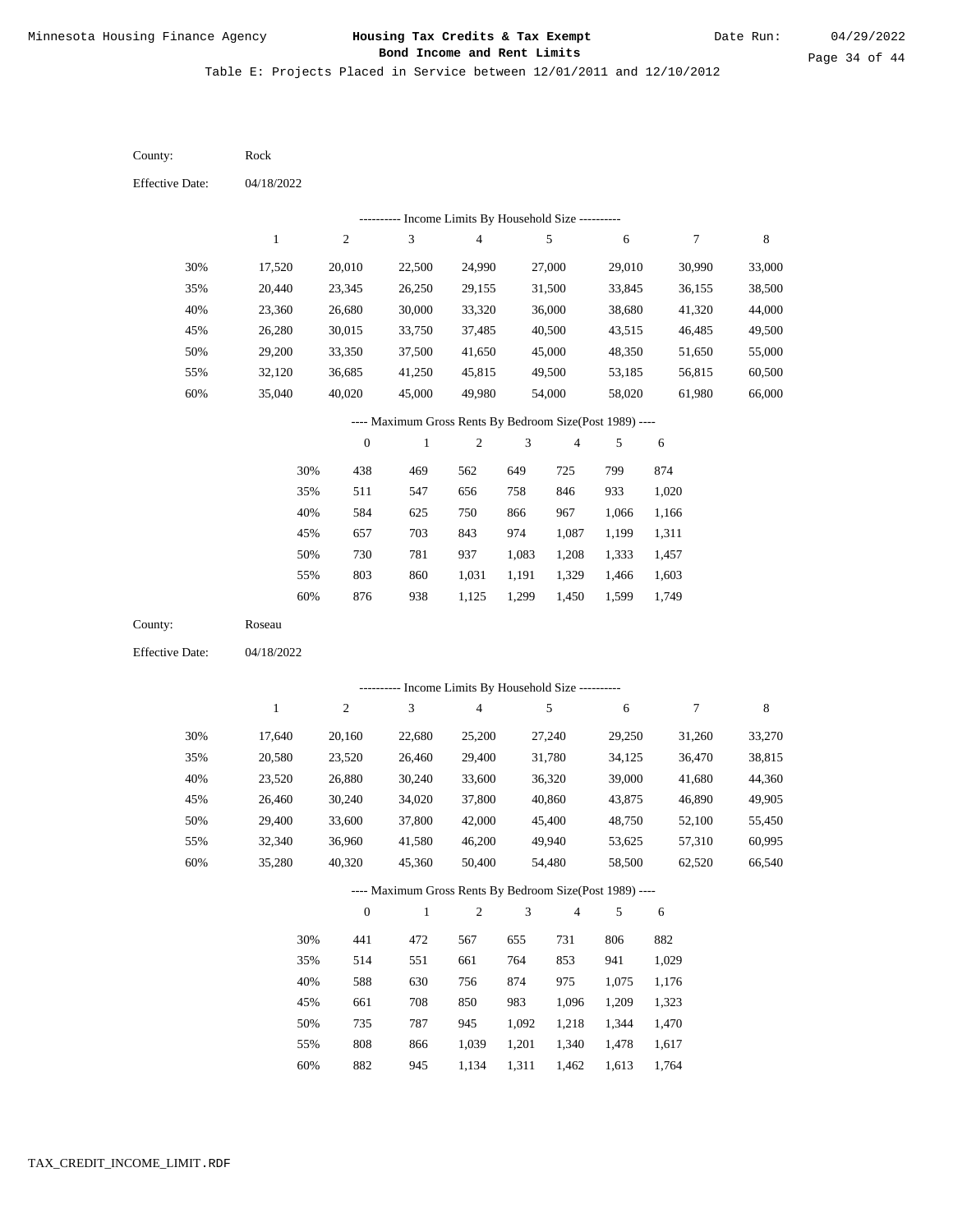Date Run:

Table E: Projects Placed in Service between 12/01/2011 and 12/10/2012

| County:                | Saint Louis      |                  |                                                                          |                                            |                |                          |                  |                  |                  |
|------------------------|------------------|------------------|--------------------------------------------------------------------------|--------------------------------------------|----------------|--------------------------|------------------|------------------|------------------|
| <b>Effective Date:</b> | 04/18/2022       |                  |                                                                          |                                            |                |                          |                  |                  |                  |
|                        |                  |                  | --------- Income Limits By Household Size ----------                     |                                            |                |                          |                  |                  |                  |
|                        | $\mathbf{1}$     | $\boldsymbol{2}$ | $\mathfrak{Z}$                                                           | 4                                          |                | 5                        | $\sqrt{6}$       | 7                | $\,$ 8 $\,$      |
| 30%                    | 17,940           | 20,490           | 23,040                                                                   | 25,590                                     |                | 27,660                   | 29,700           | 31,740           | 33,780           |
| 35%                    | 20,930           | 23,905           | 26,880                                                                   | 29,855                                     |                | 32,270                   | 34,650           | 37,030           | 39,410           |
| 40%                    | 23,920           | 27,320           | 30,720                                                                   | 34,120                                     |                | 36,880                   | 39,600           | 42,320           | 45,040           |
| 45%                    | 26,910           | 30,735           | 34,560                                                                   | 38,385                                     |                | 41,490                   | 44,550           | 47,610           | 50,670           |
| 50%                    | 29,900           | 34,150           | 38,400                                                                   | 42,650                                     |                | 46,100                   | 49,500           | 52,900           | 56,300           |
| 55%                    | 32,890           | 37,565           | 42,240                                                                   | 46,915                                     |                | 50,710                   | 54,450           | 58,190           | 61,930           |
| 60%                    | 35,880           | 40,980           | 46,080                                                                   | 51,180                                     |                | 55,320                   | 59,400           | 63,480           | 67,560           |
|                        |                  |                  | ---- Maximum Gross Rents By Bedroom Size(Post 1989) ----                 |                                            |                |                          |                  |                  |                  |
|                        |                  | $\boldsymbol{0}$ | $\,1$                                                                    | 2                                          | 3              | $\overline{\mathcal{A}}$ | 5                | 6                |                  |
|                        | 30%              | 448              | 480                                                                      | 576                                        | 665            | 742                      | 819              | 895              |                  |
|                        | 35%              | 523              | 560                                                                      | 672                                        | 776            | 866                      | 955              | 1,044            |                  |
|                        | 40%              | 598              | 640                                                                      | 768                                        | 887            | 990                      | 1,092            | 1,194            |                  |
|                        | 45%              | 672              | 720                                                                      | 864                                        | 998            | 1,113                    | 1,228            | 1,343            |                  |
|                        | 50%              | 747              | $800\,$                                                                  | 960                                        | 1,109          | 1,237                    | 1,365            | 1,492            |                  |
|                        | 55%              | 822              | 880                                                                      | 1,056                                      | 1,220          | 1,361                    | 1,501            | 1,642            |                  |
|                        | 60%              | 897              | 960                                                                      | 1,152                                      | 1,331          | 1,485                    | 1,638            | 1,791            |                  |
| County:                | Scott            |                  |                                                                          |                                            |                |                          |                  |                  |                  |
| <b>Effective Date:</b> | 04/18/2022       |                  |                                                                          |                                            |                |                          |                  |                  |                  |
|                        |                  |                  |                                                                          | Income Limits By Household Size ---------- |                |                          |                  |                  |                  |
|                        | $\mathbf{1}$     | $\sqrt{2}$       | $\mathfrak{Z}$                                                           | $\sqrt{4}$                                 |                | 5                        | 6                | 7                | $\,$ 8 $\,$      |
|                        |                  |                  |                                                                          |                                            |                |                          |                  |                  |                  |
| 30%                    | 24,660           | 28,170           | 31,680                                                                   | 35,190                                     |                | 38,010                   | 40,830           | 43,650           | 46,470           |
| 35%                    | 28,770           | 32,865           | 36,960                                                                   | 41,055                                     |                | 44,345                   | 47,635           | 50,925           | 54,215           |
| 40%<br>45%             | 32,880           | 37,560           | 42,240                                                                   | 46,920                                     |                | 50,680                   | 54,440           | 58,200           | 61,960           |
|                        | 36,990           | 42,255           | 47,520                                                                   | 52,785                                     |                | 57,015                   | 61,245           | 65,475           | 69,705           |
| 50%                    | 41,100           | 46,950           | 52,800                                                                   | 58,650                                     |                | 63,350<br>69,685         | 68,050           | 72,750<br>80,025 | 77,450           |
| 55%<br>60%             | 45,210<br>49,320 | 51,645<br>56,340 | 58,080<br>63,360                                                         | 64,515<br>70,380                           |                | 76,020                   | 74,855<br>81,660 | 87,300           | 85,195<br>92,940 |
|                        |                  |                  |                                                                          |                                            |                |                          |                  |                  |                  |
|                        |                  | $\boldsymbol{0}$ | ---- Maximum Gross Rents By Bedroom Size(Post 1989) ----<br>$\mathbf{1}$ | $\sqrt{2}$                                 | $\mathfrak{Z}$ | $\overline{\mathbf{4}}$  | 5                | $\sqrt{6}$       |                  |
|                        |                  |                  |                                                                          |                                            |                |                          |                  |                  |                  |
|                        | 30%              | 616              | 660                                                                      | 792                                        | 915            | 1,020                    | 1,126            | 1,231            |                  |
|                        | 35%              | 719              | 770                                                                      | 924                                        | 1,067          | 1,190                    | 1,314            | 1,436            |                  |
|                        | 40%              | 822              | 880                                                                      | 1,056                                      | 1,220          | 1,361                    | 1,502            | 1,642            |                  |
|                        | 45%              | 924              | 990                                                                      | 1,188                                      | 1,372          | 1,531                    | 1,689            | 1,847            |                  |
|                        | 50%              | 1,027            | 1,100                                                                    | 1,320                                      | 1,525          | 1,701                    | 1,877            | 2,052            |                  |
|                        | 55%              | 1,130            | 1,210                                                                    | 1,452                                      | 1,677          | 1,871                    | 2,065            | 2,258            |                  |

1,233 1,320 1,584 1,830 2,041 2,253 2,463 60%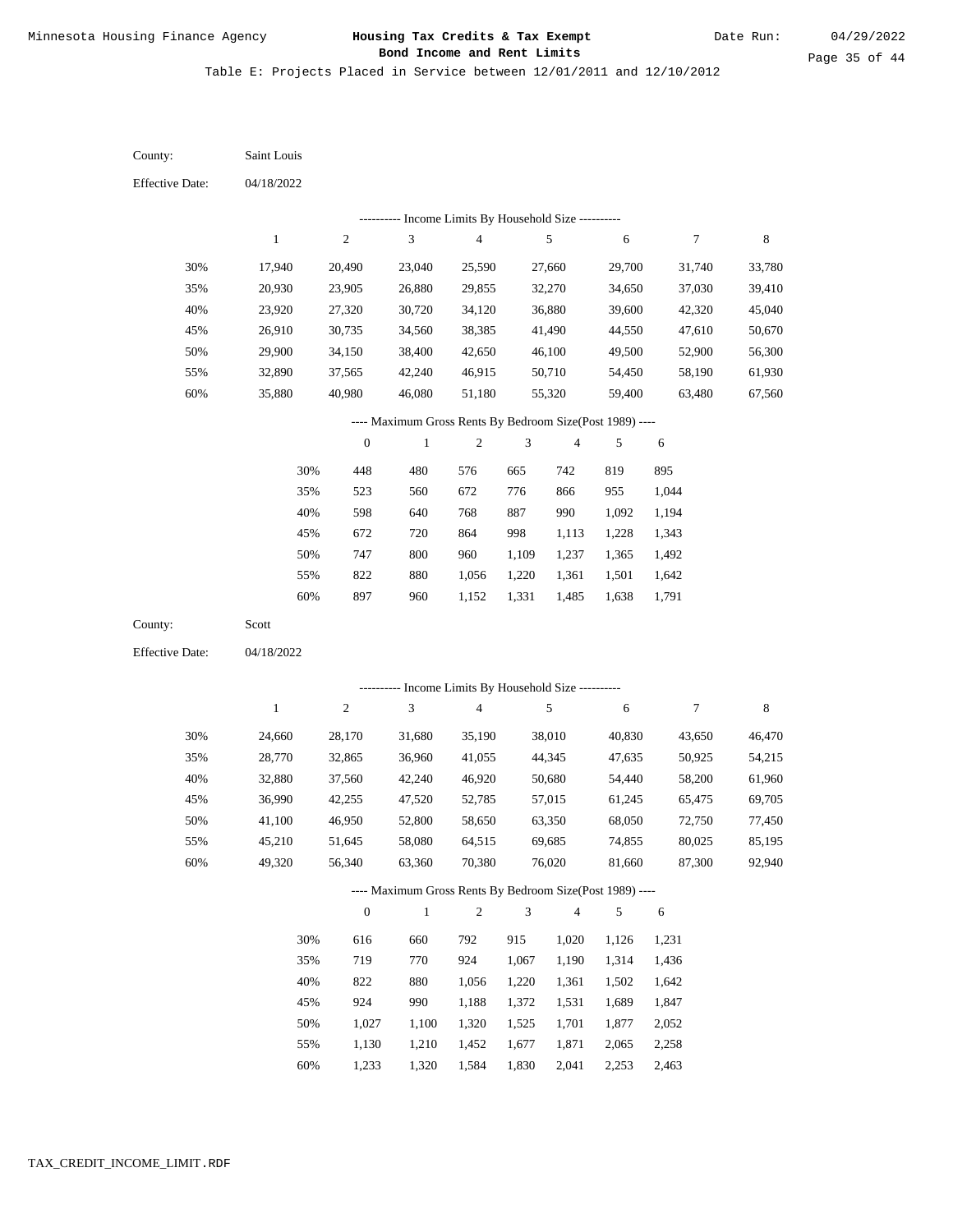Date Run:

Table E: Projects Placed in Service between 12/01/2011 and 12/10/2012

04/18/2022 04/18/2022 Sherburne Sibley 30% 35% 40% 45% 50% 55% 60% 30% 35% 40% 45% 50% 55% 60% 24,660 28,770 32,880 36,990 41,100 45,210 49,320 17,850 20,825 23,800 26,775 29,750 32,725 35,700 28,170 32,865 37,560 42,255 46,950 51,645 56,340 20,400 23,800 27,200 30,600 34,000 37,400 40,800 31,680 36,960 42,240 47,520 52,800 58,080 63,360 22,950 26,775 30,600 34,425 38,250 42,075 45,900 35,190 41,055 46,920 52,785 58,650 64,515 70,380 25,500 29,750 34,000 38,250 42,500 46,750 51,000 38,010 44,345 50,680 57,015 63,350 69,685 76,020 27,540 32,130 36,720 41,310 45,900 50,490 55,080 40,830 47,635 54,440 61,245 68,050 74,855 81,660 29,580 34,510 39,440 44,370 49,300 54,230 59,160 43,650 50,925 58,200 65,475 72,750 80,025 87,300 31,620 36,890 42,160 47,430 52,700 57,970 63,240 46,470 54,215 61,960 69,705 77,450 85,195 92,940 33,660 39,270 44,880 50,490 56,100 61,710 67,320 616 719 822 924 1,027 1,130 1,233 446 520 595 669 743 818 892 660 770 880 990 1,100 1,210 1,320 478 557 637 717 796 876 792 924 1,056 1,188 1,320 1,452 1,584 573 669 765 860 956 1,051 915 1,067 1,220 1,372 1,525 1,677 1,830 663 773 884 994 1,105 1,215 1,020 1,190 1,361 1,531 1,701 1,871 2,041 739 862 986 1,109 1,232 1,355 1,126 1,314 1,502 1,689 1,877 2,065 2,253 816 952 1,088 1,224 1,360 1,496 1,231 1,436 1,642 1,847 2,052 2,258 2,463 892 1,041 1,190 1,338 1,487 1,636 County: County: Effective Date: Effective Date: 1 1 2 2 3 3 4 4 5 5 6 6 7 7 8 8 0 0 1 1 2 2 3 3 4 4 5 5 6 6 ---------- Income Limits By Household Size ---------- ---------- Income Limits By Household Size ---------- ---- Maximum Gross Rents By Bedroom Size(Post 1989) ---- ---- Maximum Gross Rents By Bedroom Size(Post 1989) ---- 30% 35% 40% 45% 50% 55% 60% 30% 35% 40% 45% 50% 55% 60%

956

1,147

1,326

1,479

1,632

1,785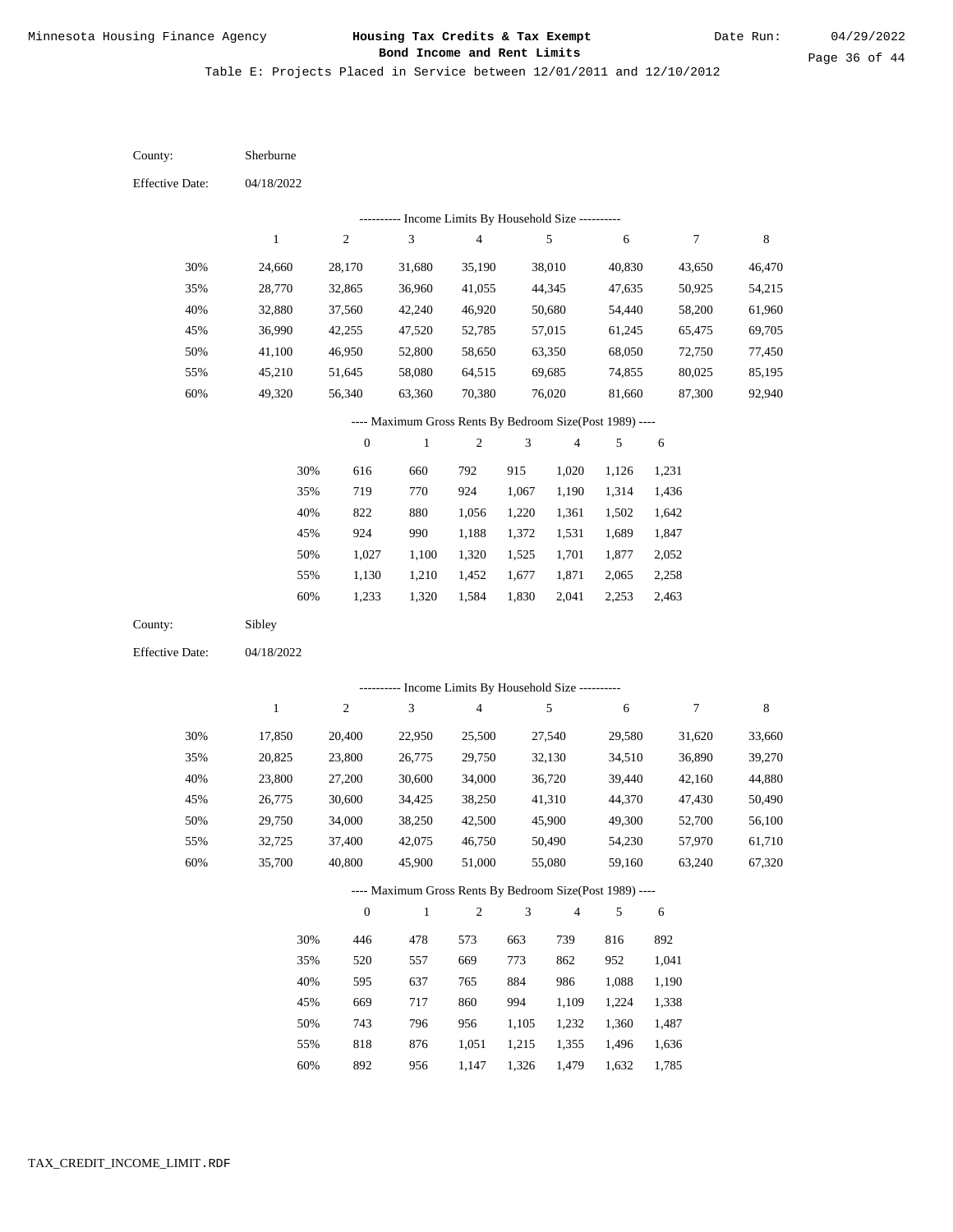Table E: Projects Placed in Service between 12/01/2011 and 12/10/2012

04/18/2022 04/18/2022 Stearns Steele 30% 35% 40% 45% 50% 55% 60% 30% 35% 40% 45% 50% 55% 60% 18,570 21,665 24,760 27,855 30,950 34,045 37,140 19,050 22,225 25,400 28,575 31,750 34,925 38,100 21,210 24,745 28,280 31,815 35,350 38,885 42,420 21,780 25,410 29,040 32,670 36,300 39,930 43,560 23,850 27,825 31,800 35,775 39,750 43,725 47,700 24,510 28,595 32,680 36,765 40,850 44,935 49,020 26,490 30,905 35,320 39,735 44,150 48,565 52,980 27,210 31,745 36,280 40,815 45,350 49,885 54,420 28,620 33,390 38,160 42,930 47,700 52,470 57,240 29,400 34,300 39,200 44,100 49,000 53,900 58,800 30,750 35,875 41,000 46,125 51,250 56,375 61,500 31,590 36,855 42,120 47,385 52,650 57,915 63,180 32,850 38,325 43,800 49,275 54,750 60,225 65,700 33,750 39,375 45,000 50,625 56,250 61,875 67,500 34,980 40,810 46,640 52,470 58,300 64,130 69,960 35,940 41,930 47,920 53,910 59,900 65,890 71,880 464 541 619 696 773 851 928 476 555 635 714 793 873 952 497 580 663 745 828 911 994 510 595 680 765 850 935 1,020 596 695 795 894 993 1,093 1,192 612 714 817 919 1,021 1,123 1,225 688 803 918 1,033 1,148 1,262 1,377 707 825 943 1,061 1,179 1,297 1,415 768 896 1,025 1,153 1,281 1,409 1,537 789 921 1,053 1,184 1,316 1,447 1,579 847 989 1,130 1,271 1,413 1,554 1,695 871 1,016 1,161 1,306 1,451 1,597 1,742 927 1,081 1,236 1,390 1,545 1,699 1,854 952 1,111 1,269 1,428 1,587 1,745 1,904 County: County: Effective Date: Effective Date: 1 1 2 2 3 3 4 4 5 5 6 6 7 7 8 8 0 0 1 1 2 2 3 3 4 4 5 5 6 6 ---------- Income Limits By Household Size ---------- ---------- Income Limits By Household Size ---------- ---- Maximum Gross Rents By Bedroom Size(Post 1989) ---- ---- Maximum Gross Rents By Bedroom Size(Post 1989) ---- 30% 35% 40% 45% 50% 55% 60% 30% 35% 40% 45% 50% 55% 60%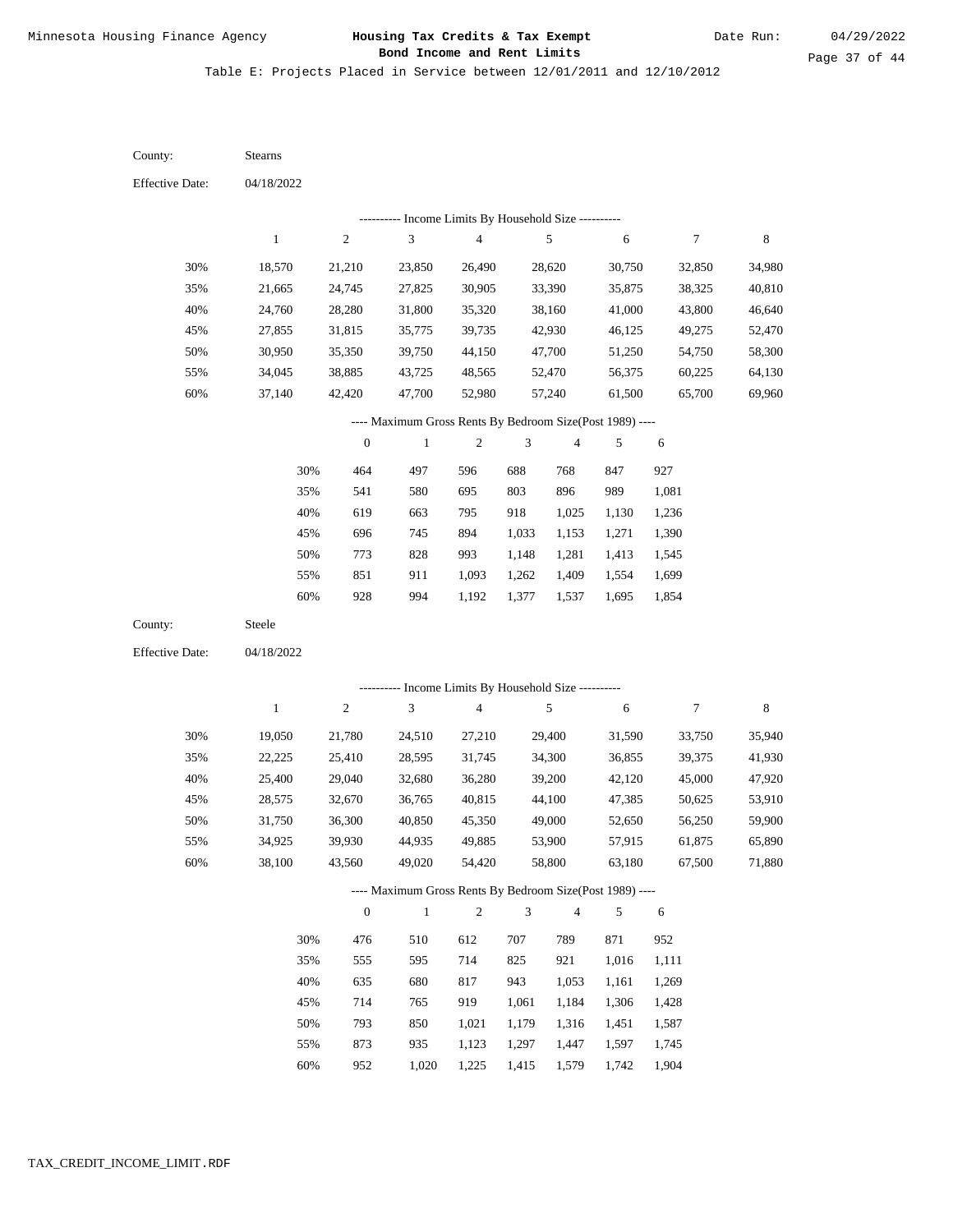Date Run:

Page 38 of 44

Table E: Projects Placed in Service between 12/01/2011 and 12/10/2012

| County:                | Stevens      |                  |                                                          |                                            |                |                         |            |                  |             |
|------------------------|--------------|------------------|----------------------------------------------------------|--------------------------------------------|----------------|-------------------------|------------|------------------|-------------|
| <b>Effective Date:</b> | 04/18/2022   |                  |                                                          |                                            |                |                         |            |                  |             |
|                        |              |                  |                                                          | Income Limits By Household Size ---------- |                |                         |            |                  |             |
|                        | $\mathbf{1}$ | $\sqrt{2}$       | $\mathfrak{Z}$                                           | $\overline{\mathbf{4}}$                    |                | $\sqrt{5}$              | $\sqrt{6}$ | $\boldsymbol{7}$ | $\,$ 8 $\,$ |
| 30%                    | 19,620       | 22,410           | 25,200                                                   | 27,990                                     |                | 30,240                  | 32,490     | 34,710           | 36,960      |
| 35%                    | 22,890       | 26,145           | 29,400                                                   | 32,655                                     |                | 35,280                  | 37,905     | 40,495           | 43,120      |
| 40%                    | 26,160       | 29,880           | 33,600                                                   | 37,320                                     |                | 40,320                  | 43,320     | 46,280           | 49,280      |
| 45%                    | 29,430       | 33,615           | 37,800                                                   | 41,985                                     |                | 45,360                  | 48,735     | 52,065           | 55,440      |
| 50%                    | 32,700       | 37,350           | 42,000                                                   | 46,650                                     |                | 50,400                  | 54,150     | 57,850           | 61,600      |
| 55%                    | 35,970       | 41,085           | 46,200                                                   | 51,315                                     |                | 55,440                  | 59,565     | 63,635           | 67,760      |
| 60%                    | 39,240       | 44,820           | 50,400                                                   | 55,980                                     |                | 60,480                  | 64,980     | 69,420           | 73,920      |
|                        |              |                  | ---- Maximum Gross Rents By Bedroom Size(Post 1989) ---- |                                            |                |                         |            |                  |             |
|                        |              | $\boldsymbol{0}$ | $\,1$                                                    | $\sqrt{2}$                                 | 3              | $\overline{\mathbf{4}}$ | 5          | $\sqrt{6}$       |             |
|                        | 30%          | 490              | 525                                                      | 630                                        | 727            | 812                     | 895        | 979              |             |
|                        | 35%          | 572              | 612                                                      | 735                                        | 849            | 947                     | 1,045      | 1,142            |             |
|                        | 40%          | 654              | 700                                                      | 840                                        | 970            | 1,083                   | 1,194      | 1,306            |             |
|                        | 45%          | 735              | 788                                                      | 945                                        | 1,091          | 1,218                   | 1,343      | 1,469            |             |
|                        | 50%          | 817              | 875                                                      | 1,050                                      | 1,213          | 1,353                   | 1,493      | 1,632            |             |
|                        | 55%          | 899              | 963                                                      | 1,155                                      | 1,334          | 1,489                   | 1,642      | 1,796            |             |
|                        | $60\%$       | 981              | 1,050                                                    | 1,260                                      | 1,455          | 1,624                   | 1,791      | 1,959            |             |
| County:                | Swift        |                  |                                                          |                                            |                |                         |            |                  |             |
| <b>Effective Date:</b> | 04/18/2022   |                  |                                                          |                                            |                |                         |            |                  |             |
|                        |              |                  |                                                          |                                            |                |                         |            |                  |             |
|                        |              |                  | --------- Income Limits By Household Size ----------     |                                            |                |                         |            |                  |             |
|                        | $\mathbf{1}$ | $\sqrt{2}$       | 3                                                        | $\overline{\mathbf{4}}$                    |                | 5                       | 6          | $\boldsymbol{7}$ | $\,$ 8 $\,$ |
| 30%                    | 17,520       | 20,010           | 22,500                                                   | 24,990                                     |                | 27,000                  | 29,010     | 30,990           | 33,000      |
| 35%                    | 20,440       | 23,345           | 26,250                                                   | 29,155                                     |                | 31,500                  | 33,845     | 36,155           | 38,500      |
| 40%                    | 23,360       | 26,680           | 30,000                                                   | 33,320                                     |                | 36,000                  | 38,680     | 41,320           | 44,000      |
| 45%                    | 26,280       | 30,015           | 33,750                                                   | 37,485                                     |                | 40,500                  | 43,515     | 46,485           | 49,500      |
| 50%                    | 29,200       | 33,350           | 37,500                                                   | 41,650                                     |                | 45,000                  | 48,350     | 51,650           | 55,000      |
| 55%                    | 32,120       | 36,685           | 41,250                                                   | 45,815                                     |                | 49,500                  | 53,185     | 56,815           | 60,500      |
| 60%                    | 35,040       | 40,020           | 45,000                                                   | 49,980                                     |                | 54,000                  | 58,020     | 61,980           | 66,000      |
|                        |              |                  | ---- Maximum Gross Rents By Bedroom Size(Post 1989) ---- |                                            |                |                         |            |                  |             |
|                        |              | $\boldsymbol{0}$ | $\,1$                                                    | $\overline{c}$                             | $\mathfrak{Z}$ | $\overline{4}$          | 5          | $\sqrt{6}$       |             |
|                        | 30%          | 438              | 469                                                      | 562                                        | 649            | 725                     | 799        | 874              |             |
|                        | 35%          | 511              | 547                                                      | 656                                        | 758            | 846                     | 933        | 1,020            |             |
|                        | 40%          | 584              | 625                                                      | 750                                        | 866            | 967                     | 1,066      | 1,166            |             |
|                        | 45%          | 657              | 703                                                      | 843                                        | 974            | 1,087                   | 1,199      | 1,311            |             |
|                        | 50%          | 730              | 781                                                      | 937                                        | 1,083          | 1,208                   | 1,333      | 1,457            |             |
|                        | 55%          | 803              | 860                                                      | 1,031                                      | 1,191          | 1,329                   | 1,466      | 1,603            |             |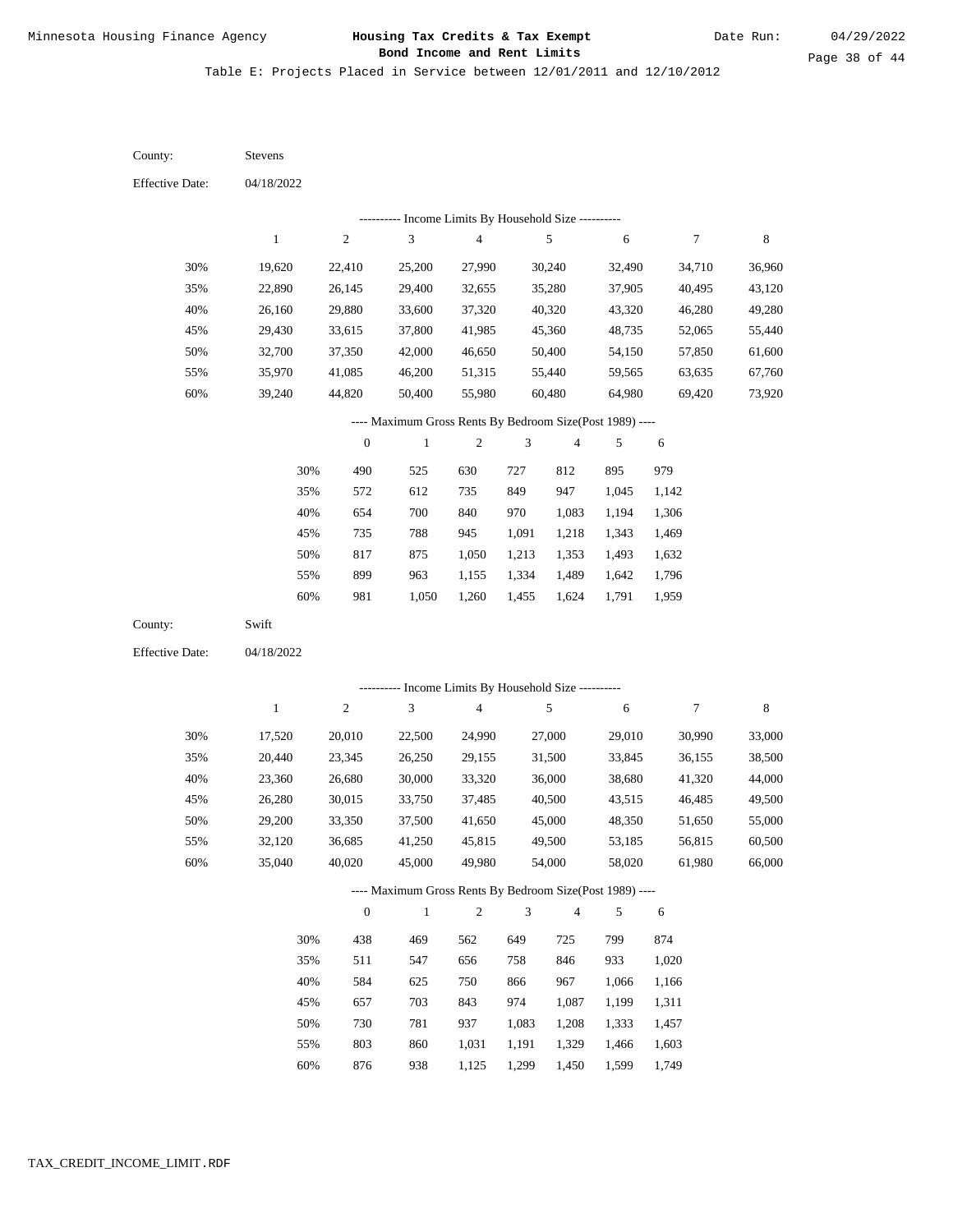Table E: Projects Placed in Service between 12/01/2011 and 12/10/2012

| County:                | Todd         |                  |                                                          |                          |                |                |            |                  |         |
|------------------------|--------------|------------------|----------------------------------------------------------|--------------------------|----------------|----------------|------------|------------------|---------|
| <b>Effective Date:</b> | 04/18/2022   |                  |                                                          |                          |                |                |            |                  |         |
|                        |              |                  | ---------- Income Limits By Household Size ----------    |                          |                |                |            |                  |         |
|                        | $\mathbf{1}$ | $\sqrt{2}$       | 3                                                        | $\overline{\mathcal{A}}$ |                | 5              | 6          | $\boldsymbol{7}$ | $\,8\,$ |
| 30%                    | 17,520       | 20,010           | 22,500                                                   | 24,990                   |                | 27,000         | 29,010     | 30,990           | 33,000  |
| 35%                    | 20,440       | 23,345           | 26,250                                                   | 29,155                   |                | 31,500         | 33,845     | 36,155           | 38,500  |
| 40%                    | 23,360       | 26,680           | 30,000                                                   | 33,320                   |                | 36,000         | 38,680     | 41,320           | 44,000  |
| 45%                    | 26,280       | 30,015           | 33,750                                                   | 37,485                   |                | 40,500         | 43,515     | 46,485           | 49,500  |
| 50%                    | 29,200       | 33,350           | 37,500                                                   | 41,650                   |                | 45,000         | 48,350     | 51,650           | 55,000  |
| 55%                    | 32,120       | 36,685           | 41,250                                                   | 45,815                   |                | 49,500         | 53,185     | 56,815           | 60,500  |
| 60%                    | 35,040       | 40,020           | 45,000                                                   | 49,980                   |                | 54,000         | 58,020     | 61,980           | 66,000  |
|                        |              |                  | ---- Maximum Gross Rents By Bedroom Size(Post 1989) ---- |                          |                |                |            |                  |         |
|                        |              | $\boldsymbol{0}$ | $\,1$                                                    | $\boldsymbol{2}$         | $\mathfrak{Z}$ | $\overline{4}$ | 5          | 6                |         |
|                        | 30%          | 438              | 469                                                      | 562                      | 649            | 725            | 799        | 874              |         |
|                        | 35%          | 511              | 547                                                      | 656                      | 758            | 846            | 933        | 1,020            |         |
|                        | 40%          | 584              | 625                                                      | 750                      | 866            | 967            | 1,066      | 1,166            |         |
|                        | 45%          | 657              | 703                                                      | 843                      | 974            | 1,087          | 1,199      | 1,311            |         |
|                        | 50%          | 730              | 781                                                      | 937                      | 1,083          | 1,208          | 1,333      | 1,457            |         |
|                        | 55%          | 803              | 860                                                      | 1,031                    | 1,191          | 1,329          | 1,466      | 1,603            |         |
|                        | 60%          | 876              | 938                                                      | 1,125                    | 1,299          | 1,450          | 1,599      | 1,749            |         |
| County:                | Traverse     |                  |                                                          |                          |                |                |            |                  |         |
| <b>Effective Date:</b> | 04/18/2022   |                  |                                                          |                          |                |                |            |                  |         |
|                        |              |                  | --------- Income Limits By Household Size ----------     |                          |                |                |            |                  |         |
|                        | $\mathbf{1}$ | $\boldsymbol{2}$ | $\mathfrak{Z}$                                           | $\overline{4}$           |                | 5              | $\sqrt{6}$ | $\boldsymbol{7}$ | $\,8\,$ |
| 30%                    | 17,520       | 20,010           | 22,500                                                   | 24,990                   |                | 27,000         | 29,010     | 30,990           | 33,000  |
| 35%                    | 20,440       | 23,345           | 26,250                                                   | 29,155                   |                | 31,500         | 33,845     | 36,155           | 38,500  |
| 40%                    | 23,360       | 26,680           | 30,000                                                   | 33,320                   |                | 36,000         | 38,680     | 41,320           | 44,000  |
| 45%                    | 26,280       | 30,015           | 33,750                                                   | 37,485                   |                | 40,500         | 43,515     | 46,485           | 49,500  |
| 50%                    | 29,200       | 33,350           | 37,500                                                   | 41,650                   |                | 45,000         | 48,350     | 51,650           | 55,000  |
| 55%                    | 32,120       | 36,685           | 41,250                                                   | 45,815                   |                | 49,500         | 53,185     | 56,815           | 60,500  |
| 60%                    | 35,040       | 40,020           | 45,000                                                   | 49,980                   |                | 54,000         | 58,020     | 61,980           | 66,000  |
|                        |              |                  | ---- Maximum Gross Rents By Bedroom Size(Post 1989) ---- |                          |                |                |            |                  |         |
|                        |              | $\boldsymbol{0}$ | $\,1$                                                    | $\sqrt{2}$               | $\mathfrak{Z}$ | $\overline{4}$ | 5          | 6                |         |
|                        | 30%          | 438              | 469                                                      | 562                      | 649            | 725            | 799        | 874              |         |
|                        | 35%          | 511              | 547                                                      | 656                      | 758            | 846            | 933        | 1,020            |         |
|                        | 40%          | 584              | 625                                                      | 750                      | 866            | 967            | 1,066      | 1,166            |         |
|                        | 45%          | 657              | 703                                                      | 843                      | 974            | 1,087          | 1,199      | 1,311            |         |
|                        | 50%          | 730              | 781                                                      | 937                      | 1,083          | 1,208          | 1,333      | 1,457            |         |
|                        | 55%          | 803              | 860                                                      | 1,031                    | 1,191          | 1,329          | 1,466      | 1,603            |         |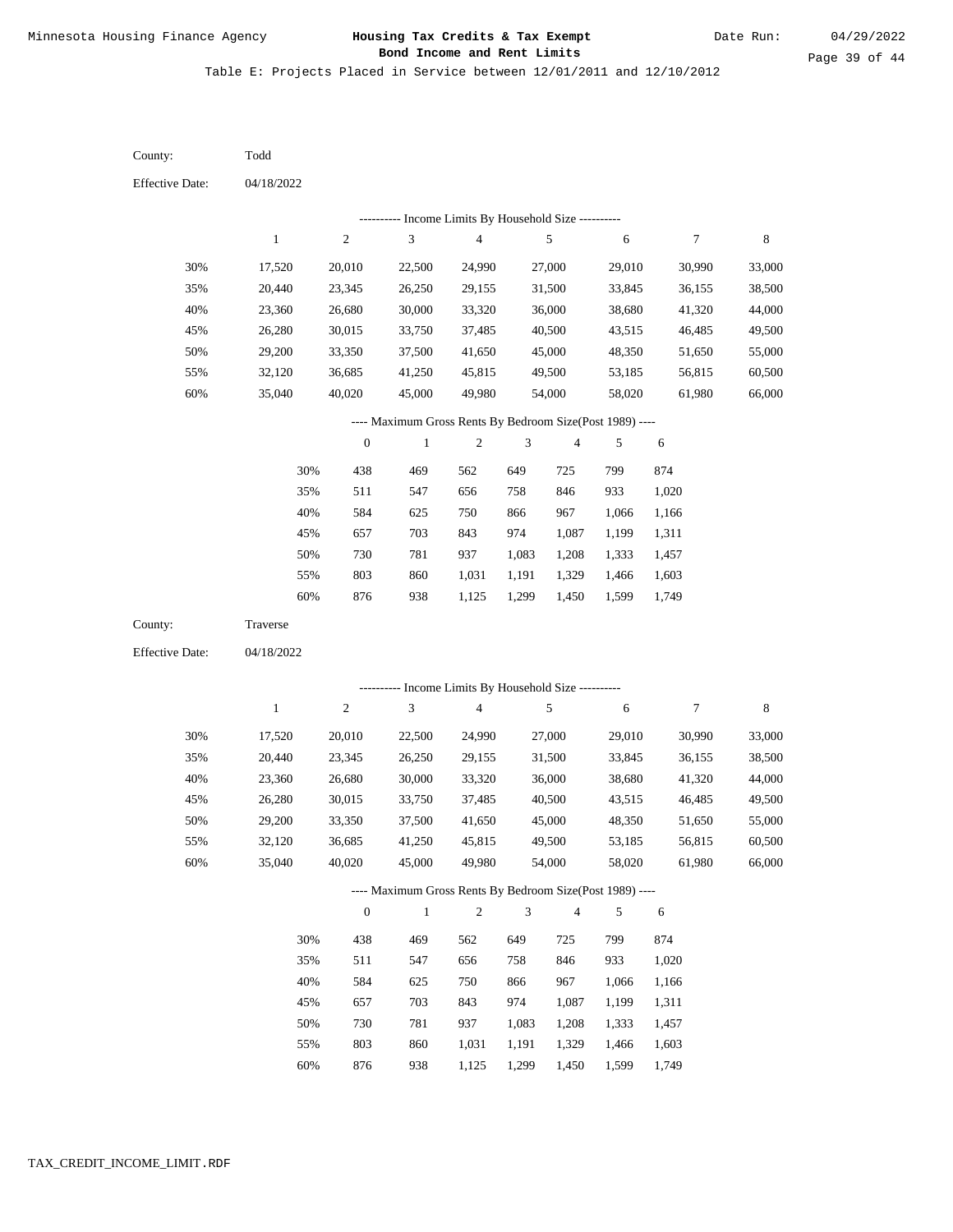Date Run:

Table E: Projects Placed in Service between 12/01/2011 and 12/10/2012

| County:                | Wabasha          |                  |                                                          |                                            |       |                  |                  |                  |                  |
|------------------------|------------------|------------------|----------------------------------------------------------|--------------------------------------------|-------|------------------|------------------|------------------|------------------|
| <b>Effective Date:</b> | 04/18/2022       |                  |                                                          |                                            |       |                  |                  |                  |                  |
|                        |                  |                  |                                                          | Income Limits By Household Size ---------- |       |                  |                  |                  |                  |
|                        | $\mathbf{1}$     | $\sqrt{2}$       | $\ensuremath{\mathfrak{Z}}$                              | $\overline{\mathcal{L}}$                   |       | $\sqrt{5}$       | 6                | $\boldsymbol{7}$ | 8                |
| 30%                    | 18,780           | 21,480           | 24,150                                                   | 26,820                                     |       | 28,980           | 31,140           | 33,270           | 35,430           |
| 35%                    | 21,910           | 25,060           | 28,175                                                   | 31,290                                     |       | 33,810           | 36,330           | 38,815           | 41,335           |
| 40%                    | 25,040           | 28,640           | 32,200                                                   | 35,760                                     |       | 38,640           | 41,520           | 44,360           | 47,240           |
| 45%                    | 28,170           | 32,220           | 36,225                                                   | 40,230                                     |       | 43,470           | 46,710           | 49,905           | 53,145           |
| 50%                    | 31,300           | 35,800           | 40,250                                                   | 44,700                                     |       | 48,300           | 51,900           | 55,450           | 59,050           |
| 55%                    | 34,430           | 39,380           | 44,275                                                   | 49,170                                     |       | 53,130           | 57,090           | 60,995           | 64,955           |
| 60%                    | 37,560           | 42,960           | 48,300                                                   | 53,640                                     |       | 57,960           | 62,280           | 66,540           | 70,860           |
|                        |                  |                  | ---- Maximum Gross Rents By Bedroom Size(Post 1989) ---- |                                            |       |                  |                  |                  |                  |
|                        |                  | $\boldsymbol{0}$ | $\mathbf{1}$                                             | $\overline{c}$                             | 3     | 4                | 5                | 6                |                  |
|                        | 30%              | 469              | 503                                                      | 603                                        | 697   | 778              | 858              | 938              |                  |
|                        | 35%              | 547              | 587                                                      | 704                                        | 813   | 908              | 1,001            | 1,095            |                  |
|                        | 40%              | 626              | 671                                                      | 805                                        | 930   | 1,038            | 1,145            | 1,251            |                  |
|                        | 45%              | 704              | 754                                                      | 905                                        | 1,046 | 1,167            | 1,288            | 1,408            |                  |
|                        | 50%              | 782              | 838                                                      | 1,006                                      | 1,162 | 1,297            | 1,431            | 1,564            |                  |
|                        | 55%              | 860              | 922                                                      | 1,106                                      | 1,278 | 1,427            | 1,574            | 1,720            |                  |
|                        | 60%              | 939              | 1,006                                                    | 1,207                                      | 1,395 | 1,557            | 1,717            | 1,877            |                  |
| County:                | Wadena           |                  |                                                          |                                            |       |                  |                  |                  |                  |
| <b>Effective Date:</b> | 04/18/2022       |                  |                                                          |                                            |       |                  |                  |                  |                  |
|                        |                  |                  | --------- Income Limits By Household Size ----------     |                                            |       |                  |                  |                  |                  |
|                        | $\mathbf{1}$     | $\sqrt{2}$       | $\ensuremath{\mathfrak{Z}}$                              | $\overline{\mathbf{4}}$                    |       | $\sqrt{5}$       | 6                | $\tau$           | 8                |
|                        |                  |                  |                                                          |                                            |       |                  |                  |                  |                  |
| 30%                    | 17,520           | 20,010           | 22,500                                                   | 24,990                                     |       | 27,000           | 29,010           | 30,990           | 33,000           |
| 35%                    | 20,440           | 23,345           | 26,250                                                   | 29,155                                     |       | 31,500           | 33,845           | 36,155           | 38,500           |
| 40%                    | 23,360           | 26,680           | 30,000                                                   | 33,320                                     |       | 36,000           | 38,680           | 41,320           | 44,000           |
| 45%                    | 26,280           | 30,015           | 33,750                                                   | 37,485                                     |       | 40,500           | 43,515           | 46,485           | 49,500           |
| 50%                    | 29,200           | 33,350           | 37,500                                                   | 41,650                                     |       | 45,000           | 48,350           | 51,650           | 55,000           |
| 55%<br>60%             | 32,120<br>35,040 | 36,685<br>40,020 | 41,250<br>45,000                                         | 45,815<br>49,980                           |       | 49,500<br>54,000 | 53,185<br>58,020 | 56,815<br>61,980 | 60,500<br>66,000 |
|                        |                  |                  |                                                          |                                            |       |                  |                  |                  |                  |
|                        |                  |                  | ---- Maximum Gross Rents By Bedroom Size(Post 1989) ---- |                                            |       |                  |                  |                  |                  |
|                        |                  | $\boldsymbol{0}$ | $\mathbf{1}$                                             | $\overline{c}$                             | 3     | 4                | 5                | 6                |                  |
|                        | 30%              | 438              | 469                                                      | 562                                        | 649   | 725              | 799              | 874              |                  |
|                        | 35%              | 511              | 547                                                      | 656                                        | 758   | 846              | 933              | 1,020            |                  |
|                        | 40%              | 584              | 625                                                      | 750                                        | 866   | 967              | 1,066            | 1,166            |                  |
|                        | 45%              | 657              | 703                                                      | 843                                        | 974   | 1,087            | 1,199            | 1,311            |                  |
|                        | 50%              | 730              | 781                                                      | 937                                        | 1,083 | 1,208            | 1,333            | 1,457            |                  |
|                        | 55%              | 803              | 860                                                      | 1,031                                      | 1,191 | 1,329            | 1,466            | 1,603            |                  |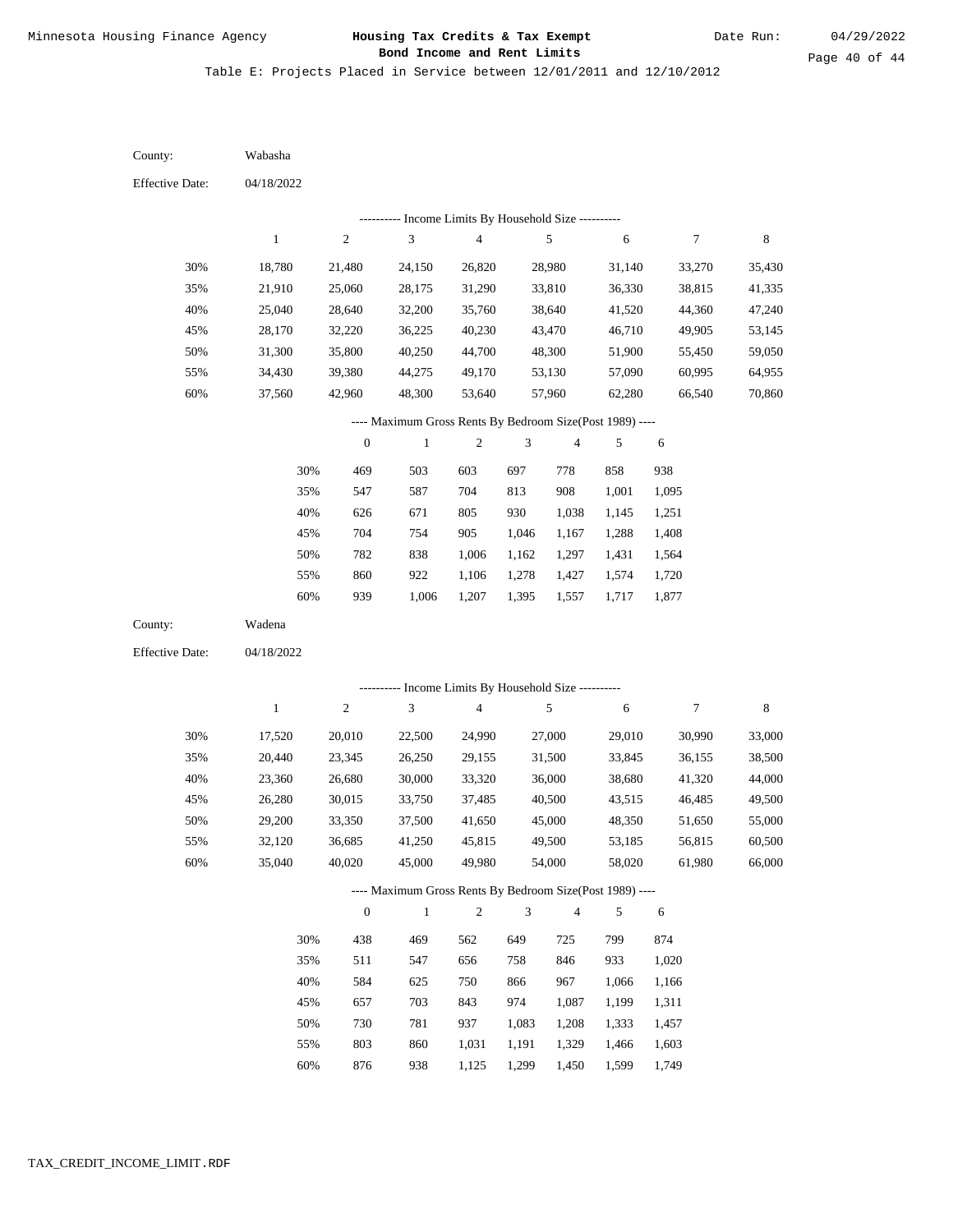Table E: Projects Placed in Service between 12/01/2011 and 12/10/2012

| County:                | Waseca       |                  |                                                          |                         |                |                |            |            |             |
|------------------------|--------------|------------------|----------------------------------------------------------|-------------------------|----------------|----------------|------------|------------|-------------|
| <b>Effective Date:</b> | 04/18/2022   |                  |                                                          |                         |                |                |            |            |             |
|                        |              |                  | ---------- Income Limits By Household Size ----------    |                         |                |                |            |            |             |
|                        | $\mathbf{1}$ | $\boldsymbol{2}$ | $\ensuremath{\mathfrak{Z}}$                              | $\overline{\mathbf{4}}$ |                | 5              | $\sqrt{6}$ | 7          | $\,$ 8 $\,$ |
| 30%                    | 17,580       | 20,070           | 22,590                                                   | 25,080                  |                | 27,090         | 29,100     | 31,110     | 33,120      |
| 35%                    | 20,510       | 23,415           | 26,355                                                   | 29,260                  |                | 31,605         | 33,950     | 36,295     | 38,640      |
| 40%                    | 23,440       | 26,760           | 30,120                                                   | 33,440                  |                | 36,120         | 38,800     | 41,480     | 44,160      |
| 45%                    | 26,370       | 30,105           | 33,885                                                   | 37,620                  |                | 40,635         | 43,650     | 46,665     | 49,680      |
| 50%                    | 29,300       | 33,450           | 37,650                                                   | 41,800                  |                | 45,150         | 48,500     | 51,850     | 55,200      |
| 55%                    | 32,230       | 36,795           | 41,415                                                   | 45,980                  |                | 49,665         | 53,350     | 57,035     | 60,720      |
| 60%                    | 35,160       | 40,140           | 45,180                                                   | 50,160                  |                | 54,180         | 58,200     | 62,220     | 66,240      |
|                        |              |                  | ---- Maximum Gross Rents By Bedroom Size(Post 1989) ---- |                         |                |                |            |            |             |
|                        |              | $\boldsymbol{0}$ | $\,1$                                                    | $\boldsymbol{2}$        | 3              | 4              | 5          | 6          |             |
|                        | 30%          | 439              | 470                                                      | 564                     | 652            | 727            | 802        | 877        |             |
|                        | 35%          | 512              | 549                                                      | 658                     | 760            | 848            | 936        | 1,024      |             |
|                        | 40%          | 586              | 627                                                      | 753                     | 869            | 970            | 1,070      | 1,170      |             |
|                        | 45%          | 659              | 705                                                      | 847                     | 978            | 1,091          | 1,204      | 1,316      |             |
|                        | 50%          | 732              | 784                                                      | 941                     | 1,086          | 1,212          | 1,338      | 1,463      |             |
|                        | 55%          | 805              | 862                                                      | 1,035                   | 1,195          | 1,333          | 1,471      | 1,609      |             |
|                        | 60%          | 879              | 941                                                      | 1,129                   | 1,304          | 1,455          | 1,605      | 1,755      |             |
| County:                | Washington   |                  |                                                          |                         |                |                |            |            |             |
| <b>Effective Date:</b> | 04/18/2022   |                  |                                                          |                         |                |                |            |            |             |
|                        |              |                  | ---------- Income Limits By Household Size ----------    |                         |                |                |            |            |             |
|                        | $\mathbf{1}$ | $\sqrt{2}$       | $\mathfrak{Z}$                                           | $\overline{\mathbf{4}}$ |                | 5              | $\sqrt{6}$ | 7          | $\,$ 8 $\,$ |
| 30%                    | 24,660       | 28,170           | 31,680                                                   | 35,190                  |                | 38,010         | 40,830     | 43,650     | 46,470      |
| 35%                    | 28,770       | 32,865           | 36,960                                                   | 41,055                  |                | 44,345         | 47,635     | 50,925     | 54,215      |
| 40%                    | 32,880       | 37,560           | 42,240                                                   | 46,920                  |                | 50,680         | 54,440     | 58,200     | 61,960      |
| 45%                    | 36,990       | 42,255           | 47,520                                                   | 52,785                  |                | 57,015         | 61,245     | 65,475     | 69,705      |
| 50%                    | 41,100       | 46,950           | 52,800                                                   | 58,650                  |                | 63,350         | 68,050     | 72,750     | 77,450      |
| 55%                    | 45,210       | 51,645           | 58,080                                                   | 64,515                  |                | 69,685         | 74,855     | 80,025     | 85,195      |
| 60%                    | 49,320       | 56,340           | 63,360                                                   | 70,380                  |                | 76,020         | 81,660     | 87,300     | 92,940      |
|                        |              |                  | ---- Maximum Gross Rents By Bedroom Size(Post 1989) ---- |                         |                |                |            |            |             |
|                        |              | $\boldsymbol{0}$ | $\,1$                                                    | $\sqrt{2}$              | $\mathfrak{Z}$ | $\overline{4}$ | 5          | $\sqrt{6}$ |             |
|                        | 30%          | 616              | 660                                                      | 792                     | 915            | 1,020          | 1,126      | 1,231      |             |
|                        | 35%          | 719              | 770                                                      | 924                     | 1,067          | 1,190          | 1,314      | 1,436      |             |
|                        | 40%          | 822              | 880                                                      | 1,056                   | 1,220          | 1,361          | 1,502      | 1,642      |             |
|                        | 45%          | 924              | 990                                                      | 1,188                   | 1,372          | 1,531          | 1,689      | 1,847      |             |
|                        | 50%          | 1,027            | 1,100                                                    | 1,320                   | 1,525          | 1,701          | 1,877      | 2,052      |             |
|                        | 55%          | 1,130            | 1,210                                                    | 1,452                   | 1,677          | 1,871          | 2,065      | 2,258      |             |
|                        |              |                  |                                                          |                         |                |                |            |            |             |

1,233 1,320 1,584 1,830 2,041 2,253 2,463 60%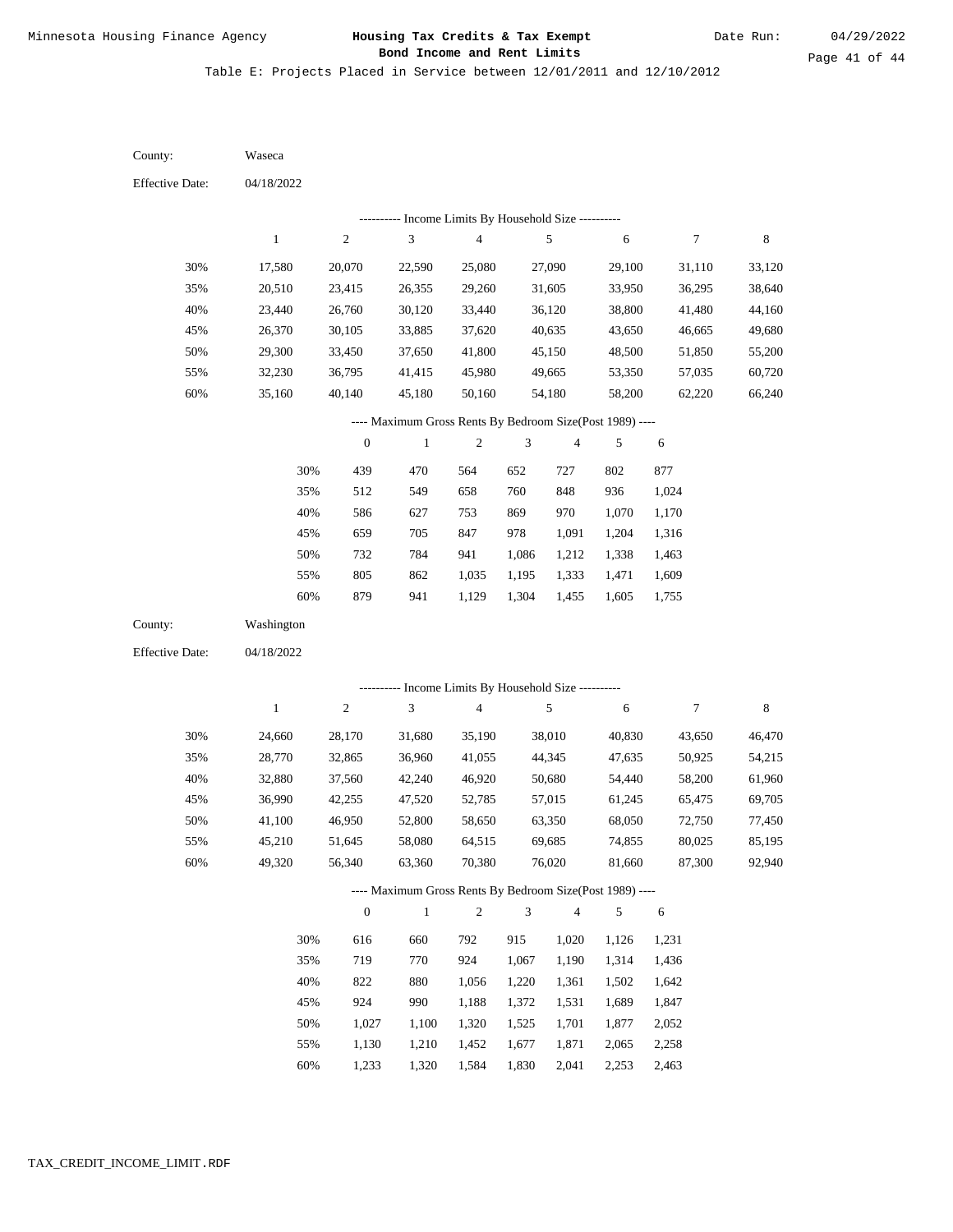Date Run:

Table E: Projects Placed in Service between 12/01/2011 and 12/10/2012

04/18/2022 04/18/2022 Watonwan Wilkin 30% 35% 40% 45% 50% 55% 60% 30% 35% 40% 45% 50% 55% 60% 17,520 20,440 23,360 26,280 29,200 32,120 35,040 17,520 20,440 23,360 26,280 29,200 32,120 35,040 20,010 23,345 26,680 30,015 33,350 36,685 40,020 20,010 23,345 26,680 30,015 33,350 36,685 40,020 22,500 26,250 30,000 33,750 37,500 41,250 45,000 22,500 26,250 30,000 33,750 37,500 41,250 45,000 24,990 29,155 33,320 37,485 41,650 45,815 49,980 24,990 29,155 33,320 37,485 41,650 45,815 49,980 27,000 31,500 36,000 40,500 45,000 49,500 54,000 27,000 31,500 36,000 40,500 45,000 49,500 54,000 29,010 33,845 38,680 43,515 48,350 53,185 58,020 29,010 33,845 38,680 43,515 48,350 53,185 58,020 30,990 36,155 41,320 46,485 51,650 56,815 61,980 30,990 36,155 41,320 46,485 51,650 56,815 61,980 33,000 38,500 44,000 49,500 55,000 60,500 66,000 33,000 38,500 44,000 49,500 55,000 60,500 66,000 438 511 584 657 730 803 876 438 511 584 657 730 803 876 469 547 625 703 781 860 938 469 547 625 703 781 860 938 562 656 750 843 937 1,031 1,125 562 656 750 843 937 1,031 1,125 649 758 866 974 1,083 1,191 1,299 649 758 866 974 1,083 1,191 1,299 725 846 967 1,087 1,208 1,329 1,450 725 846 967 1,087 1,208 1,329 1,450 799 933 1,066 1,199 1,333 1,466 1,599 799 933 1,066 1,199 1,333 1,466 1,599 874 1,020 1,166 1,311 1,457 1,603 1,749 874 1,020 1,166 1,311 1,457 1,603 1,749 County: County: Effective Date: Effective Date: 1 1 2 2 3 3 4 4 5 5 6 6 7 7 8 8 0 0 1 1 2 2 3 3 4 4 5 5 6 6 ---------- Income Limits By Household Size ---------- ---------- Income Limits By Household Size ---------- ---- Maximum Gross Rents By Bedroom Size(Post 1989) ---- ---- Maximum Gross Rents By Bedroom Size(Post 1989) ---- 30% 35% 40% 45% 50% 55% 60% 30% 35% 40% 45% 50% 55% 60%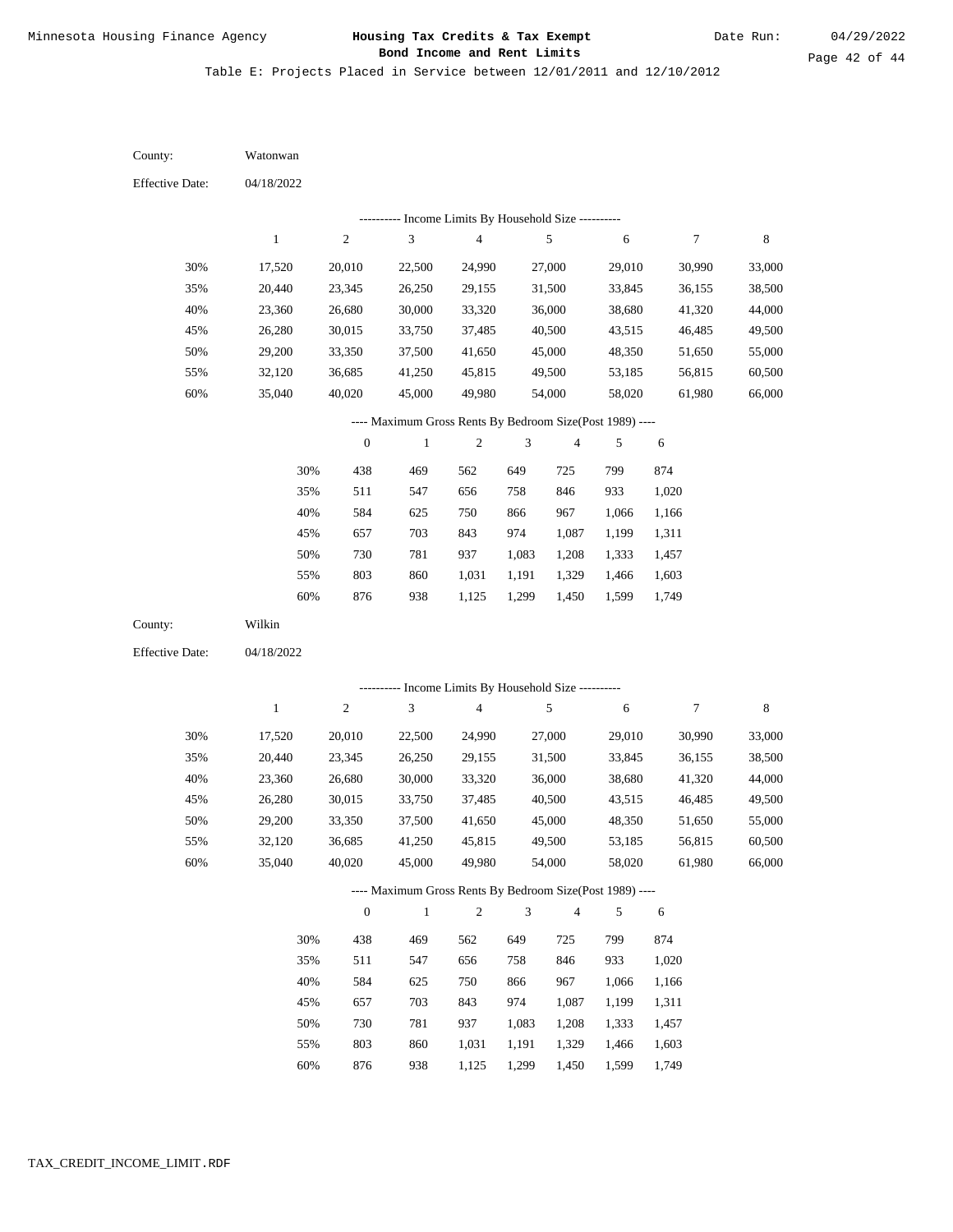Table E: Projects Placed in Service between 12/01/2011 and 12/10/2012

| County:                                                  | Winona                                                                                                                                                           |                  |                             |                          |                |                          |        |                  |         |  |
|----------------------------------------------------------|------------------------------------------------------------------------------------------------------------------------------------------------------------------|------------------|-----------------------------|--------------------------|----------------|--------------------------|--------|------------------|---------|--|
| <b>Effective Date:</b>                                   | 04/18/2022                                                                                                                                                       |                  |                             |                          |                |                          |        |                  |         |  |
| Income Limits By Household Size ----------               |                                                                                                                                                                  |                  |                             |                          |                |                          |        |                  |         |  |
|                                                          | $\mathbf{1}$                                                                                                                                                     | $\sqrt{2}$       | $\ensuremath{\mathfrak{Z}}$ | $\overline{\mathcal{L}}$ |                | 5                        | 6      | $\boldsymbol{7}$ | $\,8\,$ |  |
| 30%                                                      | 18,360                                                                                                                                                           | 21,000           | 23,610                      | 26,220                   |                | 28,320                   | 30,420 | 32,520           | 34,620  |  |
| 35%                                                      | 21,420                                                                                                                                                           | 24,500           | 27,545                      | 30,590                   |                | 33,040                   | 35,490 | 37,940           | 40,390  |  |
| 40%                                                      | 24,480                                                                                                                                                           | 28,000           | 31,480                      | 34,960                   |                | 37,760                   | 40,560 | 43,360           | 46,160  |  |
| 45%                                                      | 27,540                                                                                                                                                           | 31,500           | 35,415                      | 39,330                   |                | 42,480                   | 45,630 | 48,780           | 51,930  |  |
| 50%                                                      | 30,600                                                                                                                                                           | 35,000           | 39,350                      | 43,700                   |                | 47,200                   | 50,700 | 54,200           | 57,700  |  |
| 55%                                                      | 33,660                                                                                                                                                           | 38,500           | 43,285                      | 48,070                   |                | 51,920                   | 55,770 | 59,620           | 63,470  |  |
| 60%                                                      | 36,720                                                                                                                                                           | 42,000           | 47,220                      | 52,440                   |                | 56,640                   | 60,840 | 65,040           | 69,240  |  |
| ---- Maximum Gross Rents By Bedroom Size(Post 1989) ---- |                                                                                                                                                                  |                  |                             |                          |                |                          |        |                  |         |  |
|                                                          |                                                                                                                                                                  | $\boldsymbol{0}$ | 1                           | 2                        | 3              | $\overline{\mathbf{4}}$  | 5      | 6                |         |  |
|                                                          | 30%                                                                                                                                                              | 459              | 492                         | 590                      | 681            | 760                      | 839    | 917              |         |  |
|                                                          | 35%                                                                                                                                                              | 535              | 574                         | 688                      | 795            | 887                      | 979    | 1,070            |         |  |
|                                                          | 40%                                                                                                                                                              | 612              | 656                         | 787                      | 909            | 1,014                    | 1,119  | 1,223            |         |  |
|                                                          | 45%                                                                                                                                                              | 688              | 738                         | 885                      | 1,022          | 1,140                    | 1,258  | 1,376            |         |  |
|                                                          | 50%                                                                                                                                                              | 765              | 820                         | 983                      | 1,136          | 1,267                    | 1,398  | 1,529            |         |  |
|                                                          | 55%                                                                                                                                                              | 841              | 902                         | 1,082                    | 1,249          | 1,394                    | 1,538  | 1,682            |         |  |
|                                                          | 60%                                                                                                                                                              | 918              | 984                         | 1,180                    | 1,363          | 1,521                    | 1,678  | 1,835            |         |  |
| County:                                                  | Wright                                                                                                                                                           |                  |                             |                          |                |                          |        |                  |         |  |
| <b>Effective Date:</b>                                   | 04/18/2022                                                                                                                                                       |                  |                             |                          |                |                          |        |                  |         |  |
|                                                          |                                                                                                                                                                  |                  |                             |                          |                |                          |        |                  |         |  |
|                                                          | --------- Income Limits By Household Size ----------<br>$\,1$<br>$\sqrt{2}$<br>$\ensuremath{\mathfrak{Z}}$<br>$\sqrt{4}$<br>5<br>$\boldsymbol{7}$<br>$\,$ 8 $\,$ |                  |                             |                          |                |                          |        |                  |         |  |
|                                                          |                                                                                                                                                                  |                  |                             |                          |                |                          | 6      |                  |         |  |
| 30%                                                      | 24,660                                                                                                                                                           | 28,170           | 31,680                      | 35,190                   |                | 38,010                   | 40,830 | 43,650           | 46,470  |  |
| 35%                                                      | 28,770                                                                                                                                                           | 32,865           | 36,960                      | 41,055                   |                | 44,345                   | 47,635 | 50,925           | 54,215  |  |
| 40%                                                      | 32,880                                                                                                                                                           | 37,560           | 42,240                      | 46,920                   |                | 50,680                   | 54,440 | 58,200           | 61,960  |  |
| 45%                                                      | 36,990                                                                                                                                                           | 42,255           | 47,520                      | 52,785                   |                | 57,015                   | 61,245 | 65,475           | 69,705  |  |
| 50%                                                      | 41,100                                                                                                                                                           | 46,950           | 52,800                      | 58,650                   |                | 63,350                   | 68,050 | 72,750           | 77,450  |  |
| 55%                                                      | 45,210                                                                                                                                                           | 51,645<br>56,340 | 58,080                      | 64,515                   |                | 69,685                   | 74,855 | 80,025           | 85,195  |  |
| 60%                                                      | 49,320                                                                                                                                                           |                  | 63,360                      | 70,380                   |                | 76,020                   | 81,660 | 87,300           | 92,940  |  |
|                                                          | ---- Maximum Gross Rents By Bedroom Size(Post 1989) ----                                                                                                         |                  |                             |                          |                |                          |        |                  |         |  |
|                                                          |                                                                                                                                                                  | $\boldsymbol{0}$ | $\mathbf{1}$                | $\mathfrak{2}$           | $\mathfrak{Z}$ | $\overline{\mathcal{A}}$ | 5      | 6                |         |  |
|                                                          | 30%                                                                                                                                                              | 616              | 660                         | 792                      | 915            | 1,020                    | 1,126  | 1,231            |         |  |
|                                                          | 35%                                                                                                                                                              | 719              | 770                         | 924                      | 1,067          | 1,190                    | 1,314  | 1,436            |         |  |
|                                                          | 40%                                                                                                                                                              | 822              | 880                         | 1,056                    | 1,220          | 1,361                    | 1,502  | 1,642            |         |  |
|                                                          | 45%                                                                                                                                                              | 924              | 990                         | 1,188                    | 1,372          | 1,531                    | 1,689  | 1,847            |         |  |
|                                                          | 50%                                                                                                                                                              | 1,027            | 1,100                       | 1,320                    | 1,525          | 1,701                    | 1,877  | 2,052            |         |  |
|                                                          | 55%                                                                                                                                                              | 1,130            | 1,210                       | 1,452                    | 1,677          | 1,871                    | 2,065  | 2,258            |         |  |

1,233 1,320 1,584 1,830 2,041 2,253 2,463 60%